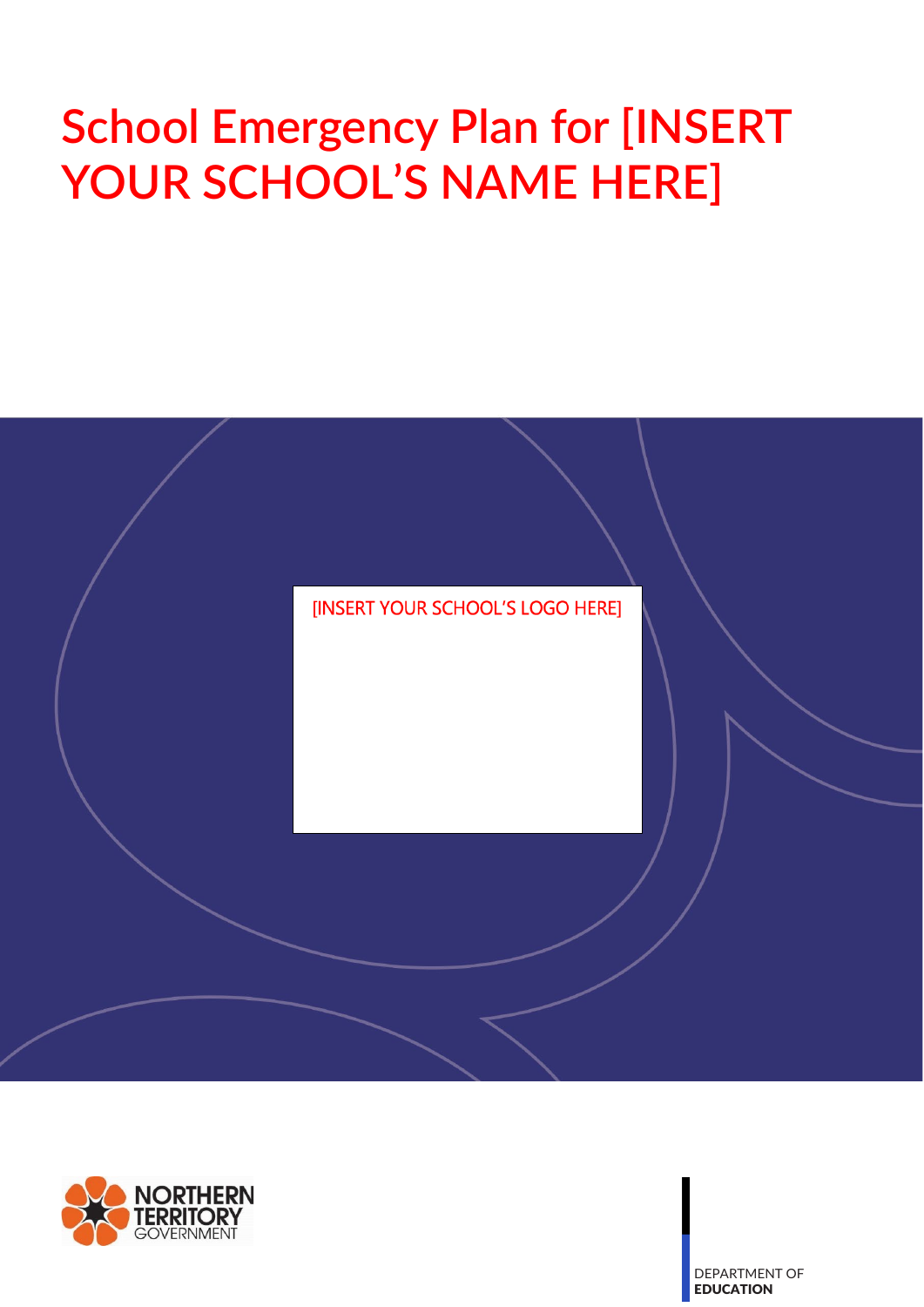| Document title         | School Emergency Plan for [INSERT YOUR SCHOOL'S NAME HERE] |
|------------------------|------------------------------------------------------------|
| Principal              | [To be added on completion]                                |
| <b>Approved by</b>     | [To be added on completion]                                |
| Date approved          | [To be added on completion]                                |
| <b>Document review</b> | Annually by 30 October                                     |
| <b>TRM</b> number      | [To be added on completion]                                |

| <b>Version</b> | Date                        | <b>Author</b>                                | <b>Changes made</b> |
|----------------|-----------------------------|----------------------------------------------|---------------------|
| 1.0            | [To be added on completion] | Selingte Settiname   <firstname></firstname> | ∣ First Version     |
|                |                             |                                              |                     |
|                |                             |                                              |                     |

#### [DELETE BEFORE SUBMITTING]

#### **INTRUCTIONS FOR COMPLETING THIS TEMPLATE**

1. The purpose of this Department of Education Template is to assist schools with developing their School Emergency Plan and provide a basis for schools responding to a range of events. This template is part of the Department of Education's *Emergency Management Framework* and completion of this document forms part of the Department of Education's legal duty to provide a safe workplace and to adhere to the Department of Education's duty of care to staff, students and other relevant stakeholders.

2. Once completed, there is no red text in a School Emergency Plan. All sections and instructions within this template containing **red text** must be completed by the School Principal prior to submission. Where **red text** prompts the input of information, all information entered should be changed to **black text** prior to submission.

3. School Principals must attach information relevant to the School Emergency Plan even if not suggested or included in this template.

4. Prior to submitting the completed School Emergency Plan, School Principals must also complete and endorse the School Emergency Plan Pre-Submission Checklist as a separate document.

5. All School Emergency Plans and Pre-Submission Checklists must be completed, endorsed and emailed to **[tbaemailaddress@education.nt.gov.au](mailto:tbaemailaddress@education.nt.gov.au)** by 4:00pm on **30 October** each year.

6. For assistance or advice in completing the School Emergency Plan please contact **[TBA]**.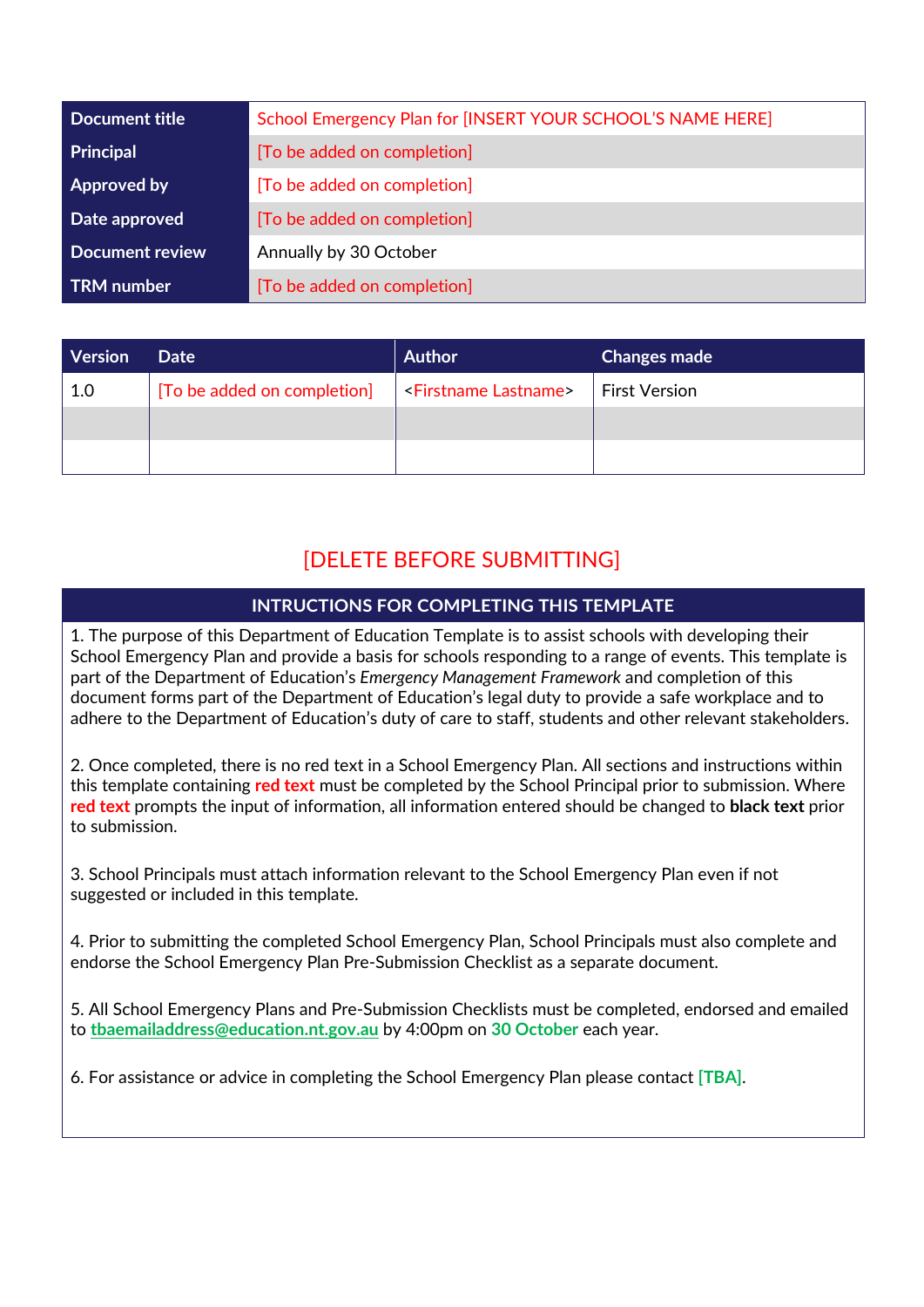# **Contents**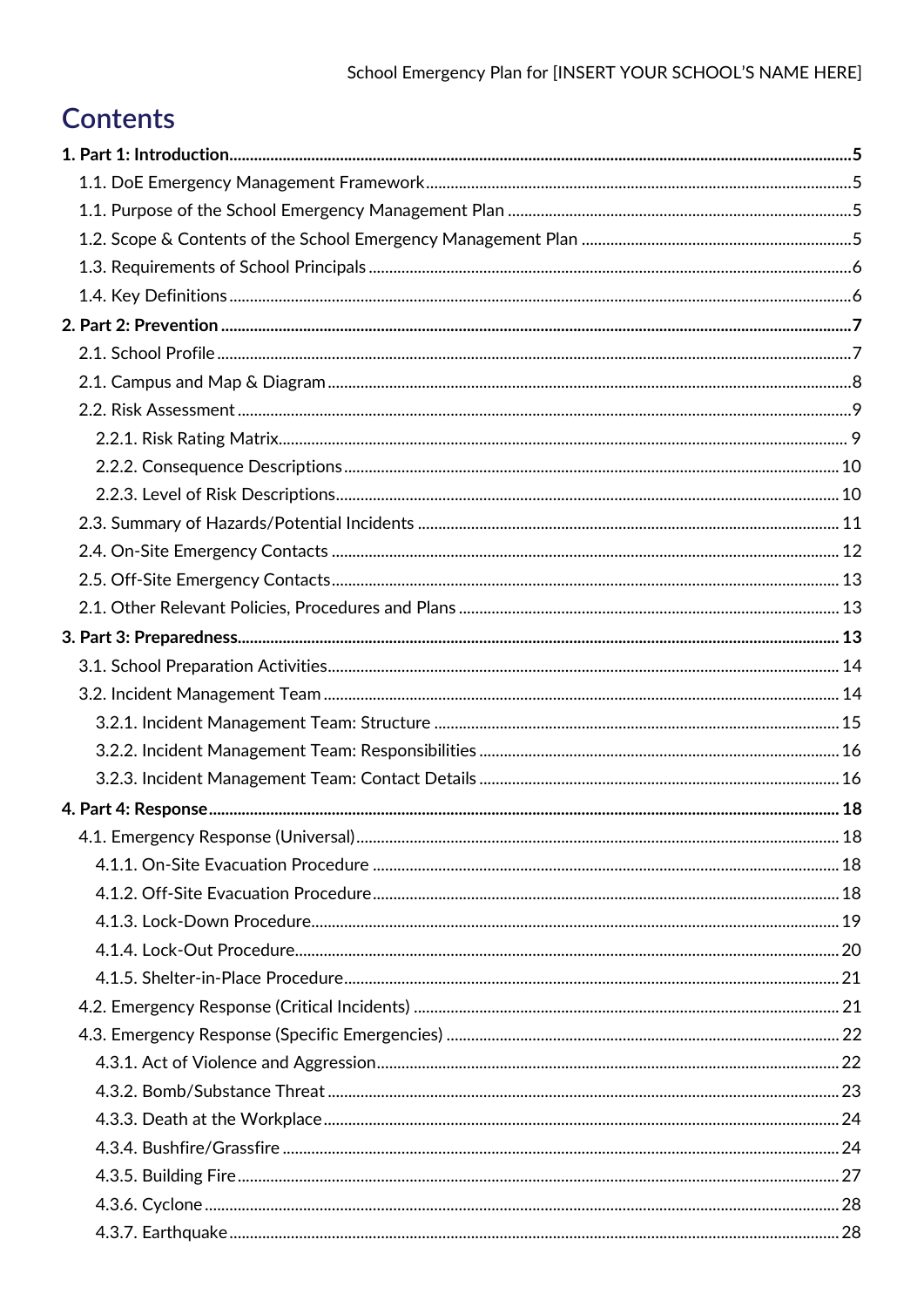### School Emergency Plan for [INSERT YOUR SCHOOL'S NAME HERE]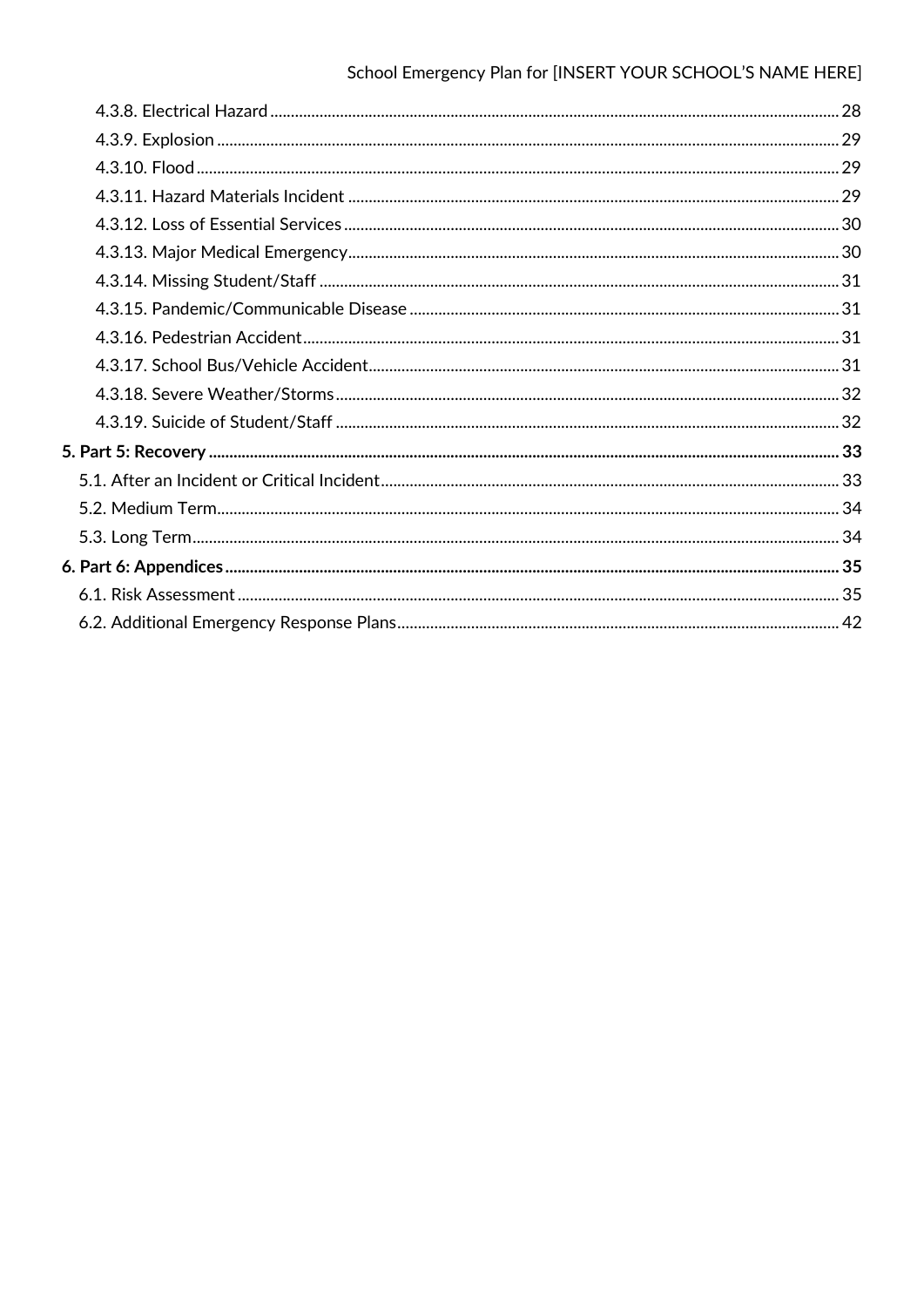# <span id="page-4-0"></span>**1. Part 1: Introduction**

# **1.1. DoE Emergency Management Framework**

<span id="page-4-1"></span>The purpose of the Department of Education *Emergency Management Framework* is to provide guidance to prevention, preparedness, response and recovery before, during and after emergencies and critical incidents. The safety of staff, students and stakeholders is paramount to the Department of Education.

The Department of Education *Emergency Management Framework* represents planning at the Departmental level. This *School Emergency Management Plan* represents planning at the school level.

## **1.1. Purpose of the School Emergency Management Plan**

<span id="page-4-2"></span>The purpose of the School Emergency Management Plan is to reduce the likelihood of emergencies and critical incidents from occurring, minimise the impact of these situations on the wellbeing of students, staff and the operation of the school and provide guidance for schools required to respond to a range of emergencies and critical incidents. It is essential for schools to ensure they have:

- Prevention and risk mitigation programs for emergencies and critical incidents
- Responds and recovery plans to deal with ongoing identified potential risk
- Clear responsibilities for controlling and coordinating emergency management
- Cooperation between emergency services and other services that may be critical during an emergency event or critical incident
- Efficient and coordinated approaches to the use of resources
- <span id="page-4-3"></span>• Arrangements in place to help the school community recover from an emergency or critical incident

## **1.2. Scope & Contents of the School Emergency Management Plan**

This School Emergency Management Plan applies to all staff, students, visitors, contractors and volunteers at the school. It considers all hazards which may impact the school.

The information contained in this School Emergency Management Plan must be:

- Based on the individual needs of the school
- Regularly reviewed to ensure that the content is timely and accurate
- Accompanied by training for staff and students to ensure a thorough understanding of the School Emergency Management Plan
- Encompass strategies to ensure that students and staff with disabilities or requiring assistance during an emergency or critical incident are clearly identified
- Specific about the allocation of responsibilities during an emergency to people with the relevant skills and training

School Emergency Management Plans are not intended to conflict with the legal obligations of schools and other workplaces such as those imposed under the *Work Health and Safety (National Uniform Legislation) Act 2011* or standard duty of care responsibilities for school staff, students, contractors, volunteers and visitors. Implementation of operational plans does not absolve schools, workplace or individuals from complying with existing legal obligations.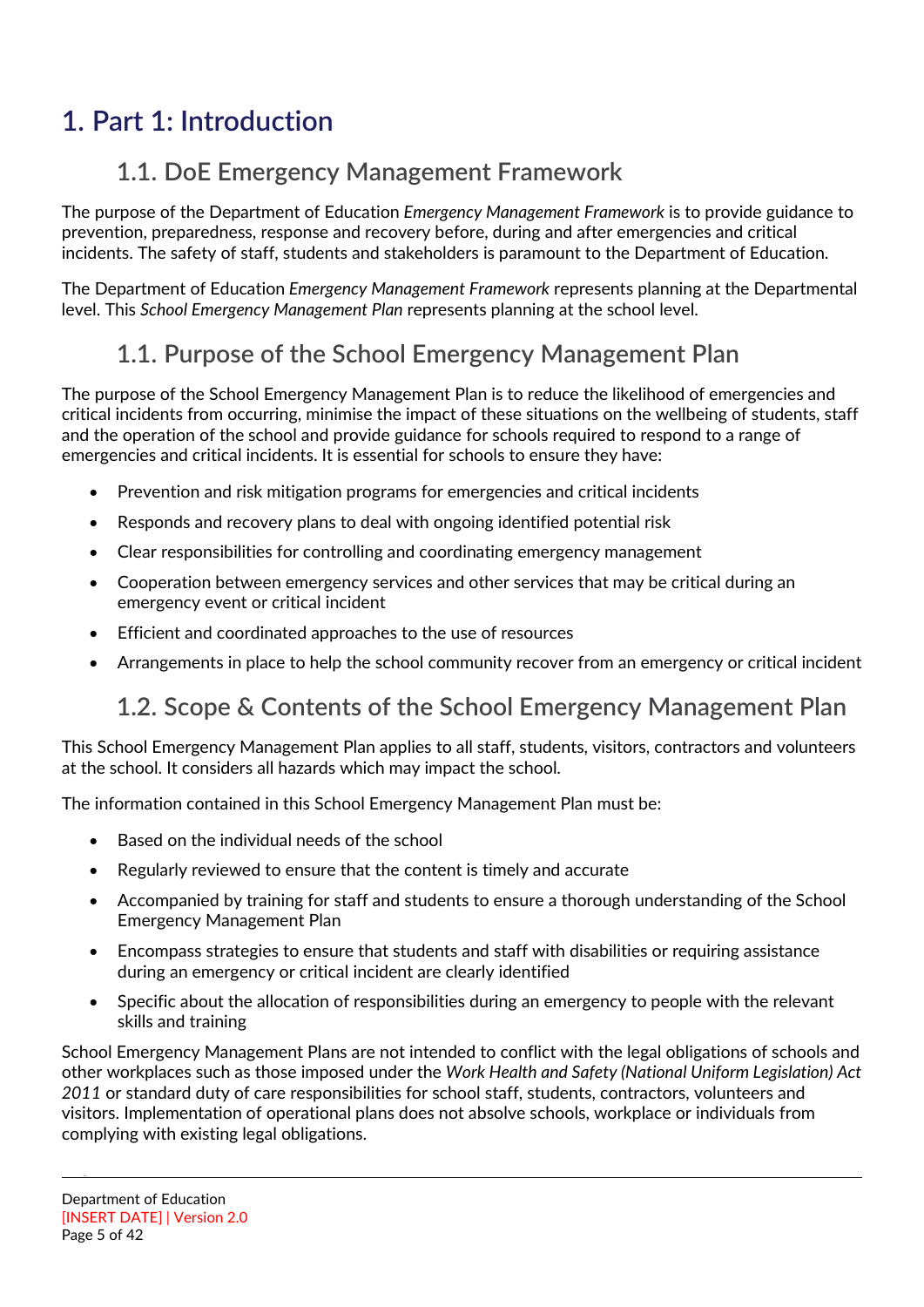# **1.3. Requirements of School Principals**

<span id="page-5-0"></span>The Department of Education's Quality School Systems and Support (QSSS) business unit is responsible for approving School Emergency Management Plans and assisting schools affected by emergencies and critical incidents with advice and support. All School Principals will:

- Develop and implement this School Emergency Management Plan including contingency plans to manage disruptions to school operations
- Ensure that the development of this School Emergency Management Plan is based on risk management and current Work, Health and Safety requirements
- Ensure that consultation has occurred with local Police, Fire or Emergency Services during development of this School Emergency Plan
- Ensure that staff, students and the school community are aware of the School Emergency Management Plan and are appropriately trained
- Provide leadership during an emergency or critical incident occurring and ensure the ongoing wellbeing of students and staff during and following an emergency or critical incident

School Principals must complete the Principal's Checklist for submission with this School Emergency Management Plan for approval.

# **1.4. Key Definitions**

<span id="page-5-1"></span>The Department of Education's *Emergency Management Framework* recognises the broad range of incidents which may occur and impact students, staff and school operations. It also recognises the need to scale incident responses according to the nature and gravity of the incident. The following definitions apply to this plan:

- An **incident** is an event that results in or is likely to result in injury/illness, for example dangerous occurrences and bullying and harassment. It includes a 'near miss'.
- A **critical incident** is a crisis event that causes severe impact, such as significant disruption to the school routine, an emergency management situation, loss of sense of control, or threat to the safety of students and staff. It may be sudden or protracted, extremely dangerous, involve police or emergency services personnel, and generally be outside the normal range of experience or expectation of the people affected.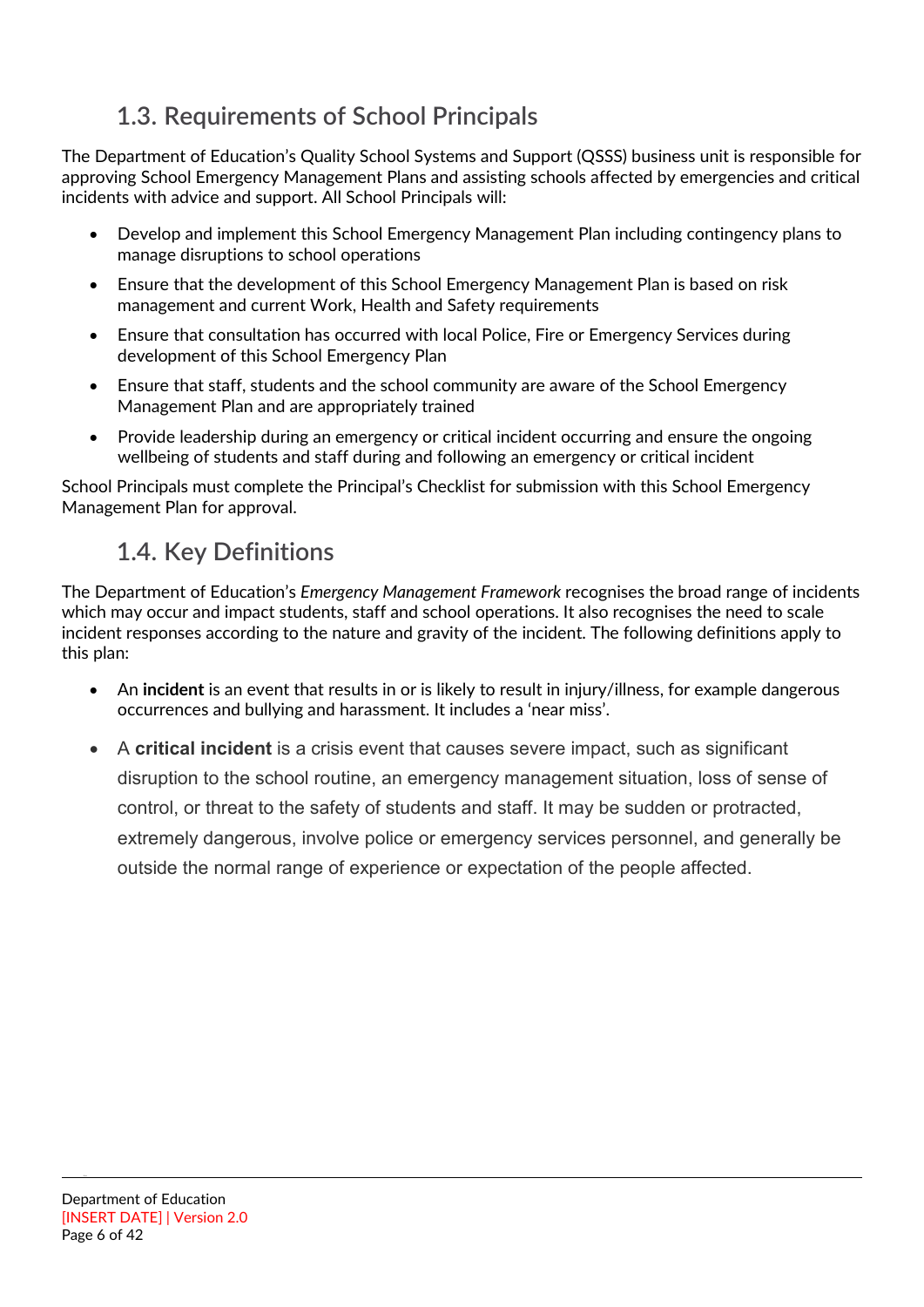# <span id="page-6-0"></span>**2. Part 2: Prevention**

Prevention refers to measures aimed at identifying risks and eliminating or reducing the incidences or severity of emergencies and critical incidents.

### **2.1. School Profile**

<span id="page-6-1"></span>

| <b>School Information</b>                                    |                                      |  |                             |  |                                      |  |           |                       |                              |
|--------------------------------------------------------------|--------------------------------------|--|-----------------------------|--|--------------------------------------|--|-----------|-----------------------|------------------------------|
| <b>School Name</b>                                           |                                      |  |                             |  |                                      |  |           |                       |                              |
| <b>Address</b>                                               |                                      |  |                             |  |                                      |  |           |                       |                              |
| Telephone                                                    |                                      |  |                             |  | Facsimile                            |  |           |                       |                              |
| Email                                                        |                                      |  |                             |  |                                      |  | Website   |                       |                              |
| Hours of Operation                                           |                                      |  |                             |  | <b>Classes Start</b>                 |  |           | <b>Classes Finish</b> |                              |
|                                                              |                                      |  |                             |  | <b>Student and Staff Information</b> |  |           |                       |                              |
| <b>Student Population</b>                                    |                                      |  |                             |  |                                      |  |           |                       |                              |
| <b>Staff Numbers</b>                                         |                                      |  |                             |  |                                      |  |           |                       |                              |
| Proportion of Student Disability/Special Education Needs (%) |                                      |  |                             |  |                                      |  |           |                       |                              |
| After Hours Emergency Contact                                |                                      |  | Name                        |  |                                      |  | Telephone |                       |                              |
|                                                              | <b>Essential Service on Premises</b> |  |                             |  |                                      |  |           |                       |                              |
|                                                              |                                      |  | <b>Location of Shut Off</b> |  | <b>Service Provider</b>              |  |           |                       | <b>Shut Off Instructions</b> |
| Gas (Mains/Bottled)                                          |                                      |  |                             |  |                                      |  |           |                       |                              |
| Water                                                        |                                      |  |                             |  |                                      |  |           |                       |                              |
| Electricity                                                  |                                      |  |                             |  |                                      |  |           |                       |                              |
| Solar                                                        |                                      |  |                             |  |                                      |  |           |                       |                              |
| Sprinkler System (Type)                                      |                                      |  |                             |  |                                      |  |           |                       |                              |
| Cooling/Heating System                                       |                                      |  |                             |  |                                      |  |           |                       |                              |
| <b>Boiler Room (Location)</b>                                |                                      |  |                             |  |                                      |  |           |                       |                              |
| Other                                                        |                                      |  |                             |  |                                      |  |           |                       |                              |
|                                                              |                                      |  |                             |  | <b>Alarms Tones</b>                  |  |           |                       |                              |
| Fire                                                         |                                      |  |                             |  | Lock-down                            |  |           |                       |                              |
| Evacuation                                                   |                                      |  |                             |  | Other                                |  |           |                       |                              |
| Alert                                                        |                                      |  |                             |  | Other                                |  |           |                       |                              |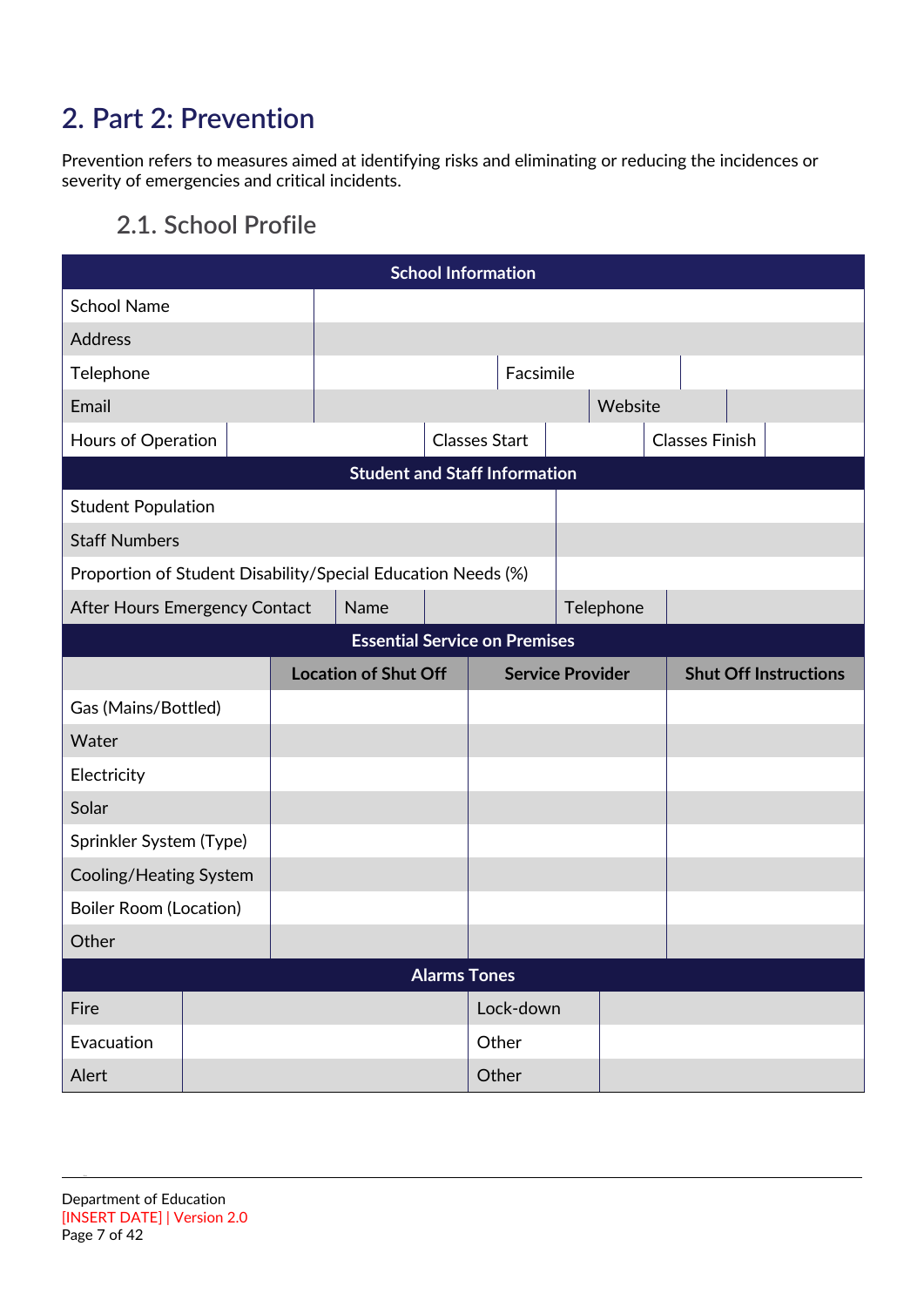# **2.1. Campus and Map & Diagram**

<span id="page-7-0"></span>*<Insert school site plan. School site plans can be sourced on the BAMS system at <http://ntgcentral.nt.gov.au/online-systems/bams> or by emailing [infrastructure.det@nt.gov.au](mailto:infrastructure.det@nt.gov.au) Site plans should* 

*be marked to identify emergency exits, access roads, water, gas and electricity supply points and the location of fire extinguishers, hose reels, fire hydrants, alarm panels and evacuation exists>*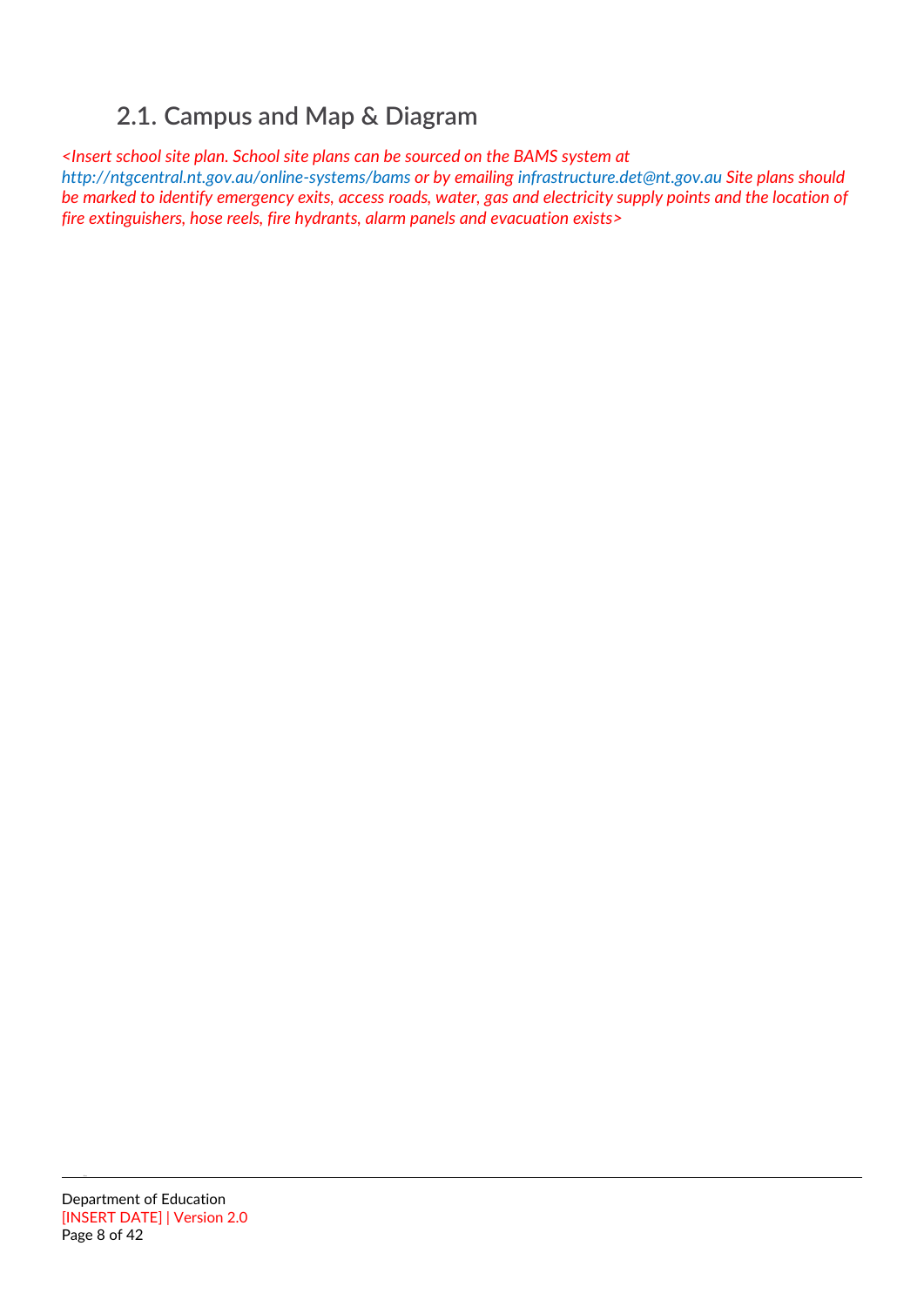# **2.2. Risk Assessment**

<span id="page-8-0"></span>To prepare for and respond to emergencies and critical incidents it is essential for schools to identify and understand the potential hazards that may impact the school community and school operations. A comprehensive site-specific risk assessment and corresponding response procedures are essential components of the School Emergency Management Plan.

The Department of Education is committed to the management of risk as an integral part of its culture and operations. The Department of Education's *Risk Management Framework* sets a common approach for all staff to manage and report risk in a structured and consistent manner, as well as to develop a culture of positive risk management.

The risk assessment component of this School Emergency Management Plan recognises that schools may experience a range of emergencies and critical incidents and that some schools are more prone to certain emergencies or critical incidents, such as schools located in cyclone, flood or bushfire prone locations.

The purpose of this risk assessment is to ensure that schools identify, assess, treat or mitigate and monitor the incident risks relevant to their school. The standard NT Department of Education Risk Rating Matrix should be used to determine the various risks relevant to this School Emergency Plan.

#### <span id="page-8-1"></span>**2.2.1. Risk Rating Matrix**

|            |                                   |                                                       |                         |                                  | <b>Consequence</b> |                 |                 |       |              |
|------------|-----------------------------------|-------------------------------------------------------|-------------------------|----------------------------------|--------------------|-----------------|-----------------|-------|--------------|
|            |                                   |                                                       |                         |                                  | Insignificant      | <b>Minor</b>    | <b>Moderate</b> | Major | Catastrophic |
|            | Probability                       | <b>Historical</b>                                     |                         |                                  | 1                  | 2               | 3               | 4     | 5            |
|            | Annually or<br>within one<br>year | Expected to<br>occur in most<br>circumstances         | 5 <sup>1</sup>          | Almost<br>Certain                | 5                  | 10              | 15              | 20    | 25           |
|            | Within 3 years                    | Will probably<br>occur                                | $\overline{\mathbf{4}}$ | Likely                           | 4                  | 8               | 12              | 16    | 20           |
| Likelihood | Within 10<br>years                | Might occur at<br>some time in<br>the future          | $\mathbf{3}$            | <b>Unlikely</b>                  | 3                  | $6\phantom{1}6$ | 9               | 12    | 15           |
|            | Within 30<br>years                | Occurrence<br>very doubtful                           | $\overline{\mathbf{2}}$ | <b>Highly</b><br><b>Unlikely</b> | $\overline{2}$     | 4               | $6\phantom{1}$  | 8     | 10           |
|            | Once in 100<br>years event        | Occurrence<br>only in<br>exceptional<br>circumstances | 1                       | Rare                             | 1                  | $\overline{2}$  | 3               | 4     | 5            |

#### **Risk Rating Matrix**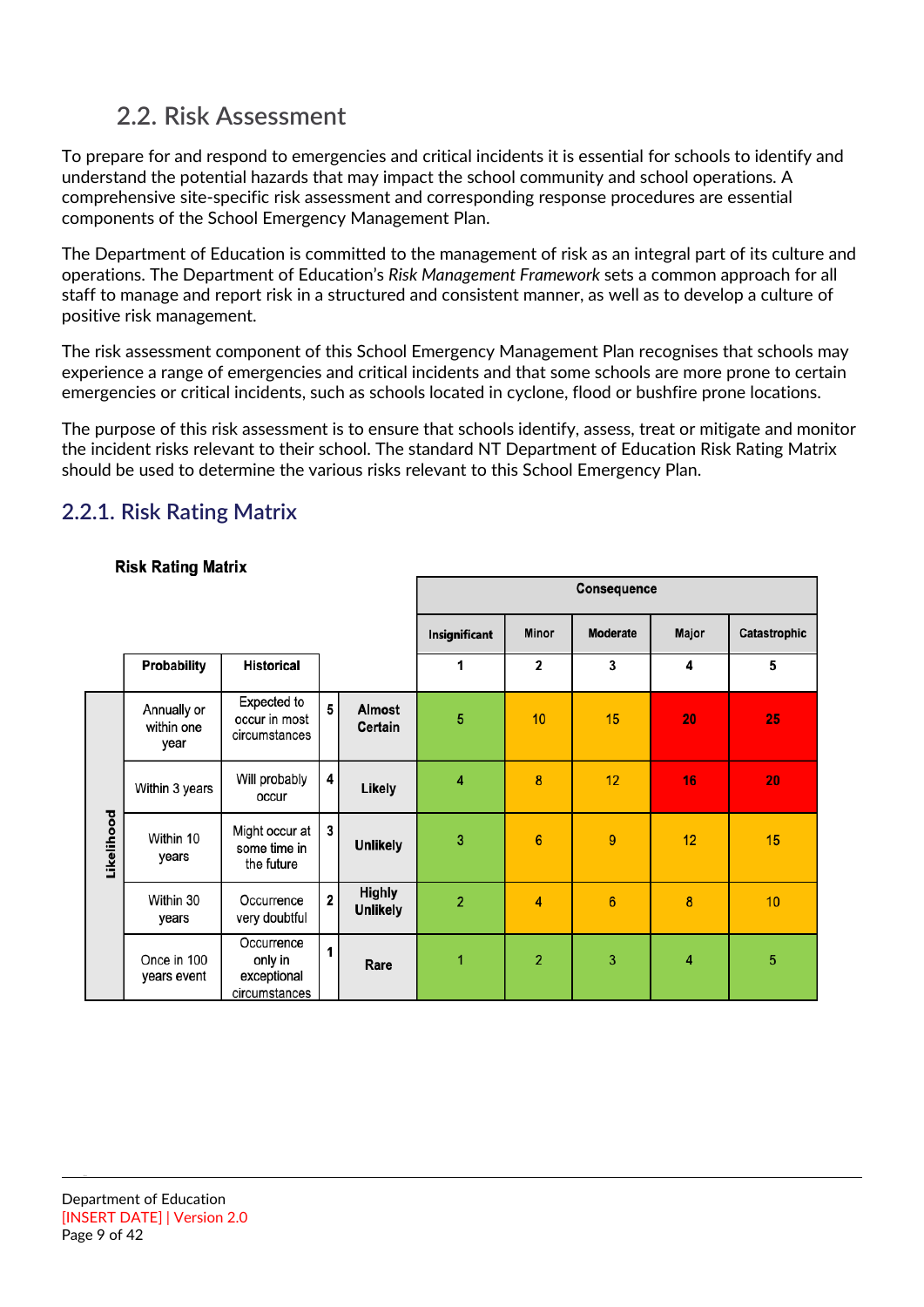#### <span id="page-9-0"></span>**2.2.2. Consequence Descriptions**

| <b>Descriptions</b> | Impact                                                                                                           | <b>Examples</b>                                                                                                           |
|---------------------|------------------------------------------------------------------------------------------------------------------|---------------------------------------------------------------------------------------------------------------------------|
| Insignificant       | No damage, distress or impact on school<br>operations                                                            | Unauthorised person or vehicle on site                                                                                    |
| Minor               | No impact on school operations, small<br>financial impact                                                        | Water leak causing flooding in school<br>garden                                                                           |
| Moderate            | Interruption to school operations,<br>replacement of equipment required,<br>significant financial impact         | Fire in science classroom requiring<br>evacuation of classroom and surrounding<br>area and resulting in loss of classroom |
| Major               | Additional budget required, major repairs<br>needed, significant disruption due to closure<br>of some facilities | Severe weather, storms and flooding<br>causing property damage                                                            |
| Catastrophic        | School closure, major capital recovery<br>expenditure                                                            | Bushfire crossing school boundaries and<br>destroying school infrastructure and causing<br>injury                         |

#### <span id="page-9-1"></span>**2.2.3. Level of Risk Descriptions**

| <b>Descriptions</b> | <b>Score</b> |  |
|---------------------|--------------|--|
| High                | $16 - 25$    |  |
| <b>Medium</b>       | $6 - 15$     |  |
| .ow                 | $1 - 5$      |  |

The Risk Assessment contained in Appendix 6.1 must be completed by Principals. The Department of Education *Risk Management Framework* may be used as an additional reference. Where risks have been assessed as being medium or high, risk mitigation options should be considered.

*<The purpose of this analysis is to determine the level of risk associated with identified incident risks at the school. The risk assessment table in Appendix 6.1 is to be completed as part of the development of the School Emergency Management Plan. The 'likelihood' and 'consequence' are determined and multiplied together to ascertain the 'level of risk' which is then classified as High, Medium or Low.>*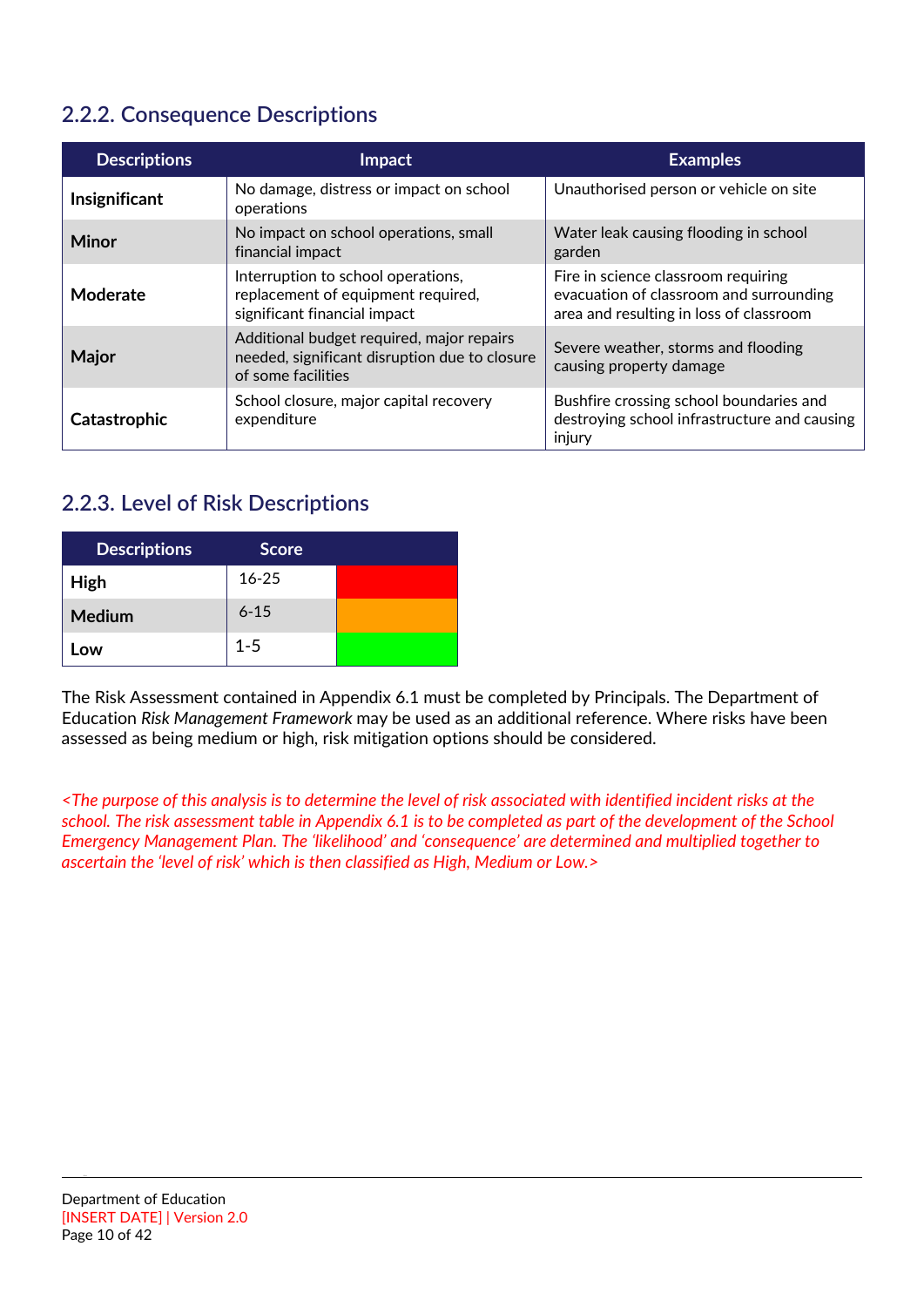# **2.3. Summary of Hazards/Potential Incidents**

<span id="page-10-0"></span>Based on the Risk Assessment completed in Appendix 6.1 the School has identified its key hazards as follows.

| <b>Hazard/Potential Incident</b>                                                              | <b>Low Risk</b> | <b>Medium</b><br><b>Risk</b> | <b>High Risk</b> |
|-----------------------------------------------------------------------------------------------|-----------------|------------------------------|------------------|
| Act of Violence and Aggression                                                                | □               | □                            | $\Box$           |
| <b>Bomb/Substance Threat</b>                                                                  | □               | □                            | $\Box$           |
| Death at the workplace                                                                        | $\Box$          | □                            | $\Box$           |
| <b>Bushfire or Grassfire</b>                                                                  | ▫               | $\Box$                       | $\Box$           |
| <b>Building Fire</b>                                                                          | $\Box$          | $\Box$                       | $\Box$           |
| Cyclone                                                                                       | □               | □                            | $\Box$           |
| Earthquake                                                                                    | $\Box$          | □                            | $\Box$           |
| <b>Electrical Hazard</b>                                                                      | о               | $\Box$                       | $\Box$           |
| Explosion                                                                                     | □               | □                            | $\Box$           |
| Flood                                                                                         | $\Box$          | □                            | □                |
| Hazardous Materials Incident                                                                  | ▫               | $\Box$                       | $\Box$           |
| <b>Loss of Essential Services</b>                                                             | $\Box$          | □                            | $\Box$           |
| Major Medical Emergency                                                                       | ▫               | □                            | $\Box$           |
| <b>Missing Staff or Student</b>                                                               | $\Box$          | ▫                            | $\Box$           |
| Pandemics and Communicable Diseases                                                           | $\Box$          | □                            | $\Box$           |
| Pedestrian Accident                                                                           | $\Box$          | $\Box$                       | $\Box$           |
| School Bus/Vehicle Accident                                                                   | ▫               | □                            | $\Box$           |
| Severe Weather and Storms                                                                     | $\Box$          | □                            | $\Box$           |
| Suicide of Staff or Student                                                                   | □               | □                            | $\Box$           |
| <insert any="" assessment="" hazards="" identified="" in="" other="" risk="" the=""></insert> | $\Box$          | $\Box$                       | $\Box$           |
| <insert any="" assessment="" hazards="" identified="" in="" other="" risk="" the=""></insert> | $\Box$          | $\Box$                       | $\Box$           |
| <insert any="" assessment="" hazards="" identified="" in="" other="" risk="" the=""></insert> | □               | □                            | $\Box$           |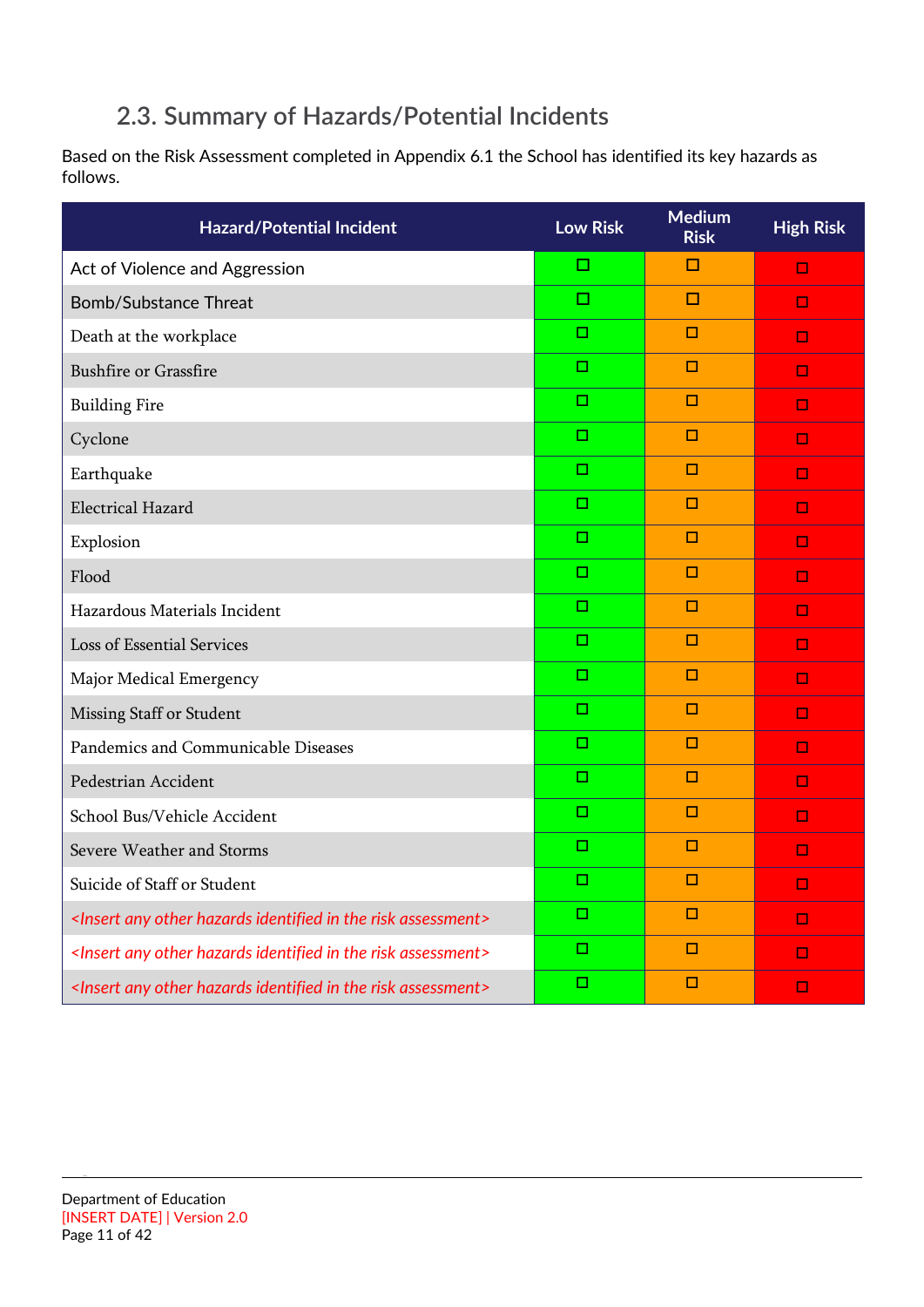# **2.4. On-Site Emergency Contacts**

<span id="page-11-0"></span>

| <b>On-Site Emergency Contacts</b>                               |                                |                   |                                                             |  |  |  |  |  |
|-----------------------------------------------------------------|--------------------------------|-------------------|-------------------------------------------------------------|--|--|--|--|--|
|                                                                 | <b>School</b>                  |                   |                                                             |  |  |  |  |  |
| Principal                                                       | [INSERT NAME]                  | Phone:            | [INSERT SCHOOL HOURS PHONE]                                 |  |  |  |  |  |
|                                                                 |                                | Mobile:           | [INSERT MOBILE PHONE]                                       |  |  |  |  |  |
| <b>Assistant Principal</b>                                      | [INSERT NAME]                  | Phone:            | [INSERT SCHOOL HOURS PHONE]                                 |  |  |  |  |  |
|                                                                 |                                | Mobile:           | [INSERT MOBILE PHONE]                                       |  |  |  |  |  |
| <b>Business Manager</b>                                         | [INSERT NAME]                  | Phone:            | [INSERT SCHOOL HOURS PHONE]                                 |  |  |  |  |  |
|                                                                 |                                | Mobile:           | [INSERT MOBILE PHONE]                                       |  |  |  |  |  |
| Other 1                                                         | [INSERT NAME]                  | Phone:            | [INSERT SCHOOL HOURS PHONE]                                 |  |  |  |  |  |
|                                                                 |                                | Mobile:           | <b>[INSERT MOBILE PHONE]</b>                                |  |  |  |  |  |
| Other 2                                                         | [INSERT NAME]                  | Phone:            | [INSERT SCHOOL HOURS PHONE]                                 |  |  |  |  |  |
|                                                                 |                                | Mobile:           | <b>[INSERT MOBILE PHONE]</b>                                |  |  |  |  |  |
| Other <sub>3</sub>                                              | [INSERT NAME]                  | Phone:            | [INSERT SCHOOL HOURS PHONE]                                 |  |  |  |  |  |
|                                                                 |                                | Mobile:           | [INSERT MOBILE PHONE]                                       |  |  |  |  |  |
| Other 4                                                         | [INSERT NAME]                  | Phone:            | [INSERT SCHOOL HOURS PHONE]                                 |  |  |  |  |  |
|                                                                 |                                | Mobile:           | [INSERT MOBILE PHONE]                                       |  |  |  |  |  |
| Other <sub>5</sub>                                              | [INSERT NAME]                  | Phone:            | [INSERT SCHOOL HOURS PHONE]                                 |  |  |  |  |  |
|                                                                 |                                | Mobile:           | [INSERT MOBILE PHONE]                                       |  |  |  |  |  |
|                                                                 | <b>Department of Education</b> |                   |                                                             |  |  |  |  |  |
| Director/Manager<br>QSSS                                        | [INSERT NAME]                  | Phone:            | [INSERT SCHOOL HOURS PHONE]                                 |  |  |  |  |  |
|                                                                 |                                | Mobile:           | [INSERT MOBILE PHONE]                                       |  |  |  |  |  |
| <b>General Manager QSSS</b>                                     | [INSERT NAME]                  | Phone:            | <b>[INSERT SCHOOL HOURS PHONE]</b>                          |  |  |  |  |  |
|                                                                 |                                | Mobile:           | <b>[INSERT MOBILE PHONE]</b>                                |  |  |  |  |  |
| <b>Executive Director</b><br>School Improvement &<br>Leadership | [INSERT NAME]                  | Phone:<br>Mobile: | [INSERT SCHOOL HOURS PHONE]<br><b>[INSERT MOBILE PHONE]</b> |  |  |  |  |  |
| <b>Deputy Chief Executive</b><br>Officer                        | <b>[INSERT NAME]</b>           | Phone:<br>Mobile: | [INSERT SCHOOL HOURS PHONE]<br>[INSERT MOBILE PHONE]        |  |  |  |  |  |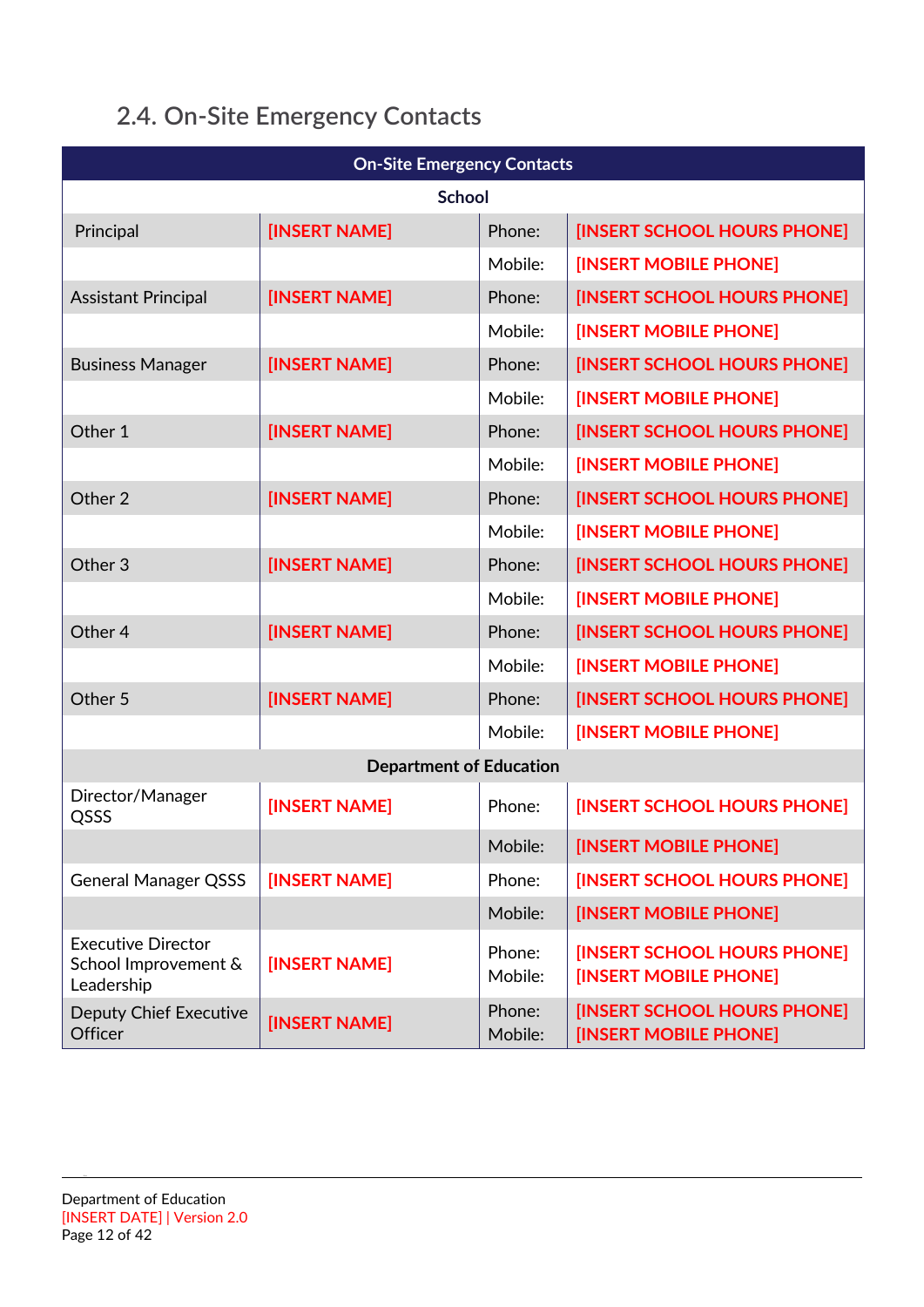# **2.5. Off-Site Emergency Contacts**

<span id="page-12-0"></span>

| <b>Off-Site Emergency Contacts</b>                      |                       |                    |                                      |  |  |  |
|---------------------------------------------------------|-----------------------|--------------------|--------------------------------------|--|--|--|
| Emergency Police, Fire and<br><b>Emergency Services</b> |                       |                    | <b>DIAL 000</b>                      |  |  |  |
| <b>Police Assistance</b>                                |                       | <b>DIAL 131444</b> |                                      |  |  |  |
| <b>Fire Assistance</b>                                  | <b>DIAL 8999 3473</b> |                    |                                      |  |  |  |
| <b>Emergency Services</b>                               |                       |                    | <b>DIAL 132 500</b>                  |  |  |  |
| <b>Local Police</b>                                     | [INSERT NAME]         | Phone:             | [INSERT BUSINESS HOURS PHONE]        |  |  |  |
| Local Fire                                              | [INSERT NAME]         | Phone:             | <b>[INSERT BUSINESS HOURS PHONE]</b> |  |  |  |
| <b>Local Hospital Emergency</b>                         | [INSERT NAME]         | Phone:             | <b>[INSERT BUSINESS HOURS PHONE]</b> |  |  |  |
| <b>Local Medical Clinic</b>                             | [INSERT NAME]         | Phone:             | [INSERT BUSINESS HOURS PHONE]        |  |  |  |
| <b>School Bus</b>                                       | [INSERT NAME]         | Phone:             | <b>[INSERT BUSINESS HOURS PHONE]</b> |  |  |  |

## <span id="page-12-1"></span>**2.1. Other Relevant Policies, Procedures and Plans**

The School will rely upon the following School and/or Department of Education policies, procedures and plans in addition to this School Emergency Management Plan:

- Department of Education *Emergency Management Framework*
- Department of Education *Risk Management Framework*
- Critical Incident Response Guidelines<sup>[1](#page-12-3)</sup>
- **•** Emergency Management School Preparedness Policy<sup>[2](#page-12-4)</sup>
- **•** Emergency Management Plans for Schools Guidelines<sup>[3](#page-12-5)</sup>
- **•** Emergency Management Public Shelter Responsibilities<sup>4</sup>
- Temporary School Closures Guidelines<sup>[5](#page-12-7)</sup>
- *<Insert any other relevant policies, procedures and plans>*

# <span id="page-12-2"></span>**3. Part 3: Preparedness**

-

<span id="page-12-3"></span><sup>1</sup> [https://education.nt.gov.au/\\_\\_data/assets/pdf\\_file/0011/479729/critical-incident-response-guidelines.pdf](https://education.nt.gov.au/__data/assets/pdf_file/0011/479729/critical-incident-response-guidelines.pdf)

<span id="page-12-4"></span><sup>&</sup>lt;sup>2</sup> https://education.nt.gov.au/ data/assets/pdf\_file/0011/257924/EMERGENCY-MANAGEMENT-\_SCHOOL-[PREPAREDNESS\\_POLICY.pdf](https://education.nt.gov.au/__data/assets/pdf_file/0011/257924/EMERGENCY-MANAGEMENT-_SCHOOL-PREPAREDNESS_POLICY.pdf)

<span id="page-12-5"></span><sup>3</sup> [https://education.nt.gov.au/\\_\\_data/assets/pdf\\_file/0008/257921/emergency-management-plans-for-schools](https://education.nt.gov.au/__data/assets/pdf_file/0008/257921/emergency-management-plans-for-schools-guidelines.pdf)[guidelines.pdf](https://education.nt.gov.au/__data/assets/pdf_file/0008/257921/emergency-management-plans-for-schools-guidelines.pdf)

<span id="page-12-6"></span><sup>4</sup> https://education.nt.gov.au/ data/assets/pdf file/0010/257923/EMERGENCY-MANAGEMENT-\_-PUBLIC-[SHELTER-POLICY.pdf](https://education.nt.gov.au/__data/assets/pdf_file/0010/257923/EMERGENCY-MANAGEMENT-_-PUBLIC-SHELTER-POLICY.pdf)

<span id="page-12-7"></span><sup>5</sup> [https://education.nt.gov.au/\\_\\_data/assets/pdf\\_file/0007/257929/EMERGENCY-MANAGEMENT\\_TEMPORARY-](https://education.nt.gov.au/__data/assets/pdf_file/0007/257929/EMERGENCY-MANAGEMENT_TEMPORARY-SCHOOL-CLOSURES_GUIDELINES.pdf)[SCHOOL-CLOSURES\\_GUIDELINES.pdf](https://education.nt.gov.au/__data/assets/pdf_file/0007/257929/EMERGENCY-MANAGEMENT_TEMPORARY-SCHOOL-CLOSURES_GUIDELINES.pdf)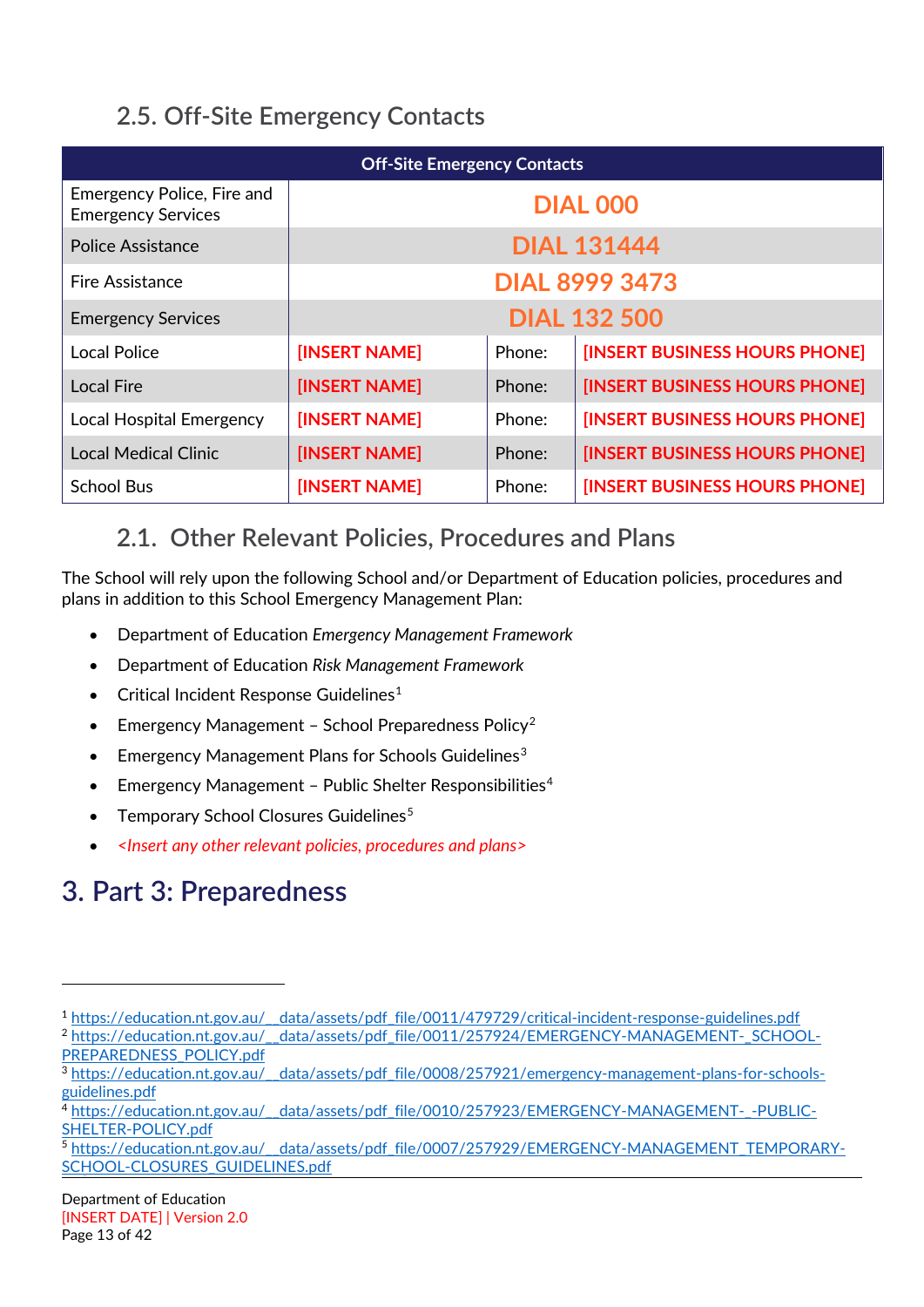Preparedness refers to measures aimed at ensuring that communities are capable of coping with the effect of emergencies and critical incidents.

# **3.1. School Preparation Activities**

<span id="page-13-0"></span>

| <b>Action</b>                                                                                                                                                                                             | Date/Frequency of<br><b>Completion</b> | <b>Action Officer</b> |
|-----------------------------------------------------------------------------------------------------------------------------------------------------------------------------------------------------------|----------------------------------------|-----------------------|
| Ensure staff members understand the policies and<br>procedures relating to emergency management.                                                                                                          | [INSERT]                               | [INSERT]              |
| Ensure staff are aware of standard response to<br>natural disasters, emergencies and critical incidents<br>that are outlined in this School Emergency<br>Management Plan.                                 | [INSERT]                               | [INSERT]              |
| Ensure that this School Emergency Management<br>Plan and all associated supporting documents are<br>stored in a location that is readily accessible by staff<br>during an emergency or critical incident. | [INSERT]                               | [INSERT]              |
| Ensure frequent rehearsals and regular testing of all<br>emergency management/evacuation procedures<br>and, in regard to preschools, ensure that these<br>rehearsals are documented.                      | [INSERT]                               | [INSERT]              |
| Ensure emergency equipment throughout the<br>school and alarms are tested.                                                                                                                                | [INSERT]                               | [INSERT]              |
| Ensure emergency and evacuation floor plans and<br>instructions are displayed in prominent positions<br>across the school.                                                                                | [INSERT]                               | [INSERT]              |
| In regard to regulated preschools, this Plan must be<br>displayed near each identified exit at the preschool<br>premises.                                                                                 |                                        |                       |
| Ensure the School Emergency Management Plan is<br>developed in line with the Departmental policy and<br>guidelines.                                                                                       | [INSERT]                               | [INSERT]              |
| Identify and engage with local services, support<br>agencies and organisations who can provide<br>assistance or support during or following an<br>emergency event occurring.                              | [INSERT]                               | [INSERT]              |
| Develop and ensure that students and staff welfare<br>is monitored and maintained through appropriate<br>debriefing and access to support after an<br>emergency or critical incident has occurred.        | [INSERT]                               | [INSERT]              |

# **3.2. Incident Management Team**

<span id="page-13-1"></span>This School Emergency Management Plan recognises that all schools in the Northern Territory differ from geographic location, number of staff and students, variety of infrastructure and exposure to a range of hazards.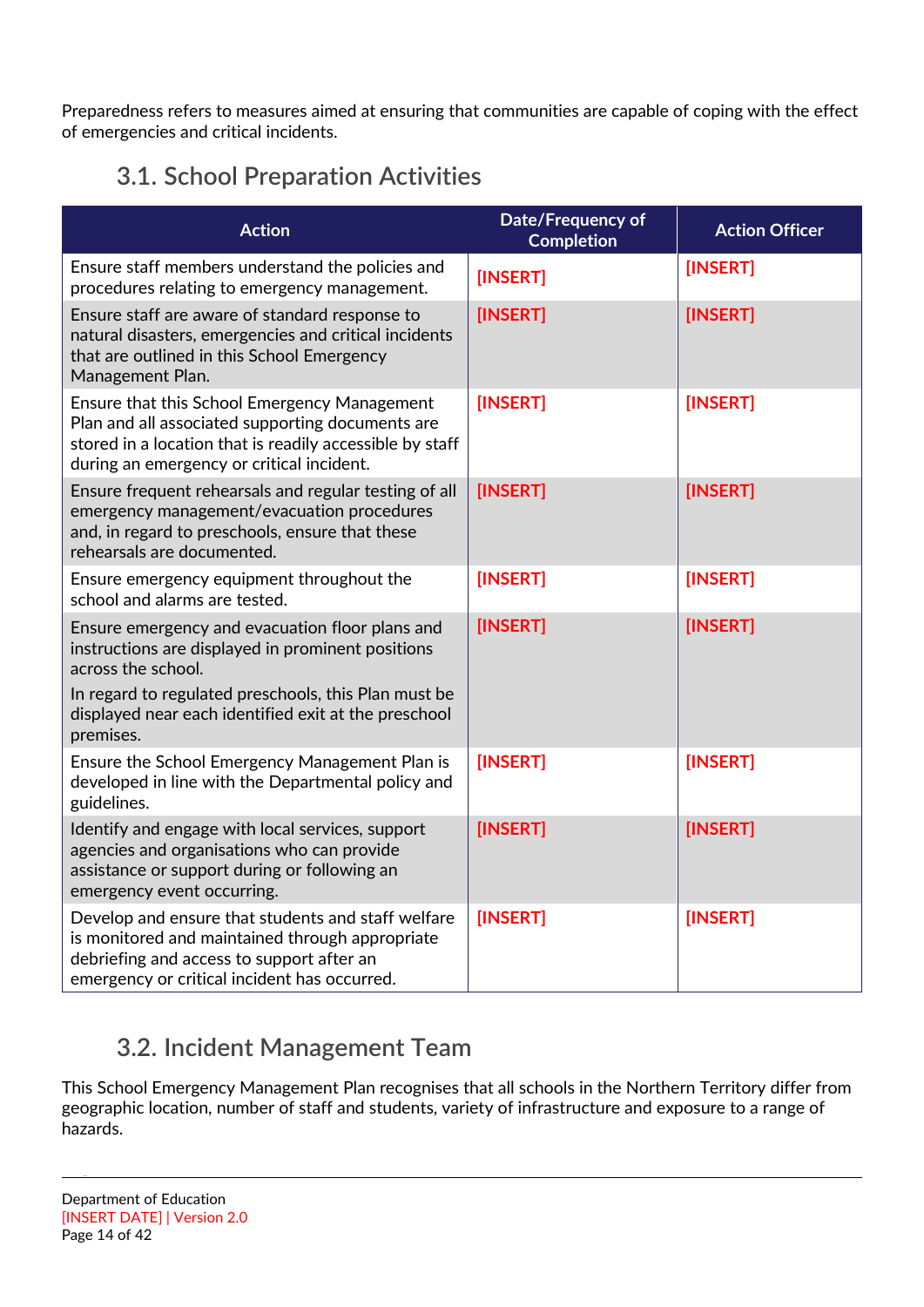In responding to an emergency or critical incident a Principal may elect to create an Incident Management Team (IMT). In the case of smaller schools an Incident Management Team may consist of as few as three staff members.

#### <span id="page-14-0"></span>**3.2.1. Incident Management Team: Structure**

The following section has been provided as an **example** of an Incident Management Team and includes the minimum mandatory roles of an Incident Controller, Communications Officer and Operations Officer (in orange).

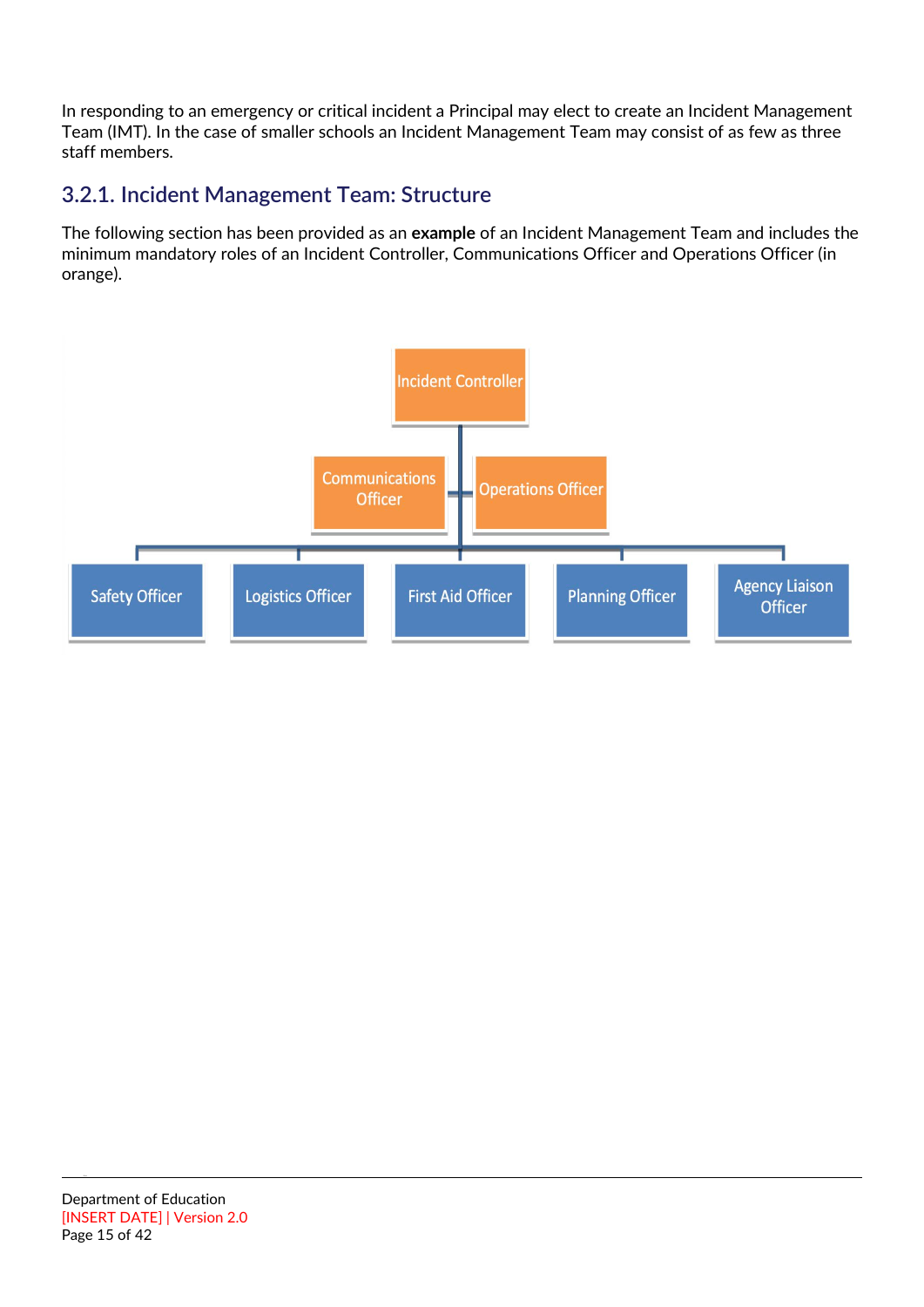#### <span id="page-15-0"></span>**3.2.2. Incident Management Team: Responsibilities**

Regardless of the size of a school's Incident Management Team it is essential that each member of the team is aware of their role and responsibilities during and after an incident or critical incident response. The following table provides a summary of each.

|                                    | <b>Responsibilities</b>                                                                                                                        |                                                                                                                                                                                                   |  |
|------------------------------------|------------------------------------------------------------------------------------------------------------------------------------------------|---------------------------------------------------------------------------------------------------------------------------------------------------------------------------------------------------|--|
| <b>Roles</b>                       | <b>During Response</b>                                                                                                                         | <b>During Recovery</b>                                                                                                                                                                            |  |
| Incident Controller (IC)           | Provide leadership, direct and<br>coordinate resources to resolve<br>response                                                                  | Collate information from members of<br>the IMT, facilitate post-response<br>debrief and follow-up actions                                                                                         |  |
| <b>Operations Officer (OO)</b>     | Oversee the implementation of<br>action plans, manage supervise<br>and monitor ongoing operations                                              | Liaise with members of the IMT to<br>assess damaged assets and restore<br>facilities and services                                                                                                 |  |
| <b>Communications Officer (CO)</b> | Manage and monitor all<br>communications with internal<br>and external stakeholders                                                            | Liaise with members of the IMT and<br>issue communiques to staff, students,<br>parents and the school community                                                                                   |  |
| Safety Officer (SO)                | Work with members of the IMT<br>to ensure the work health and<br>safety of staff, students,<br>contractors and visitors during<br>the response | Liaise with members of the IMT to<br>review safety of the site and its<br>facilities and make recommendations<br>to mitigate remaining risks                                                      |  |
| Logistics Officer (LO)             | Manage logistical requirements<br>including equipment, services<br>and labour to facilitate the<br>operation                                   | Liaise with members of the IMT to<br>review the status of emergency<br>equipment and services and make<br>recommendations to reinstate them                                                       |  |
| First Aid Officer (FAO)            | Administer first aid to occupants<br>and document illnesses and<br>injuries requiring treatment                                                | Liaise with members of the IMT and<br>review the status of first aid<br>equipment and supplies and make<br>recommendations to reinstate them                                                      |  |
| Planning Officer (PO)              | Collect and evaluate information<br>related to the response and<br>resources and formulate<br>strategies to assist the Incident<br>Controller  | Liaise with the Incident Controller and<br>Operations Officer to review risks<br>identified during the response and<br>make recommendations to enhance<br>the School Emergency Management<br>Plan |  |
| Agency Liaison Officer (ALO)       | <b>Assist the Communications</b><br>Officer liaise with internal and<br>external agencies                                                      | Assist the Communications Officer<br>liaise with members of the Incident<br>Management Team and issue<br>communiques                                                                              |  |

#### <span id="page-15-1"></span>**3.2.3. Incident Management Team: Contact Details**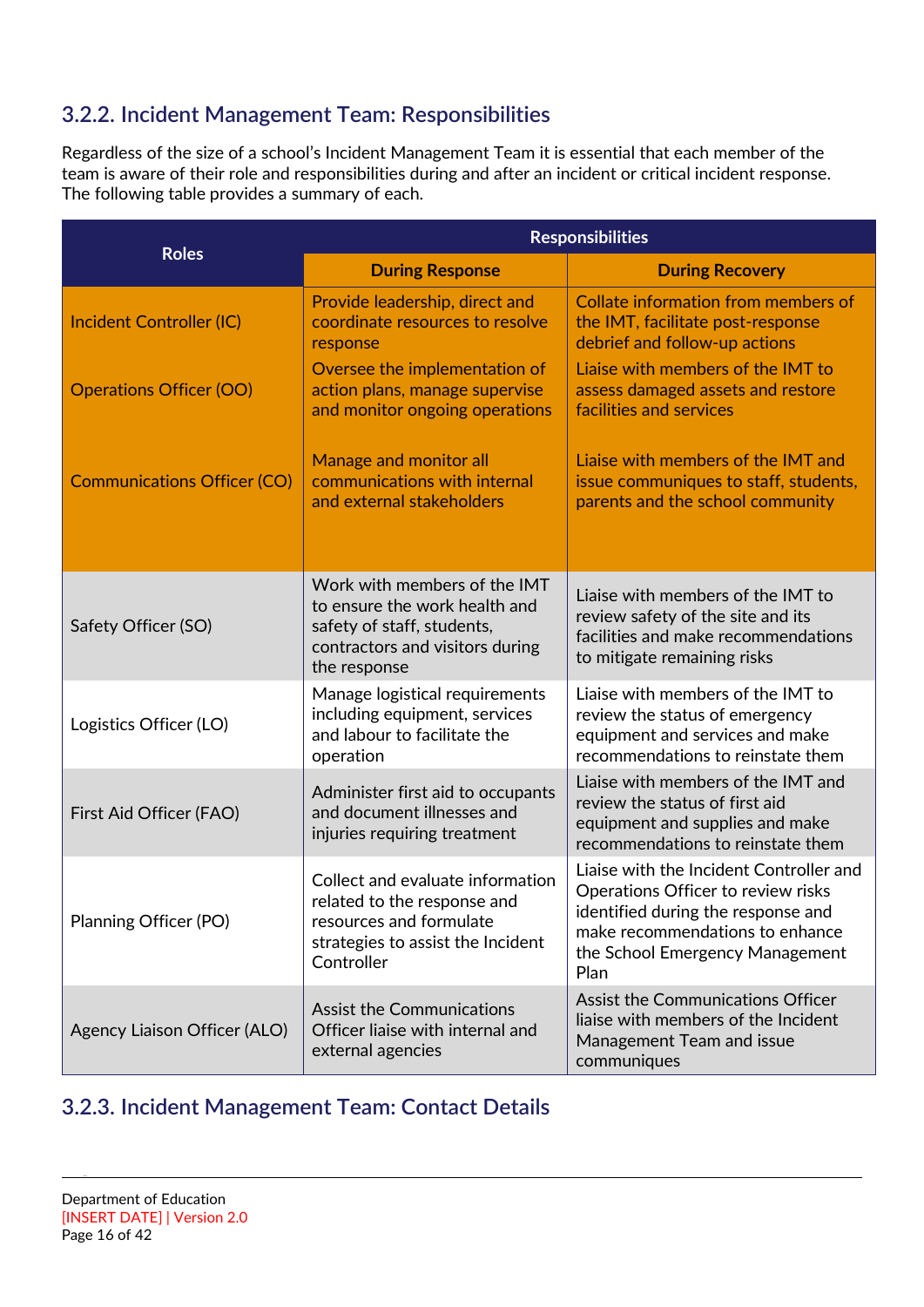Staff nominees (including back-up personnel) should be identified in advance of an incident or Critical Incident occurring.

| <b>IMT Role</b>                                      |              | <b>Primary Contact</b> |              | <b>Back-Up Contact</b> |
|------------------------------------------------------|--------------|------------------------|--------------|------------------------|
| <b>Incident Controller</b>                           | Name         |                        | <b>Name</b>  |                        |
|                                                      | Phone/Mobile |                        | Phone/Mobile |                        |
| Operations tasks will be                             | Name         |                        | Name         |                        |
| performed by:                                        | Phone/Mobile |                        | Phone/Mobile |                        |
| <b>Communications tasks will</b>                     | <b>Name</b>  |                        | Name         |                        |
| be performed by:                                     | Phone/Mobile |                        | Phone/Mobile |                        |
| Safety tasks will be                                 | Name         |                        | Name         |                        |
| performed by:                                        | Phone/Mobile |                        | Phone/Mobile |                        |
| Logistics tasks will be                              | Name         |                        | Name         |                        |
| performed by:                                        | Phone/Mobile |                        | Phone/Mobile |                        |
| First Aid tasks will be<br>performed by:             | Name         |                        | Name         |                        |
|                                                      | Phone/Mobile |                        | Phone/Mobile |                        |
| <b>Planning tasks will be</b><br>performed by:       | Name         |                        | Name         |                        |
|                                                      | Phone/Mobile |                        | Phone/Mobile |                        |
| <b>Agency liaison tasks will</b><br>be performed by: | Name         |                        | Name         |                        |
|                                                      | Phone/Mobile |                        | Phone/Mobile |                        |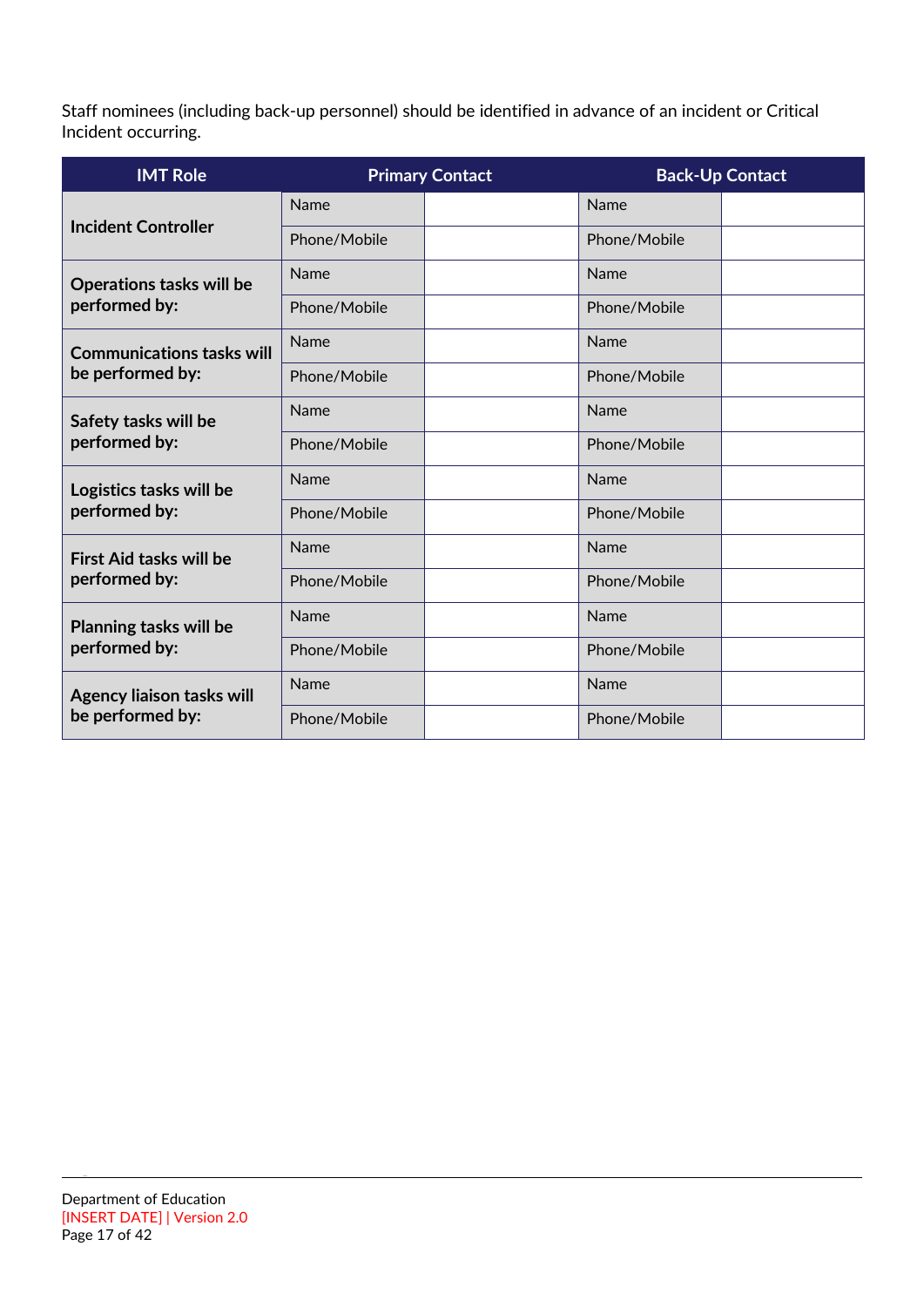# <span id="page-17-0"></span>**4. Part 4: Response**

Response refers to measures taken during and immediately after emergencies and critical incidents to minimise the effects and ensure that appropriate responses are initiated.

The following fields contain generic guidance and should be accepted or customised to suit the School subject to this School Emergency Management Plan prior to submission. The information is provided as a quick-reference-guide. **Schools must follow their own specific procedures or plans for these items if they exist**.

### **4.1. Emergency Response (Universal)**

#### <span id="page-17-2"></span><span id="page-17-1"></span>**4.1.1. On-Site Evacuation Procedure**

The school buildings will be evacuated to a designated area if it is unsafe for students, staff and visitors to remain inside the school buildings. The procedure for an on-site evacuation is as follows:

| <b>On-Site Evacuation</b> | <b>Action/Consideration</b>                                                                                                                               |
|---------------------------|-----------------------------------------------------------------------------------------------------------------------------------------------------------|
|                           | <replace additional="" all="" any="" insert="" or="" relevant="" school="" steps="" to="" your=""></replace>                                              |
|                           | Call Triple Zero (000) for emergency services and advise them of the<br>$\bullet$<br>nature of the emergency                                              |
|                           | Report the emergency immediately to the Incident Controller who will<br>$\bullet$<br>convene the IMT if necessary                                         |
|                           | • Report to the QSSS                                                                                                                                      |
|                           | • If the decision to evacuate is made, evacuate staff, students and visitors out<br>of the building to your school oval if this is the evacuation option. |
|                           | • Take the student's attendance list, staff roster and your Emergency Kit.                                                                                |
|                           | • Once at assembly area, check all students, staff and visitors are accounted                                                                             |
|                           | for.                                                                                                                                                      |
|                           | • Wait for emergency services to arrive or provide further information.                                                                                   |

#### <span id="page-17-3"></span>**4.1.2. Off-Site Evacuation Procedure**

The school will be evacuated to an alternative site if it is unsafe for students, staff and visitors to remain on the school property. The procedure for an off-site evacuation is as follows:

| <b>Off-Site Evacuation</b> | <b>Action/Consideration</b>                                                                                                                                                                                                                                                                                                       |
|----------------------------|-----------------------------------------------------------------------------------------------------------------------------------------------------------------------------------------------------------------------------------------------------------------------------------------------------------------------------------|
|                            | <replace additional="" all="" any="" insert="" or="" relevant="" school="" steps="" to="" your=""></replace>                                                                                                                                                                                                                      |
|                            | Call Triple Zero (000) for emergency services and advise them of the<br>nature of the emergency<br>Report the emergency immediately to the Incident Controller who will<br>convene the IMT if necessary<br>Report to the QSSS<br>$\bullet$<br>• If the decision to evacuate is made, evacuate staff, students and visitors<br>out |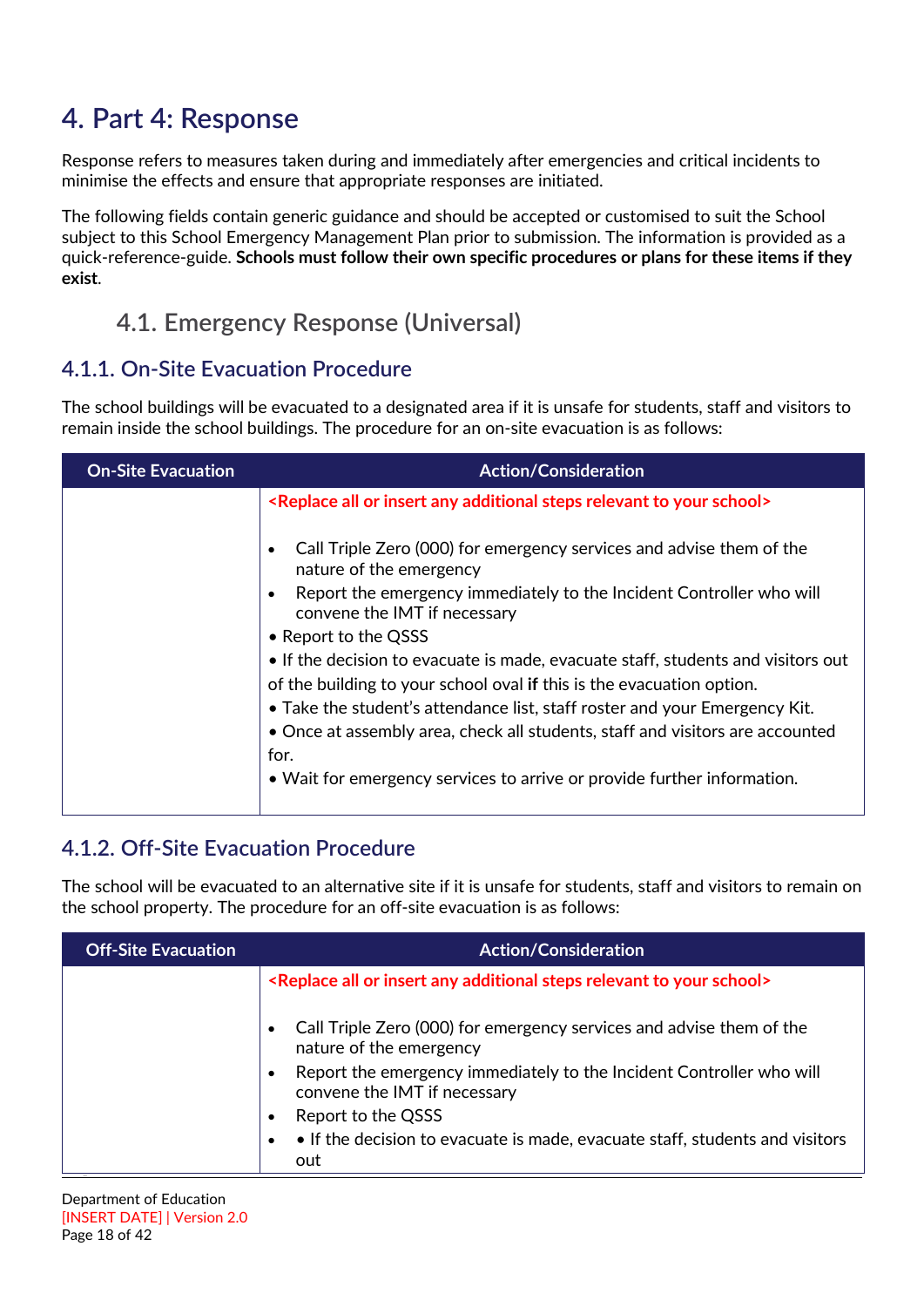|           | of the building to your school oval if this is the evacuation option.                                                              |
|-----------|------------------------------------------------------------------------------------------------------------------------------------|
| $\bullet$ | If the decision to evacuate is made, determine which off-site assembly<br>point you will evacuate staff, students and visitors to. |
| $\bullet$ | Evacuate staff, students and visitors in the first instance to the school oval<br>then to the off-site assembly point              |
|           | Once at assembly point, check all students, staff and visitors are<br>accounted for.                                               |
| $\bullet$ | Wait for emergency services to arrive or provide further information.                                                              |

#### <span id="page-18-0"></span>**4.1.3. Lock-Down Procedure**

Students, staff and visitors will be locked inside the school buildings if it is it is determined that students, staff and visitors should be secured inside the school buildings for their own safety. The procedure for a lock-down is as follows:

| <b>Lock-Down Procedure</b> | <b>Action/Consideration</b>                                                                                                                                                                                                                                                                                                                                                                                                                                                                                                                                                                                                                                                                                                                                                                                                                                                                                                                                                                                                                                                                                                                                                                                                                                                                                                                 |
|----------------------------|---------------------------------------------------------------------------------------------------------------------------------------------------------------------------------------------------------------------------------------------------------------------------------------------------------------------------------------------------------------------------------------------------------------------------------------------------------------------------------------------------------------------------------------------------------------------------------------------------------------------------------------------------------------------------------------------------------------------------------------------------------------------------------------------------------------------------------------------------------------------------------------------------------------------------------------------------------------------------------------------------------------------------------------------------------------------------------------------------------------------------------------------------------------------------------------------------------------------------------------------------------------------------------------------------------------------------------------------|
|                            | <replace additional="" all="" any="" insert="" or="" relevant="" school="" steps="" to="" your=""></replace>                                                                                                                                                                                                                                                                                                                                                                                                                                                                                                                                                                                                                                                                                                                                                                                                                                                                                                                                                                                                                                                                                                                                                                                                                                |
|                            | Incident Controller activates the Incident Management Team<br>$\bullet$<br>Announce the lockdown and provide instructions to staff (eg. To close doors<br>$\bullet$<br>and windows, sit below window level or move into corridors)<br>Call Triple Zero (000) for emergency services and advise them of the nature<br>$\bullet$<br>of the emergency<br>Check that all external doors are locked.<br>$\bullet$<br>If available, allocate staff to be posted at locked doors to allow students,<br>$\bullet$<br>staff and visitors to enter if locked out.<br>Advise the QSSS.<br>$\bullet$<br>Divert parents and returning groups from the school.<br>$\bullet$<br>Ensure a telephone line is kept free.<br>$\bullet$<br>Keep public address system free.<br>$\bullet$<br>Keep main entrance as the only entry point. It must be constantly monitored<br>$\bullet$<br>and no unauthorised people allowed access.<br>If possible, have a delegated staff member wait at the main entry to the<br>$\bullet$<br>school to guide Emergency Services personnel.<br>$\bullet$<br>Ascertain (as possible) if all students, staff and visitors are accounted for.<br>$\bullet$<br>Record some details of actions undertaken and times.<br>$\bullet$<br>Await de-activation advice from emergency services personnel (if<br>$\bullet$<br>appropriate). |
|                            | De-activate lockdown using predetermined de-activation signal.<br>$\bullet$                                                                                                                                                                                                                                                                                                                                                                                                                                                                                                                                                                                                                                                                                                                                                                                                                                                                                                                                                                                                                                                                                                                                                                                                                                                                 |
|                            | <b>Actions after lockdown</b>                                                                                                                                                                                                                                                                                                                                                                                                                                                                                                                                                                                                                                                                                                                                                                                                                                                                                                                                                                                                                                                                                                                                                                                                                                                                                                               |
|                            | Confirm with Emergency Service personnel that it is safe to de-activate<br>$\bullet$<br>lockdown.                                                                                                                                                                                                                                                                                                                                                                                                                                                                                                                                                                                                                                                                                                                                                                                                                                                                                                                                                                                                                                                                                                                                                                                                                                           |
|                            | Determine whether to activate the parent re-unification process.<br>$\bullet$                                                                                                                                                                                                                                                                                                                                                                                                                                                                                                                                                                                                                                                                                                                                                                                                                                                                                                                                                                                                                                                                                                                                                                                                                                                               |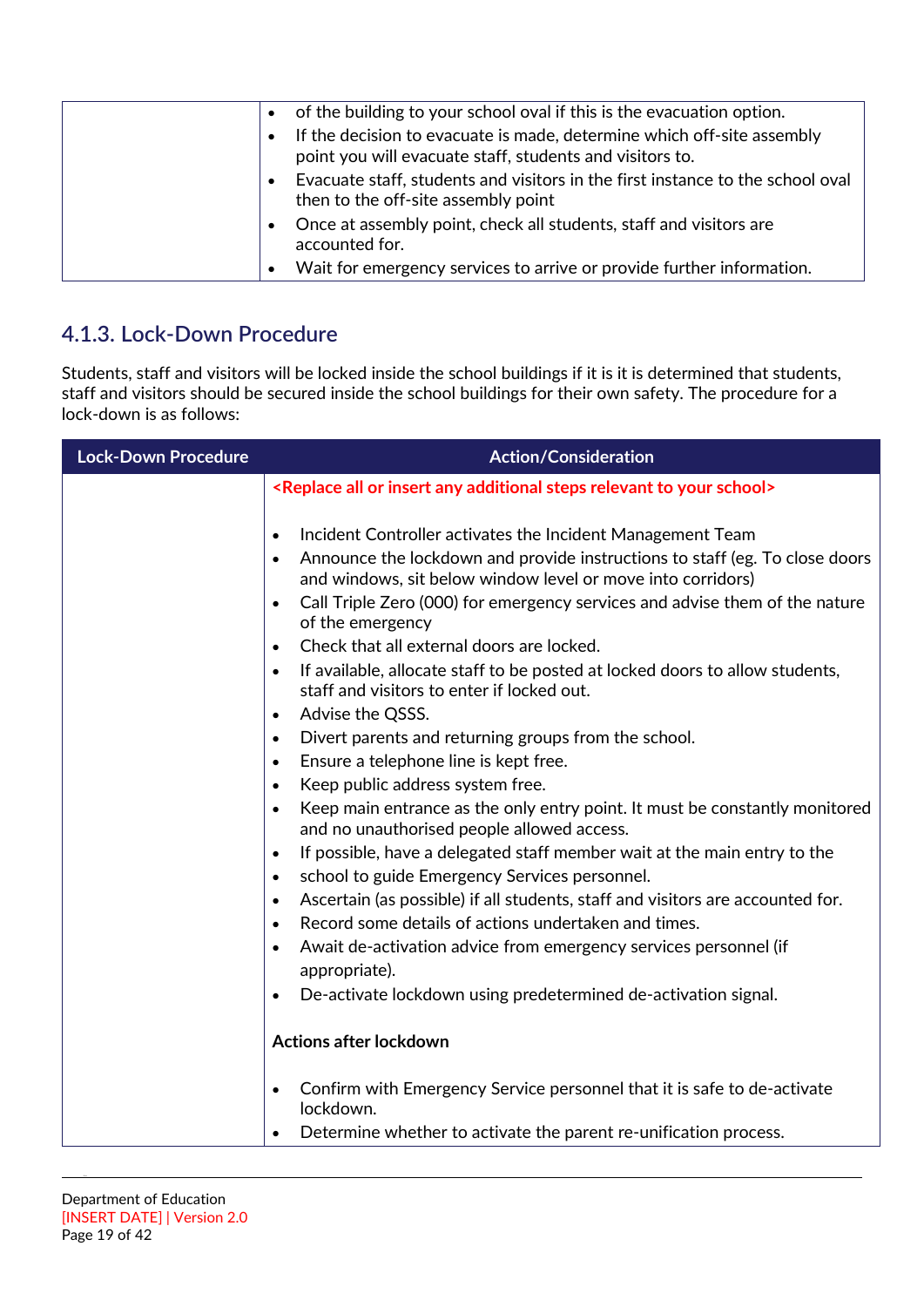| Determine if there is any specific information staff, students and visitors<br>$\bullet$<br>need to know (e.g. areas of the facility to avoid or parent reunification<br>process)                           |
|-------------------------------------------------------------------------------------------------------------------------------------------------------------------------------------------------------------|
| Ensure any students, staff or visitors with medical or other needs are<br>supported.                                                                                                                        |
| Print and issue pre-prepared parent letters and give these to children to<br>take home.                                                                                                                     |
| Advise the QSSS that the lockdown is over.                                                                                                                                                                  |
| Follow up with any students, staff or visitors who need support. Ensure all<br>that staff are made aware of Employee Assistance Program contact details.<br>Prepare and maintain records and documentation. |
| Undertake operational debrief to review the lockdown and procedural<br>changes that may be required.                                                                                                        |

#### <span id="page-19-0"></span>**4.1.4. Lock-Out Procedure**

Students, staff and visitors will be locked out of the school buildings if it is it is determined that students, staff and visitors should be secured outside the school buildings for their own safety. The procedure for a lock-out is as follows:

| <b>Lock-Out Procedure</b> | <b>Action/Consideration</b>                                                                                                                                                                                                                                                                                                                                                                                                                                                                   |
|---------------------------|-----------------------------------------------------------------------------------------------------------------------------------------------------------------------------------------------------------------------------------------------------------------------------------------------------------------------------------------------------------------------------------------------------------------------------------------------------------------------------------------------|
|                           | <replace additional="" all="" any="" insert="" or="" relevant="" school="" steps="" to="" your=""><br/>Incident Controller activates Incident Management Team.<br/><math display="inline">\bullet</math><br/>Announce lockout with instructions about what is required. Instructions<br/><math display="block">\bullet</math><br/>may include nominating staff to:</replace>                                                                                                                  |
|                           | o lock doors to prevent entry<br>o check the premises for anyone left inside.<br>o obtain Emergency Kit<br>Contact emergency services.<br>$\bullet$<br>Go to the designated assembly area.<br>$\bullet$<br>Check that students, staff and visitors are all accounted for.<br>$\bullet$                                                                                                                                                                                                        |
|                           | <b>Actions after lockout</b>                                                                                                                                                                                                                                                                                                                                                                                                                                                                  |
|                           | Determine whether to activate the parent re-unification process.<br>$\bullet$<br>Determine if there is any specific information staff, students and visitors<br>$\bullet$<br>need to know (e.g. areas of the facility to avoid or parent reunification<br>process).<br>Ensure any students, staff or visitors with medical or other needs are<br>$\bullet$<br>supported.<br>$\bullet$<br>Print and issue pre-prepared parent letters and give these to children to<br>$\bullet$<br>take home. |
|                           | Advise the QSSS that the lockout is over.<br>$\bullet$<br>Follow up with any students, staff or visitors who need support. Ensure<br>$\bullet$<br>all personnel are made aware of Employee Assistance Program contact<br>details.                                                                                                                                                                                                                                                             |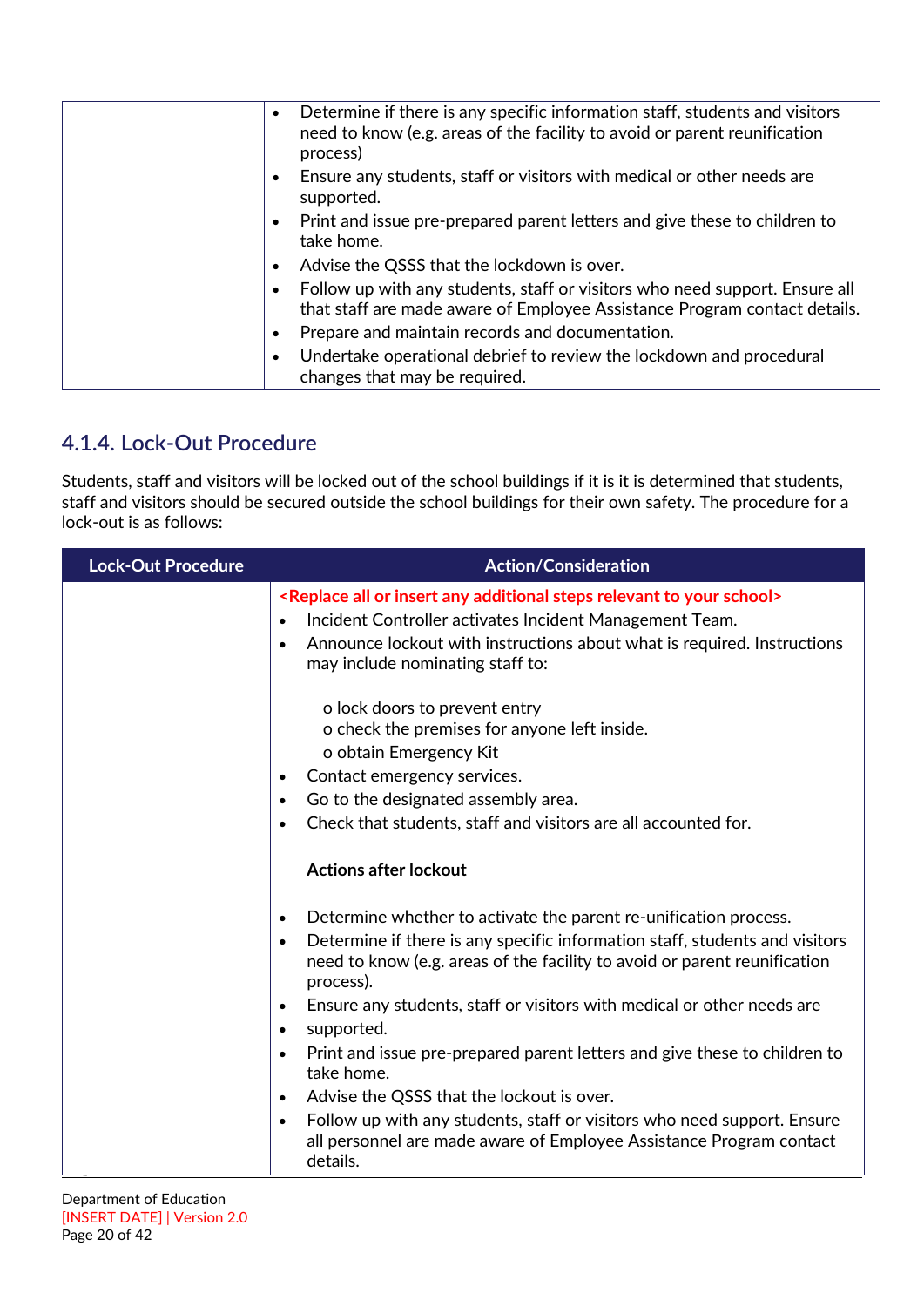|  | Prepare and maintain records and documentation.<br>Undertake operational debrief to review the lockout and procedural<br>changes that may be required. |
|--|--------------------------------------------------------------------------------------------------------------------------------------------------------|
|  |                                                                                                                                                        |

#### <span id="page-20-0"></span>**4.1.5. Shelter-in-Place Procedure**

Students, staff and visitors will shelter-in-place inside a designated building(s) when the school and/or emergency services determine that the safest course of action is to keep students, staff and visitors inside a designated building(s) until the external event is handled. The procedure for shelter-in-place is as follows:

| <b>Shelter-in-Place</b><br><b>Procedure</b> | <b>Action/Consideration</b>                                                                                                                                                                                                                                                                                                                   |  |
|---------------------------------------------|-----------------------------------------------------------------------------------------------------------------------------------------------------------------------------------------------------------------------------------------------------------------------------------------------------------------------------------------------|--|
|                                             | <replace additional="" all="" any="" insert="" or="" relevant="" school="" steps="" to="" your=""></replace>                                                                                                                                                                                                                                  |  |
|                                             | If a shelter-in-place action is determined:                                                                                                                                                                                                                                                                                                   |  |
|                                             | Incident Controller activates the Incident Management Team.<br>$\bullet$<br>Move all students, staff and visitors to the pre-determined shelter-in-<br>$\bullet$<br>place area.<br>Obtain emergency kit.<br>Notify parents if the shelter-in-place is going to extend beyond the<br>$\bullet$<br>school day.<br>Notify the QSSS.<br>$\bullet$ |  |

## <span id="page-20-1"></span>**4.2. Emergency Response (Critical Incidents)**

A Critical Incident means an event that creates significant danger, risk or the likelihood of traumatic effects and creates a situation where students, staff and the school community experience trauma, feel unsafe, vulnerable and/or under stress. Critical Incidents may include, but are not limited to:

- The death/injury of a student, staff member and/or member of the school community.
- The serious assault of a student, staff member and/or member of the school community.
- The suicide of a student, staff member and/or member of the school community.

An Incident Management Team (IMT) may be formed to manage the School's response to a Critical Incident. The relevant guidelines for school's responding to Critical Incidents are the *Critical Incident Response Guidelines* (EDOC2017/65453).

| <b>Critical Incident</b> | <b>Action/Consideration</b>                                                                                         |
|--------------------------|---------------------------------------------------------------------------------------------------------------------|
|                          | When a Critical Incident occurs:                                                                                    |
|                          | The school Principal will ensure the immediate safety of students, staff,<br>contractors and visitors at the school |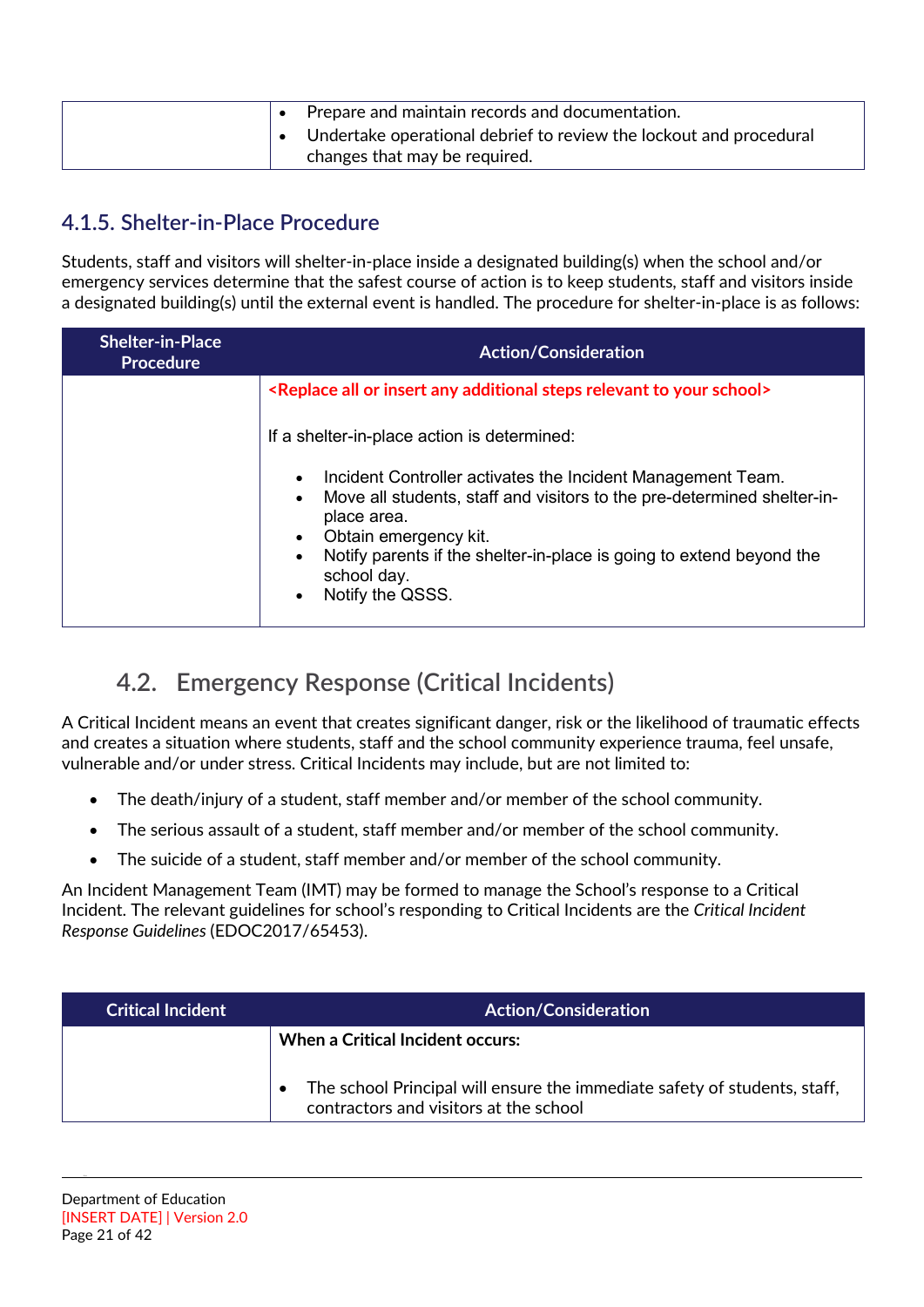| $\bullet$ | When practicable, the Principal will inform the Regional Director (or<br>other senior Departmental staff member if the Regional Director is<br>unavailable)                                                                                                                                                                                                                                                                                                                                                                                                                                                |
|-----------|------------------------------------------------------------------------------------------------------------------------------------------------------------------------------------------------------------------------------------------------------------------------------------------------------------------------------------------------------------------------------------------------------------------------------------------------------------------------------------------------------------------------------------------------------------------------------------------------------------|
| $\bullet$ | When practicable, the Regional Director must advise the Executive<br>Director about the Critical Incident                                                                                                                                                                                                                                                                                                                                                                                                                                                                                                  |
| $\bullet$ | The Regional Director will allocate appropriate regional staff, for example<br>school Counsellors to provide support for the Critical Incident                                                                                                                                                                                                                                                                                                                                                                                                                                                             |
|           | <b>Actions During a Critical Incident:</b>                                                                                                                                                                                                                                                                                                                                                                                                                                                                                                                                                                 |
| $\bullet$ | Throughout the Critical Incident communications must be managed<br>between the Regional Director, Corporate Communications and the<br>Principal. External agencies such as Norther Territory Police, Fire and<br>Emergency Services may need to be in volved, and a newsflash must be<br>produced within four hours of a Critical Incident stabilising<br>The Principal and Regional Director must monitor support provided to<br>$\bullet$<br>students and school staff during the Critical Incident. The Regional<br>Director will request additional support from the Executive Director if<br>required |
|           | <b>Actions After a Critical Incident:</b>                                                                                                                                                                                                                                                                                                                                                                                                                                                                                                                                                                  |
| $\bullet$ | The principal should hold a debriefing session with the school staff after<br>a Critical Incident, accessing support from the Regional Director and/or<br>general staff as required. This debriefing should ideally occur within 24-<br>72 hours after a Critical Incident                                                                                                                                                                                                                                                                                                                                 |
| $\bullet$ | The option for wellbeing support for students, school and regional staff<br>must be communicated widely following a Critical Incident. At the<br>student level, this may involve letters to parents, a newsletter comment<br>or information prepared by regional counsellors                                                                                                                                                                                                                                                                                                                               |
|           | The Principal must monitor students and school staff in the weeks<br>following a Critical Incident for signs of distress or trauma noting that not<br>all reactions to trauma will be the same                                                                                                                                                                                                                                                                                                                                                                                                             |
| $\bullet$ | The Regional Director will check in with the Principal following a Critical<br>Incident and a school's debriefing session. This may be an ongoing<br>commitment                                                                                                                                                                                                                                                                                                                                                                                                                                            |

# **4.3. Emergency Response (Specific Emergencies)**

<span id="page-21-0"></span>The following fields contain generic guidance and should be accepted or customised to suit the School subject to this School Emergency Management Plan. The information is provided as a quick-referenceguide. **Schools must follow their own specific procedures or plans for these items if they exist**.

## <span id="page-21-1"></span>**4.3.1. Act of Violence and Aggression**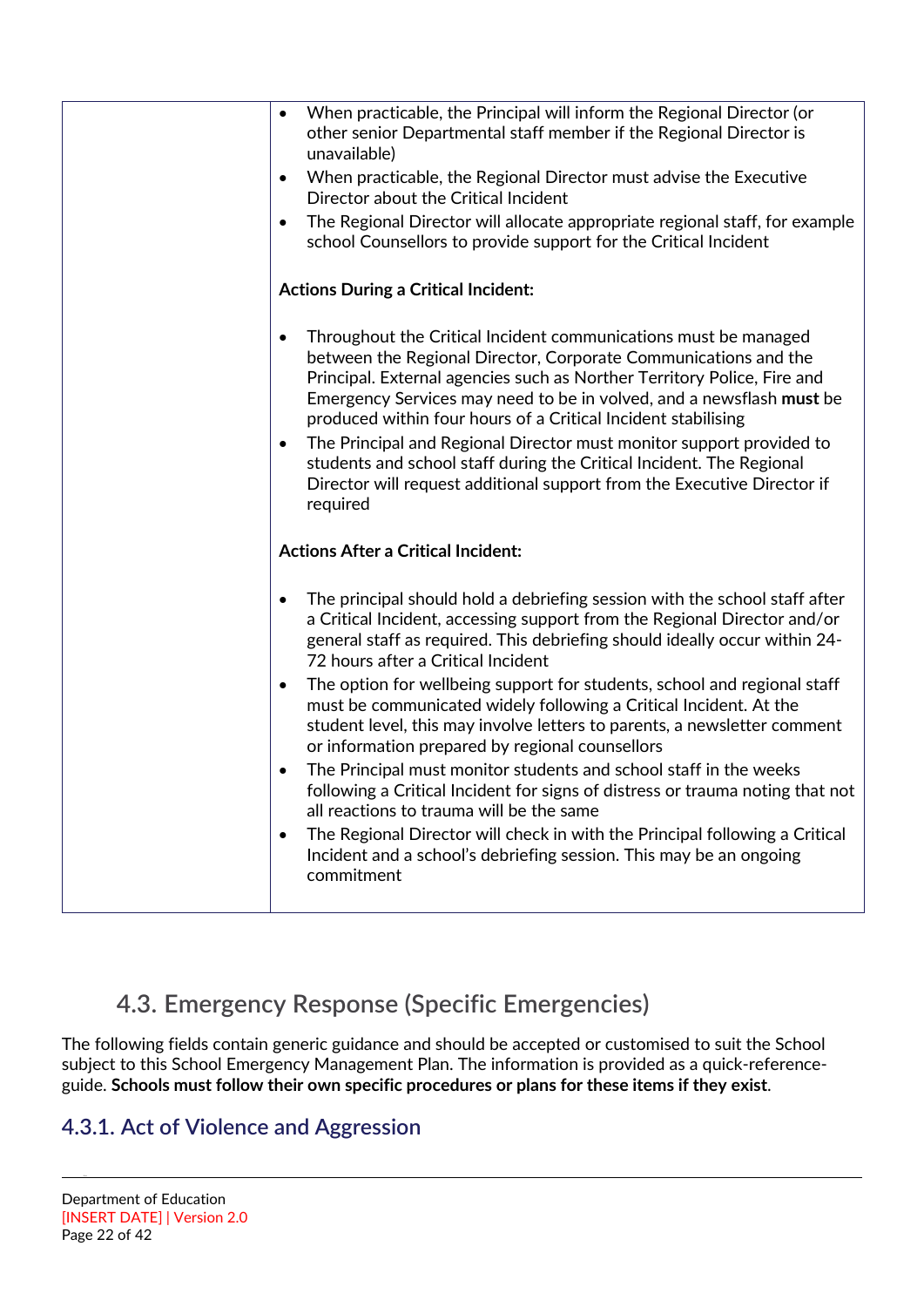| <b>Act of Violence and</b><br><b>Aggression</b> | <b>Action/Consideration</b>                                                                                                                                                                   |  |
|-------------------------------------------------|-----------------------------------------------------------------------------------------------------------------------------------------------------------------------------------------------|--|
|                                                 | <replace additional="" all="" any="" insert="" or="" relevant="" school="" steps="" to="" your=""></replace>                                                                                  |  |
|                                                 | Call Triple Zero (000) for emergency services and seek and follow advice<br>$\bullet$<br>Report the emergency immediately to the Incident Controller who will<br>convene the IMT if necessary |  |
|                                                 | Do not do or say anything to the person to encourage irrational<br>behaviour.                                                                                                                 |  |
|                                                 | Initiate action to restrict entry to the building if possible and confine or<br>isolate the threat from building occupants.                                                                   |  |
|                                                 | Determine if evacuation or lockdown is required. Evacuation only should<br>be considered if safe to do so.                                                                                    |  |
|                                                 | Notify the QSSS.                                                                                                                                                                              |  |

### <span id="page-22-0"></span>**4.3.2. Bomb/Substance Threat**

| <b>Bomb/Substance Threat</b>                                                                                                                                                                                                                                                                                                                                                                                                                                                                                                                                                                                                                                                                                | <b>Action/Consideration</b>                                                                                                                                                                                                                                                                                                                                                                                                   |  |
|-------------------------------------------------------------------------------------------------------------------------------------------------------------------------------------------------------------------------------------------------------------------------------------------------------------------------------------------------------------------------------------------------------------------------------------------------------------------------------------------------------------------------------------------------------------------------------------------------------------------------------------------------------------------------------------------------------------|-------------------------------------------------------------------------------------------------------------------------------------------------------------------------------------------------------------------------------------------------------------------------------------------------------------------------------------------------------------------------------------------------------------------------------|--|
|                                                                                                                                                                                                                                                                                                                                                                                                                                                                                                                                                                                                                                                                                                             | <replace additional="" all="" any="" insert="" or="" relevant="" school="" steps="" to="" your=""></replace>                                                                                                                                                                                                                                                                                                                  |  |
| Call Triple Zero (000) for emergency services and seek and follow advice<br>$\bullet$<br>Report the threat to the QSSS<br>$\bullet$<br>Do not touch any suspicious objects found<br>$\bullet$<br>If a suspicious object is found or if the threat specifically identified a<br>$\bullet$<br>given area, then evacuation may be considered:<br>If appropriate under the circumstances, clear the area<br>$\circ$<br>immediately within the vicinity of the object of students and staff<br>Ensure students and staff are not directed past the object<br>$\circ$<br>Ensure students and staff that have been evacuated are moved to<br>$\circ$<br>a safe, designated location<br>Contact parents as required |                                                                                                                                                                                                                                                                                                                                                                                                                               |  |
|                                                                                                                                                                                                                                                                                                                                                                                                                                                                                                                                                                                                                                                                                                             | If a bomb/substance threat is received by telephone:<br>Do not hang up and if possible, complete the bomb threat checklist while<br>$\bullet$<br>you are on the phone to the caller<br>Keep the person talking for as long as possible and obtain as much<br>information as possible<br>Have a co-worker call Triple Zero (000) for emergency services on a<br>separate phone without alerting the caller and notify the QSSS |  |
|                                                                                                                                                                                                                                                                                                                                                                                                                                                                                                                                                                                                                                                                                                             | If a bomb/substance threat is received by mail:<br>Place the letter in a clear plastic bag or sleeve<br>$\bullet$<br>Avoid further handling of the letter or envelope or object<br>$\bullet$<br>Call Triple Zero (000) for emergency services and seek and follow advice<br>Notify the QSSS                                                                                                                                   |  |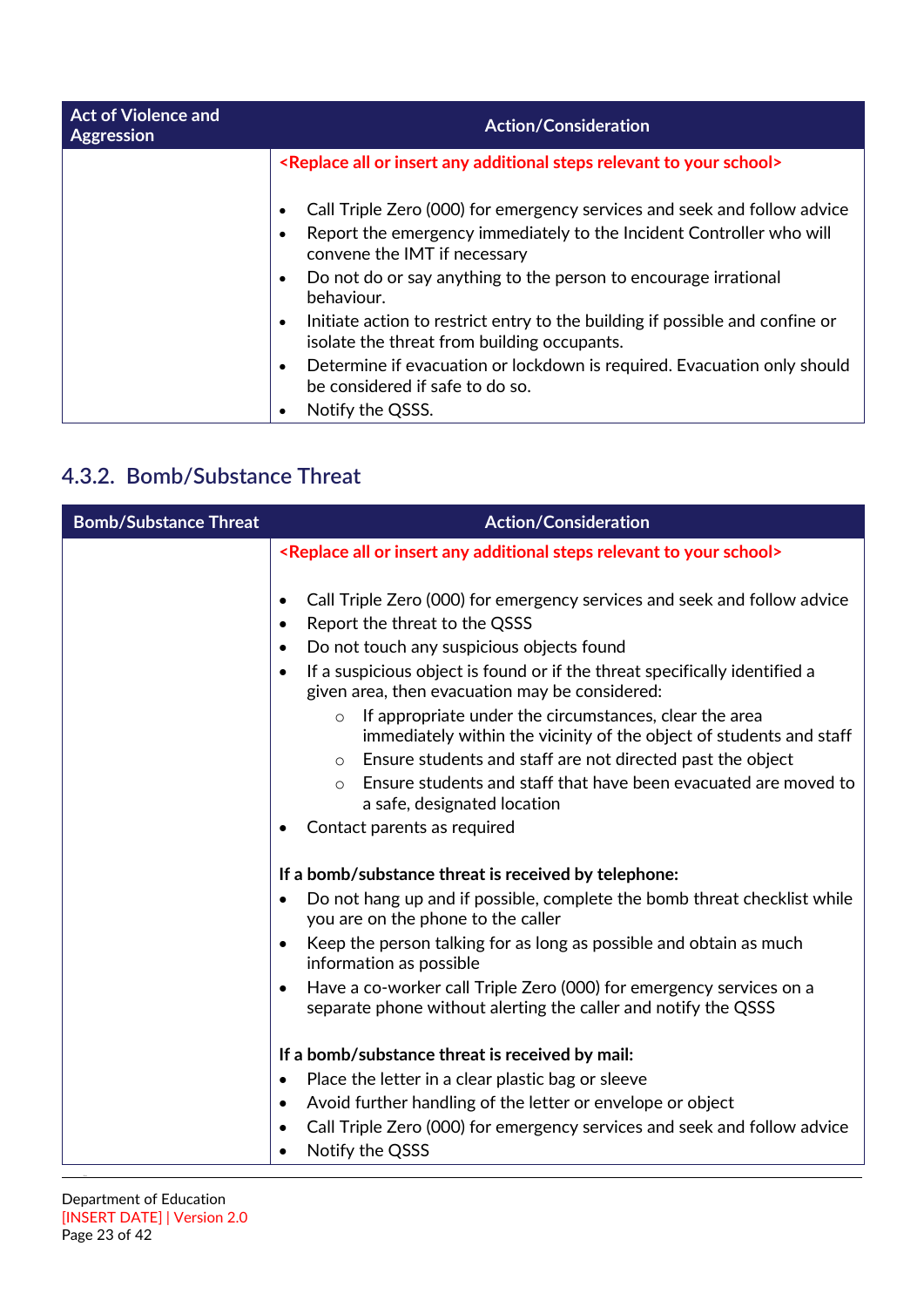| If a bomb/substance threat is received electronically or through the school's<br>website: |
|-------------------------------------------------------------------------------------------|
| • Do not delete the message                                                               |
| Call Triple Zero (000) for emergency services and seek and follow advice                  |
| Notify the QSSS                                                                           |

### <span id="page-23-0"></span>**4.3.3. Death at the Workplace**

| Death at the Workplace | <b>Action/Consideration</b>                                                                                                                                                                                                                                                                                                                                          |  |
|------------------------|----------------------------------------------------------------------------------------------------------------------------------------------------------------------------------------------------------------------------------------------------------------------------------------------------------------------------------------------------------------------|--|
|                        | <replace additional="" all="" any="" insert="" or="" relevant="" school="" steps="" to="" your=""></replace>                                                                                                                                                                                                                                                         |  |
|                        | Call Triple Zero (000) for emergency services and seek and follow advice<br>$\bullet$<br>Report the emergency immediately to the Incident Controller who will<br>convene the IMT if necessary<br>Move staff and students away from the area and isolate the area<br>٠<br>Contact parents as required<br>Ensure wellbeing support is available for staff and students |  |

### <span id="page-23-1"></span>**4.3.4. Bushfire/Grassfire**

| <b>Bushfire/Grassfire</b> | <b>Action/Consideration</b>          |
|---------------------------|--------------------------------------|
|                           | Enact School Bushfire/Grassfire Plan |

| <b>Bushfire/Grassfire</b>        |                 | <b>Action/Consideration</b>                                                                                                                                                                                                                                                                                                                                                                                                                      |                                                                       |
|----------------------------------|-----------------|--------------------------------------------------------------------------------------------------------------------------------------------------------------------------------------------------------------------------------------------------------------------------------------------------------------------------------------------------------------------------------------------------------------------------------------------------|-----------------------------------------------------------------------|
| <b>Stage</b>                     | <b>Substage</b> | <b>Actions</b>                                                                                                                                                                                                                                                                                                                                                                                                                                   | <b>Responsibility</b>                                                 |
| <b>Prevention</b>                |                 | It is a legal requirement to have a fire break at least 4m<br>wide with vegetation less than 50mm in height around<br>perimeter and all structures. A fire break does not stop a<br>fire but allows access to manage a bushfire.<br>If this has not been done or the neighbouring property<br>owner is unknown or uncontactable, contact Property &<br>Asset Management for escalation (ph 8901 4978 or email:<br>Infrastructure.DET@nt.gov.au). | Maintenance Officer<br>Escalation: DoE Property &<br>Asset Management |
| School<br>Grounds<br>Maintenance |                 | School grounds, gardens & play areas are regularly<br>mowed, maintained and reticulation systems are working                                                                                                                                                                                                                                                                                                                                     | Maintenance Officer                                                   |
|                                  |                 | Gardens immediately adjacent to school building envelops<br>inspected and accumulated vegetation removed                                                                                                                                                                                                                                                                                                                                         | Maintenance Officer                                                   |
|                                  |                 | Grass and vegetation have been slashed or cleared to the<br>boundaries of the site, car parks and on the adjacent<br>street verge                                                                                                                                                                                                                                                                                                                | Maintenance Officer                                                   |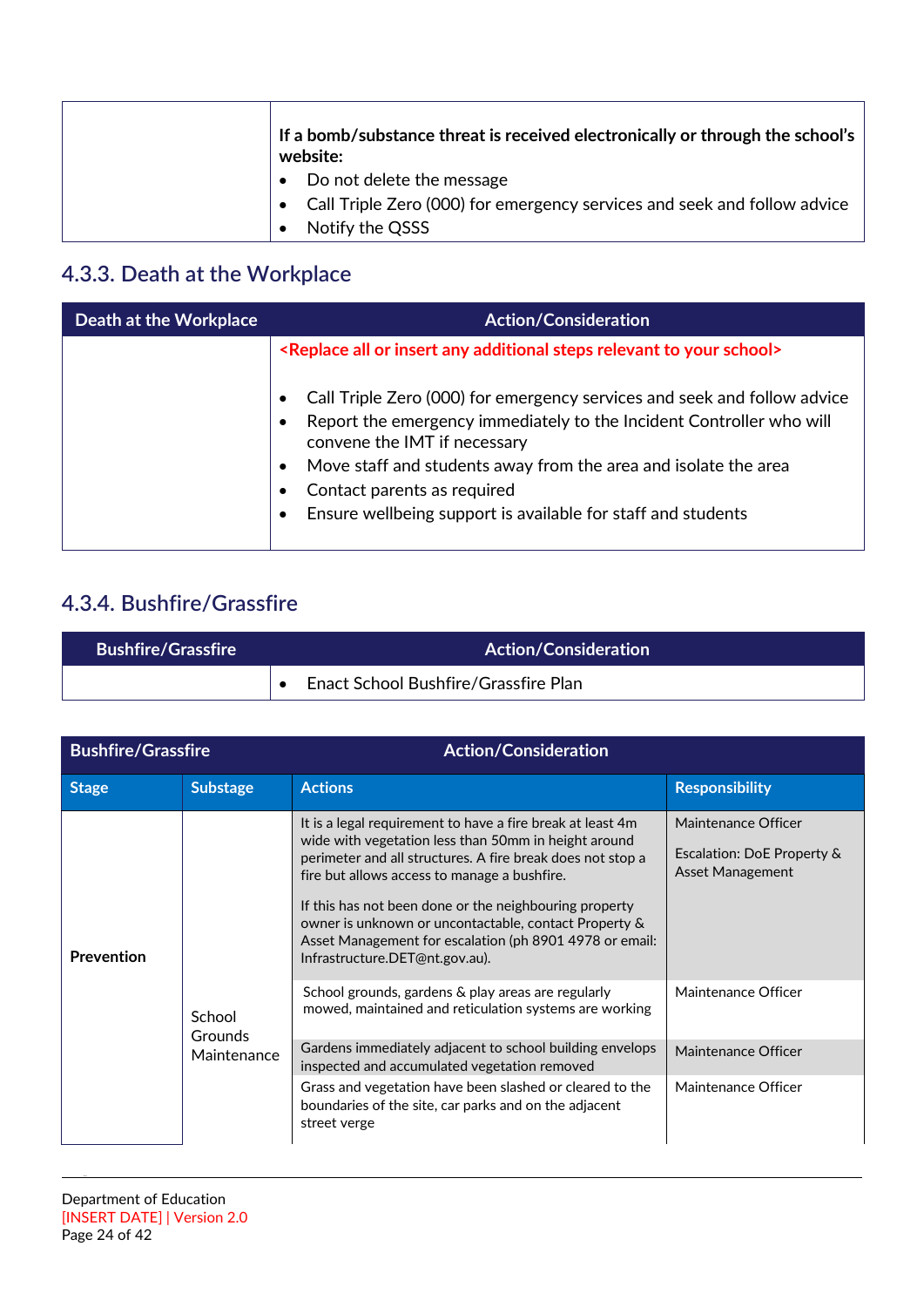|                     |               | Roof guttering is inspected and has been cleared of<br>accumulated leaves and vegetation (If applicable)                                                                                                  | Maintenance Officer           |
|---------------------|---------------|-----------------------------------------------------------------------------------------------------------------------------------------------------------------------------------------------------------|-------------------------------|
|                     |               | Accumulated garden waste & combustible materials<br>removed from school grounds                                                                                                                           | Maintenance Officer           |
|                     |               | Emergency Muster Areas - Inspected and accumulated<br>vegetation and combustible materials removed                                                                                                        | Maintenance Officer           |
|                     |               | Flammable liquids and gases (LPG) are stored<br>appropriately, secured and vegetation and combustible<br>materials removed from surrounding areas                                                         | Maintenance Officer           |
|                     |               | School Vehicles - Safe area identified to park vehicles a<br>safe distance from a bushfire threat                                                                                                         | Principal                     |
|                     |               | Ensure the following websites are available on a<br>designated school computer to enable monitoring North<br>Australia & Rangelands Fire Information Website -<br>https://bushfires.nt.gov.au/incidentmap | Principal                     |
|                     |               | NT Fire Incident Map -<br>https://www.firenorth.org.au/nafi3/                                                                                                                                             |                               |
|                     |               | Schools at risk of bushfires are required to sign up to<br>receive bushfire alerts on a dedicated school computer<br>using the following link -<br>http://www.newsroom.nt.gov.au/subscribe                |                               |
|                     |               | Identify a suitable building / area as a designated onsite<br>refuge. This should be done in consultation with NTFRS<br>or Bushfires NT                                                                   | Principal                     |
|                     |               | Ensure the refuge has firefighting equipment readily<br>available                                                                                                                                         | Principal                     |
|                     |               | Is the refuge able to accommodate all staff, students and<br>visitors?                                                                                                                                    | Principal                     |
| <b>Preparedness</b> | Designated    | Is the refuge located the furthest distance practicable<br>away from a bushfire threat?                                                                                                                   | Principal                     |
|                     | onsite refuge | Is the refuge building / area clear of combustible materials<br>and accumulated vegetation?                                                                                                               | Maintenance Officer           |
|                     |               | Does the refuge have two escape routes available to<br>evacuate the building / area?                                                                                                                      | Principal                     |
|                     |               | Ensure a means of communication be available while<br>taking refuge (mobile/satellite phones)                                                                                                             | <b>Administration Manager</b> |
|                     |               | Ensure a First Aid Kit will be available in the refuge                                                                                                                                                    | <b>Administration Manager</b> |
|                     |               | Undertake, at least annually, a bushfire drill where all staff<br>and students move to the designated onsite refuge                                                                                       | Principal                     |
|                     |               | School Emergency Management Plan including Annual<br>Bushfire Prevention and Preparedness Checklist, where<br>applicable, to be completed and submitted to QSSS                                           | Principal                     |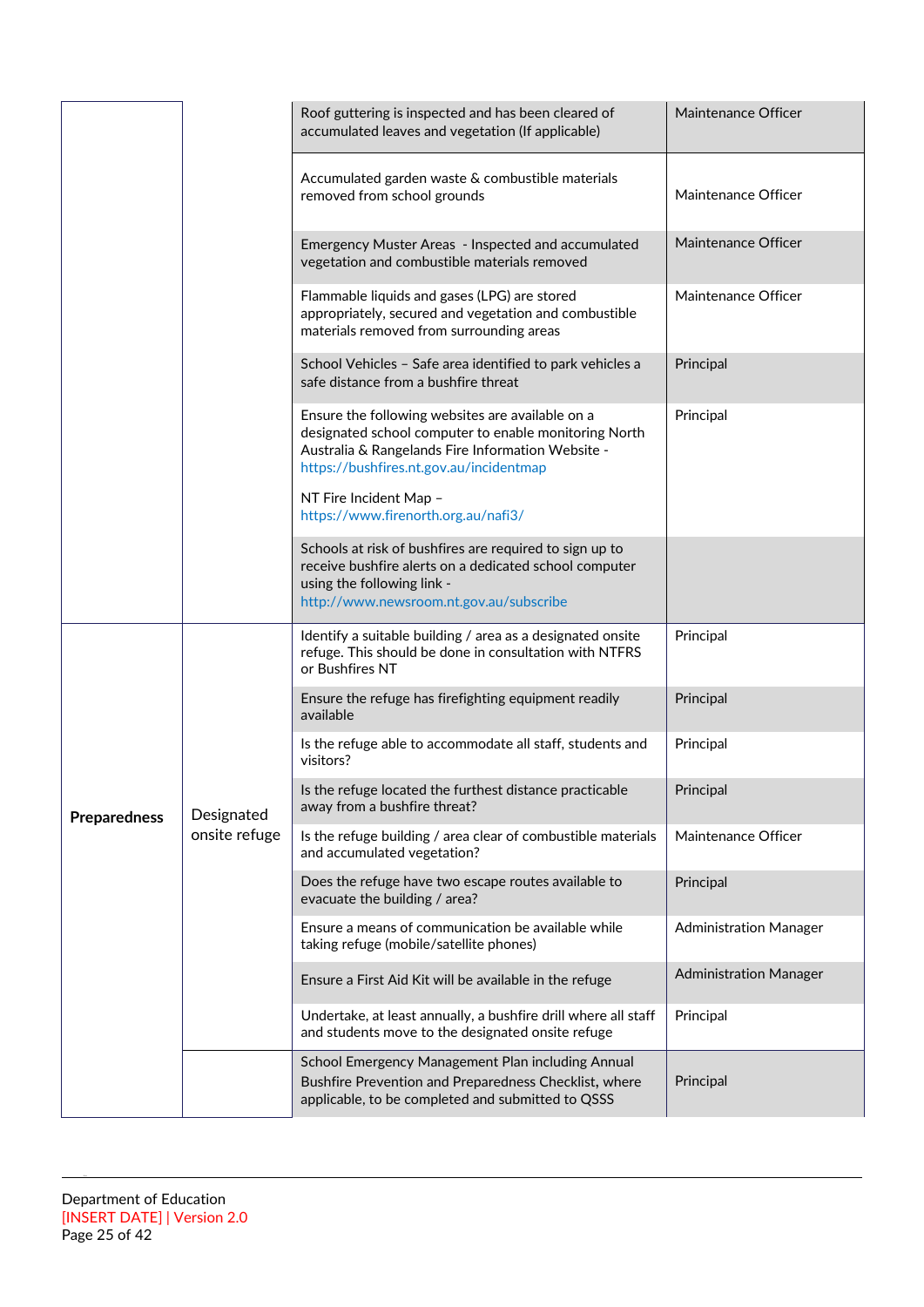|          |                                                           | Emergency communications equipment is available. For<br>example: mobile/satellite telephones; hand-operated fire<br>alarm (portable sirens); megaphone; portable radios are<br>charged and spare batteries are available. | Lead: Principal<br>Support: Administration<br>Manager |
|----------|-----------------------------------------------------------|---------------------------------------------------------------------------------------------------------------------------------------------------------------------------------------------------------------------------|-------------------------------------------------------|
|          |                                                           | QSSS Director has emergency contact phone numbers -<br>Mobile numbers for principal, deputy principal,<br>administration manager and business manager                                                                     | <b>Administration Manager</b>                         |
|          |                                                           | Up-to-date class rolls are readily accessible.                                                                                                                                                                            | <b>Administration Manager</b>                         |
|          |                                                           | The visitor register is readily accessible and accurate<br>records of all visitors to the school are kept.                                                                                                                | <b>Administration Manager</b>                         |
|          | General<br>Preparedness                                   | First aid equipment and trained staff are available.                                                                                                                                                                      | Lead: Principal                                       |
|          | <b>Activities</b>                                         |                                                                                                                                                                                                                           | Support: Administration<br>Manager                    |
|          |                                                           | All fire-fighting equipment such as hoses and<br>extinguishers have been recently tested and are<br>appropriately stored and signed.                                                                                      | <b>Administration Manager</b>                         |
|          |                                                           | Fire wardens are trained and are aware of their critical<br>role.                                                                                                                                                         | Principal                                             |
|          |                                                           |                                                                                                                                                                                                                           | <b>Business Manager</b>                               |
|          |                                                           | Arrangements are in place in relation to school buses.                                                                                                                                                                    | Lead: Principal                                       |
|          |                                                           |                                                                                                                                                                                                                           | Support: QSSS Director                                |
|          |                                                           | Principal or a delegated staff member has established<br>contact with NTFRS/Bushfires NT and NT Police and<br>advised them of the school's preparations and suppled<br>copies of completed checklists.                    | Lead: Principal<br>Support: Administration<br>Manager |
|          |                                                           | Checks current bushfire status in your local area<br>Bushfire alerts - by subscribing to<br>http://www.newsroom.nt.gov.au/subscribe                                                                                       | Principal                                             |
|          |                                                           | North Australia & Rangelands Fire Information Website -<br>https://bushfires.nt.gov.au/incidentmap                                                                                                                        |                                                       |
|          |                                                           | NT Fire Incident Map -<br>https://www.firenorth.org.au/nafi3/                                                                                                                                                             |                                                       |
|          |                                                           | Observes or receives advice from NTFRS/ Bushfires NT<br>or NT Police that a bushfire is in close proximity.                                                                                                               | Principal                                             |
| Response | <b>Action -</b><br><b>Shelter In</b><br><b>Designated</b> | Sounds school fire alarm                                                                                                                                                                                                  | Principal                                             |
|          | onsite refuge                                             | Turn on all grounds reticulation and watering systems                                                                                                                                                                     | Maintenance Officer                                   |
|          |                                                           | Contact QSSS Director to inform regarding the situation                                                                                                                                                                   | Principal                                             |
|          |                                                           | Makes public announcement to all staff and students to<br>proceed to designated muster area                                                                                                                               | Principal                                             |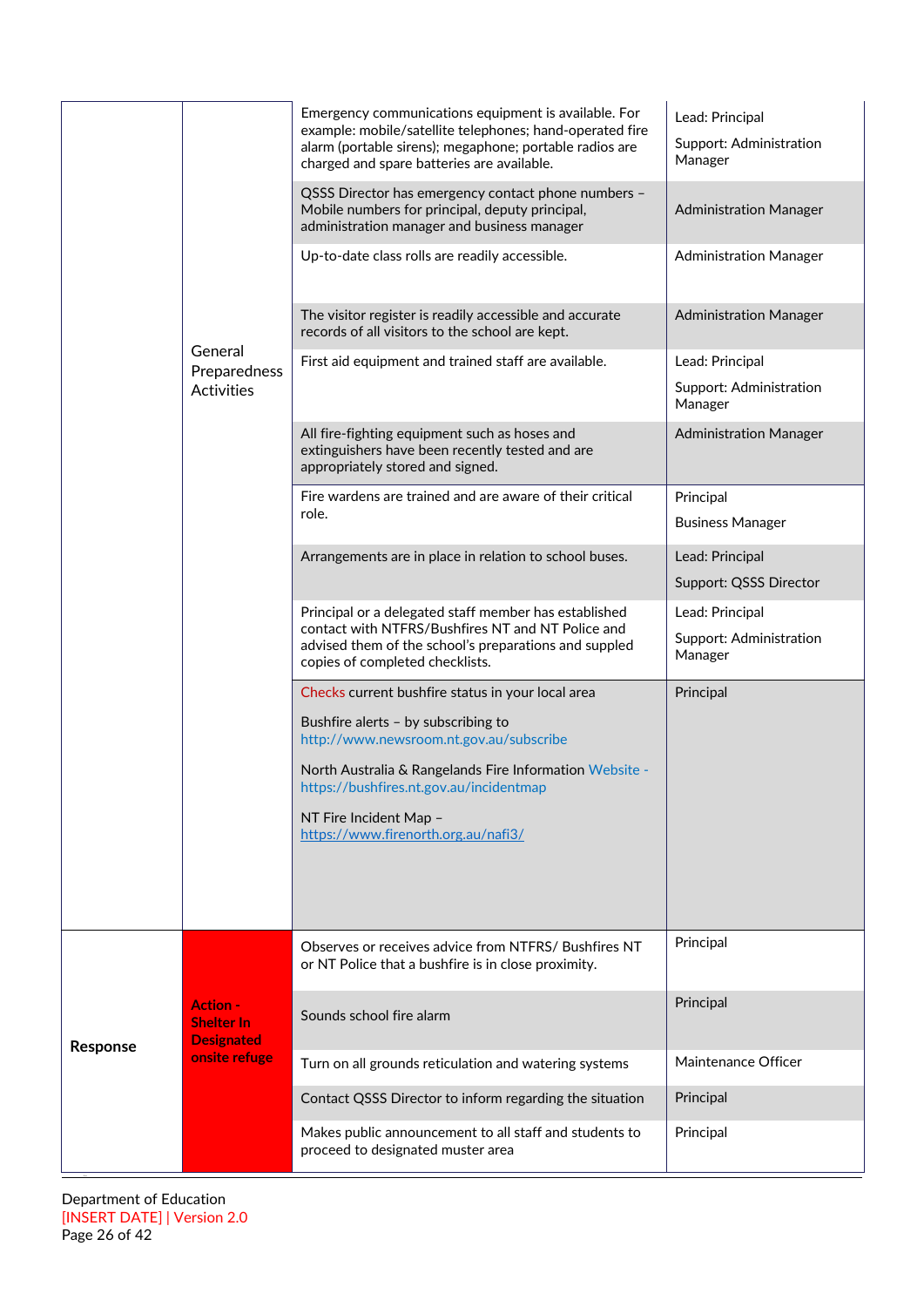|          | Conducts roll call to confirm all staff are accounted for                                                            | Principal           |
|----------|----------------------------------------------------------------------------------------------------------------------|---------------------|
|          | Review visitors register to ensure all visitors on site are<br>accounted for                                         | Principal           |
|          | Instructs staff and students proceed to designated onsite<br>refuge                                                  | Principal           |
|          | Advises NTFRS/Bushfires NT/NT Police of impending<br>threat and plan including moving to designated onsite<br>refuge | Principal           |
|          | School Alarm Sounds - Follows instructions from the<br>Principal and PA announcements                                | <b>School Staff</b> |
|          | Escorts students from classroom to designated assembly<br>area                                                       | <b>School Staff</b> |
|          | Conduct role call and confirm all students are accounted<br>for                                                      | <b>School Staff</b> |
|          | Assists Principal to transfer students to designated onsite<br>refuge                                                | <b>School Staff</b> |
|          | Assists Principal in keeping students calm and safe during<br>emergency                                              | <b>School Staff</b> |
|          | Waits until instructed by NTFRS or NT Police - Bushfire<br><b>Emergency Over</b>                                     | Principal           |
|          | Conducts inspection of school buildings and infrastructure<br>for fire damage - reports damage if required           | Principal           |
| Recovery | Instructs staff and students it is safe to leave refuge and<br>return to school                                      | Principal           |
|          | Advises QSSS Director - Bushfire Emergency Over                                                                      | Principal           |
|          | Conducts wellbeing check-ins with staff and suggests<br>employee assistance programs if required                     | Principal           |
|          | Conducts wellbeing check-ins with students and arranges<br>school counselling support if required                    | Principal           |
|          |                                                                                                                      |                     |

### <span id="page-26-0"></span>**4.3.5. Building Fire**

| <b>Building Fire</b> | <b>Action/Consideration</b>                                                                                  |  |
|----------------------|--------------------------------------------------------------------------------------------------------------|--|
|                      | <replace additional="" all="" any="" insert="" or="" relevant="" school="" steps="" to="" your=""></replace> |  |
|                      | Report the outbreak of fire immediately to the Incident Controller                                           |  |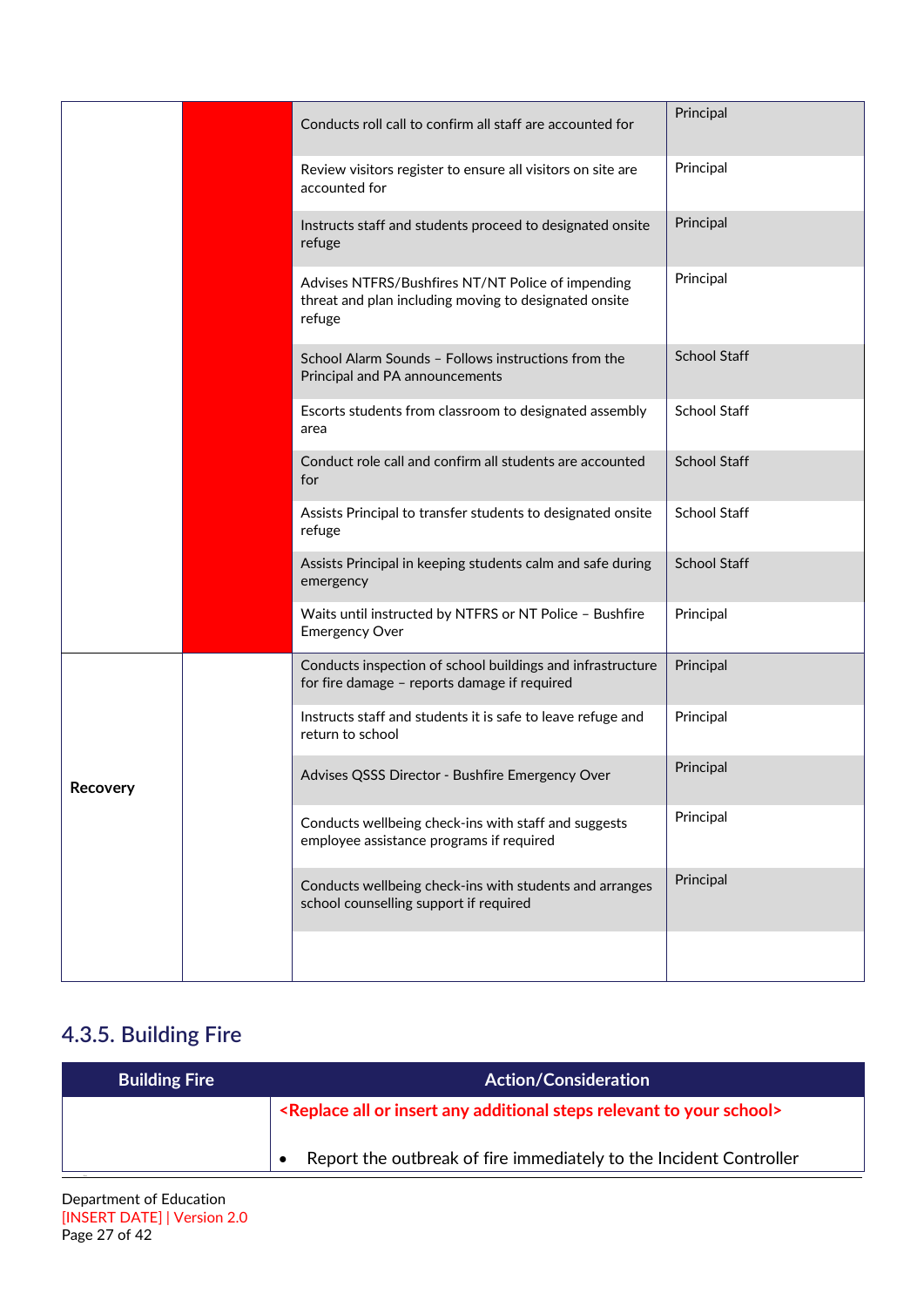| Remain calm and activate the fire alarm<br>$\bullet$                                        |
|---------------------------------------------------------------------------------------------|
| Call Triple Zero (000) for emergency services and seek and follow advice                    |
| Extinguish the fire (only if safe to do so).                                                |
| If threat exists evacuate necessary buildings closing all doors and<br>$\bullet$<br>windows |
| Check that all areas have been cleared and notify the Incident Controller                   |
| Check students, staff, visitors and contractors are accounted for<br>$\bullet$              |
| Report incident to the QSSS                                                                 |
|                                                                                             |

### <span id="page-27-0"></span>**4.3.6. Cyclone**

| Cyclone | <b>Action/Consideration</b> |  |
|---------|-----------------------------|--|
|         | Enact School Cyclone Plan   |  |

### <span id="page-27-1"></span>**4.3.7. Earthquake**

| <b>Earthquake</b> | <b>Action/Consideration</b>                                                                                                                                                                                                                                                                                                                                                                                                                                                                                                                                                                                                                                                                                                                                                                                                                                                              |
|-------------------|------------------------------------------------------------------------------------------------------------------------------------------------------------------------------------------------------------------------------------------------------------------------------------------------------------------------------------------------------------------------------------------------------------------------------------------------------------------------------------------------------------------------------------------------------------------------------------------------------------------------------------------------------------------------------------------------------------------------------------------------------------------------------------------------------------------------------------------------------------------------------------------|
|                   | <replace additional="" all="" any="" insert="" or="" relevant="" school="" steps="" to="" your=""></replace>                                                                                                                                                                                                                                                                                                                                                                                                                                                                                                                                                                                                                                                                                                                                                                             |
|                   | If inside - move away from windows, heavy objects and shelving<br>If outside – stay outside and move away from buildings, and electricity wires<br>Instruct people to DROP, COVER and HOLD<br>DROP down on your hands and knees<br>COVER your head and neck (or your entire body if possible) under a<br>sturdy table or desk (if it is close by). If there is no shelter nearby cover<br>head and neck with arms and hands<br>HOLD on to the shelter or your position until the shaking stops. If the<br>$\bullet$<br>shaking shifts your shelter around, move with it<br>After the earthquake<br>Consider the need to evacuate in the event of fire, gas leaks or other<br>emergencies<br>If evacuating be aware of fallen power lines, trees and other debris<br>٠<br>Arrange medical assistance if required<br>Report the status of staff, students, contractors and visitors to the |
|                   | <b>Incident Controller</b>                                                                                                                                                                                                                                                                                                                                                                                                                                                                                                                                                                                                                                                                                                                                                                                                                                                               |

### <span id="page-27-2"></span>**4.3.8. Electrical Hazard**

| <b>Electrical Hazard</b> | <b>Action/Consideration</b>                                                                                  |
|--------------------------|--------------------------------------------------------------------------------------------------------------|
|                          | <replace additional="" all="" any="" insert="" or="" relevant="" school="" steps="" to="" your=""></replace> |
|                          |                                                                                                              |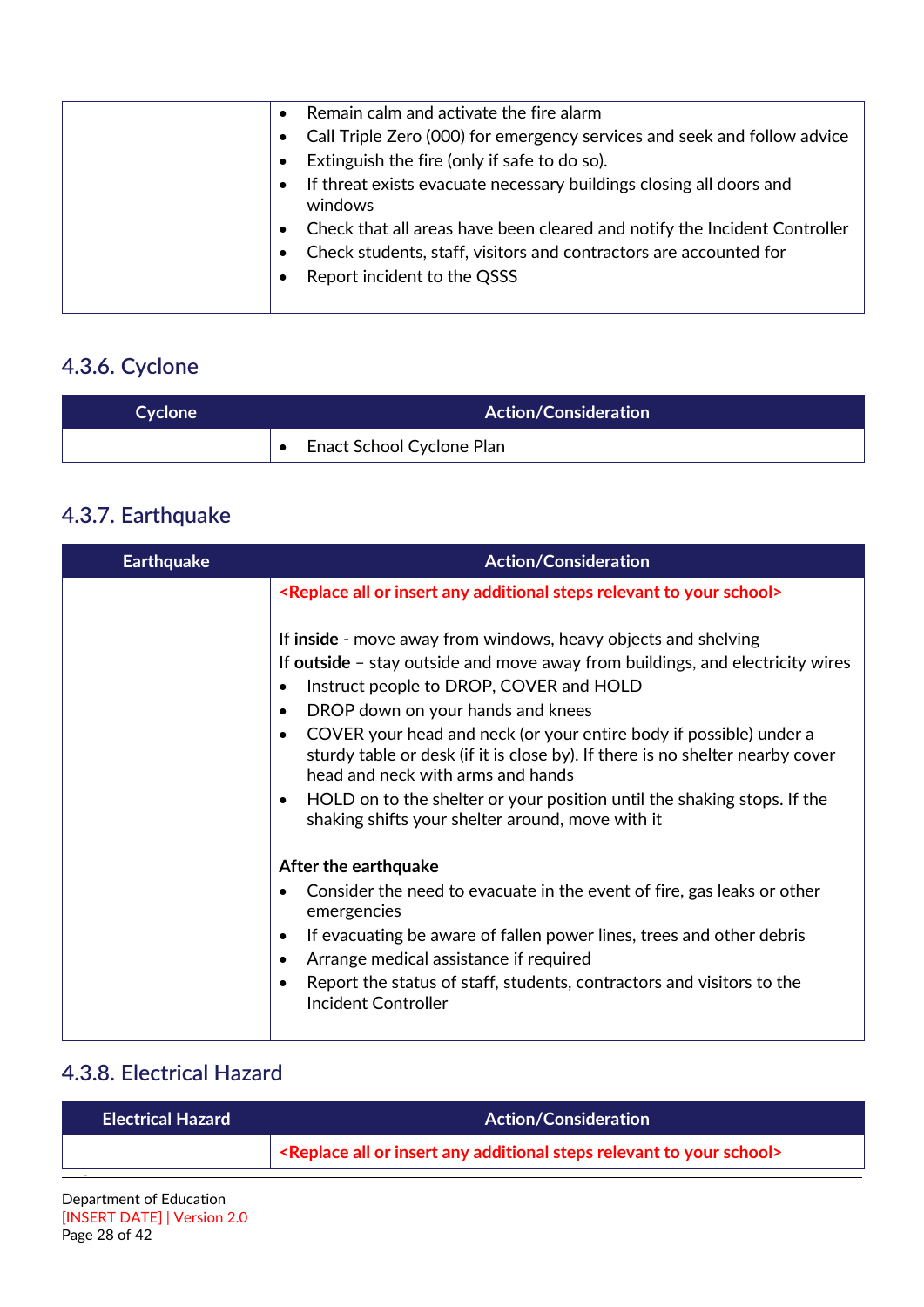#### <span id="page-28-0"></span>**4.3.9. Explosion**

| <b>Explosion</b> | <b>Action/Consideration</b>                                                                                                                                                                                                                                                                                                                          |
|------------------|------------------------------------------------------------------------------------------------------------------------------------------------------------------------------------------------------------------------------------------------------------------------------------------------------------------------------------------------------|
|                  | <replace additional="" all="" any="" insert="" or="" relevant="" school="" steps="" to="" your=""></replace>                                                                                                                                                                                                                                         |
|                  | Move staff and students away from the area and isolate the area<br>Call Triple Zero (000) for emergency services and seek and follow advice<br>If necessary, evacuate buildings close to the hazard closing all doors and<br>windows<br>Check that all areas have been cleared and notify the Incident Controller<br>$\bullet$<br><b>Advise QSSS</b> |

### <span id="page-28-1"></span>**4.3.10. Flood**

| Flood | <b>Action/Consideration</b>    |
|-------|--------------------------------|
|       | <b>Enact School Flood Plan</b> |

# <span id="page-28-2"></span>**4.3.11. Hazard Materials Incident**

| <b>Hazardous Materials</b><br><b>Incident</b> | <b>Action/Consideration</b>                                                                                                                                                                                                                                                                                                                                                                                                                                                                                            |
|-----------------------------------------------|------------------------------------------------------------------------------------------------------------------------------------------------------------------------------------------------------------------------------------------------------------------------------------------------------------------------------------------------------------------------------------------------------------------------------------------------------------------------------------------------------------------------|
|                                               | <replace additional="" all="" any="" insert="" or="" relevant="" school="" steps="" to="" your=""></replace>                                                                                                                                                                                                                                                                                                                                                                                                           |
|                                               | Call Triple Zero (000) for emergency services and seek and follow advice<br>Report the emergency immediately to the Incident Controller who will<br>convene the IMT if necessary<br>Move staff and students away from the affected area and isolate the<br>affected area<br>Isolate anyone exposed, wash-down as required<br>Seek advice in regard to clean up requirements, and if staff clean a spill<br>ensure appropriate Personal Protective is worn as per the requirements<br>of the Material Safety Data Sheet |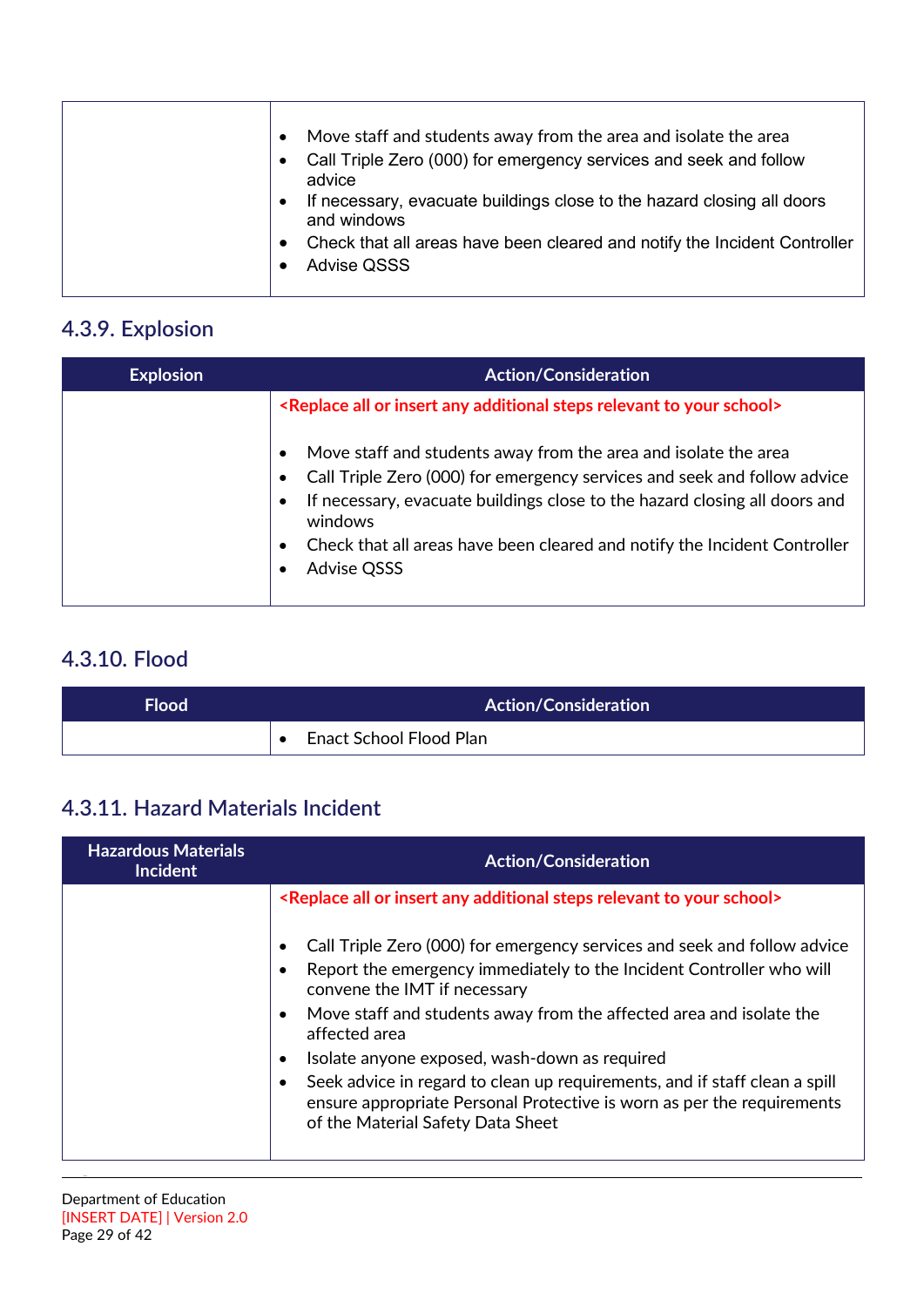#### <span id="page-29-0"></span>**4.3.12. Loss of Essential Services**

| <b>Loss of Essential</b><br><b>Services</b> | <b>Action/Consideration</b>                                                                                          |
|---------------------------------------------|----------------------------------------------------------------------------------------------------------------------|
|                                             | <replace additional="" all="" any="" insert="" or="" relevant="" school="" steps="" to="" your=""></replace>         |
|                                             | Determine which services are affected and the extent of the impact on<br>the school                                  |
|                                             | Respond to any immediate threat to staff, students and visitors and<br>isolate/secure buildings/areas if necessary   |
|                                             | If necessary, evacuate buildings/area subject to the loss of essential<br>$\bullet$<br>services                      |
|                                             | Call Triple Zero (000) for emergency services if the outage involves an<br>٠<br>immediate threat to life or property |
|                                             | Contact relevant service providers                                                                                   |
|                                             | Consider consequential impacts such as phone lines and IT system                                                     |
|                                             | Notify the QSSS                                                                                                      |

### <span id="page-29-1"></span>**4.3.13. Major Medical Emergency**

| <b>Major Medical</b><br><b>Emergency</b> | <b>Action/Consideration</b>                                                                                                                                                                                                                                                                                                                                                                                                                                                                                                                                     |
|------------------------------------------|-----------------------------------------------------------------------------------------------------------------------------------------------------------------------------------------------------------------------------------------------------------------------------------------------------------------------------------------------------------------------------------------------------------------------------------------------------------------------------------------------------------------------------------------------------------------|
|                                          | <replace additional="" all="" any="" insert="" or="" relevant="" school="" steps="" to="" your=""></replace>                                                                                                                                                                                                                                                                                                                                                                                                                                                    |
|                                          | Check for any threatening situation and remove or control if safe to do<br>Call Triple Zero (000) for emergency services and seek and follow advice<br>Designate someone to meet and direct emergency services to the<br>location of the casualty<br>Remain with the casualty and provide appropriate support<br>Notify First Aid Officer<br>Notify the Incident Controller<br>Try not to leave the casualty alone unless emergency help arrives<br>Do not move the casualty unless exposed to a life threating situation<br>Report to the incident to the QSSS |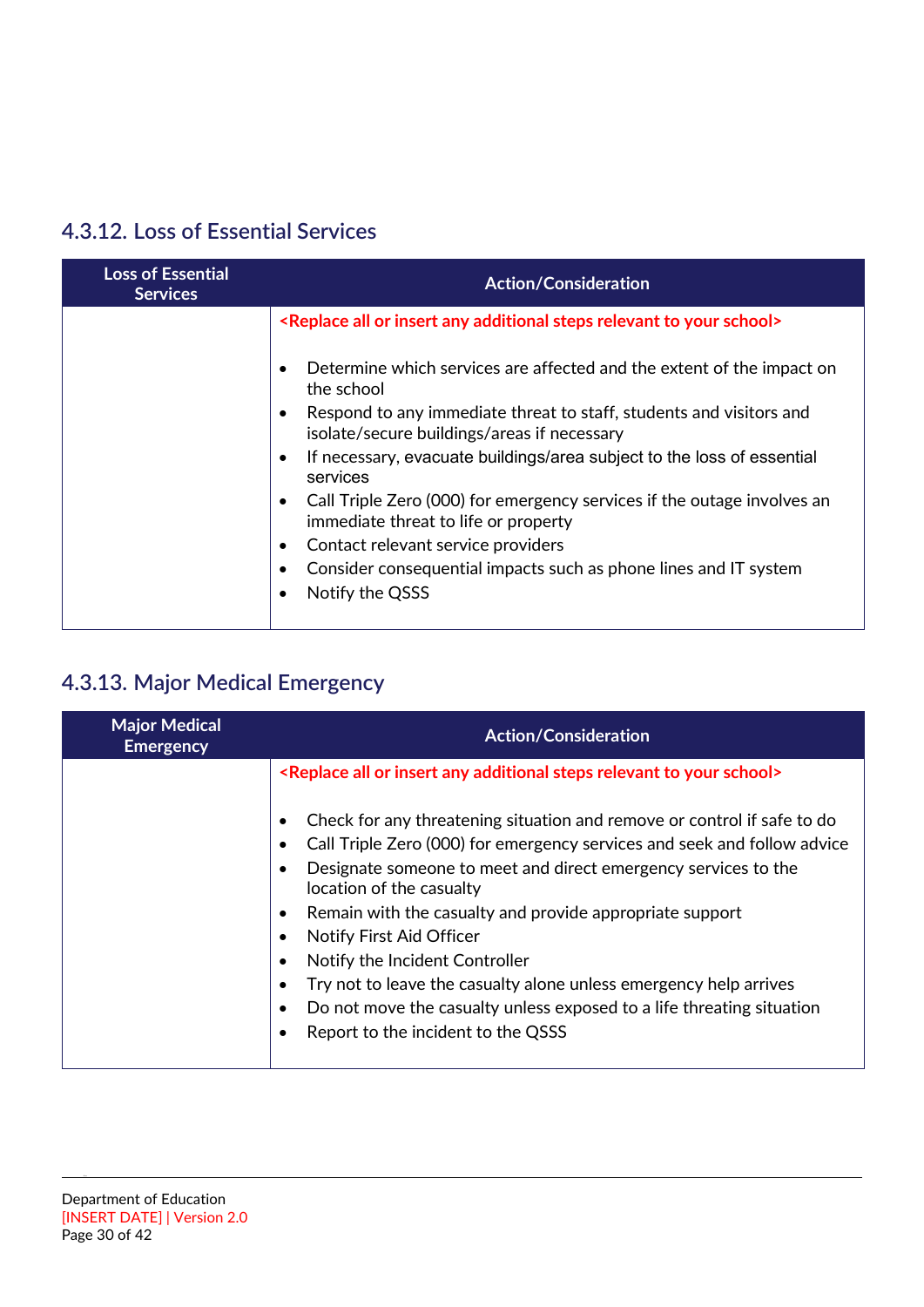### <span id="page-30-0"></span>**4.3.14. Missing Student/Staff**

| <b>Missing Student/Staff</b> | <b>Action/Consideration</b>                                                                                                                                                                                                                                                                                                             |
|------------------------------|-----------------------------------------------------------------------------------------------------------------------------------------------------------------------------------------------------------------------------------------------------------------------------------------------------------------------------------------|
|                              | <replace additional="" all="" any="" insert="" or="" relevant="" school="" steps="" to="" your=""></replace>                                                                                                                                                                                                                            |
|                              | Staff with duty of care contact Administration Office to register missing<br>staff or student<br>Staff or student paged over intercom system<br>Conduct search of school grounds<br>If student is missing, notify parents<br>٠<br>If deemed necessary, call Triple Zero (000) for emergency services and<br>٠<br>seek and follow advice |

# <span id="page-30-1"></span>**4.3.15. Pandemic/Communicable Disease**

| Pandemic/<br><b>Communicable Disease</b> | <b>Action/Consideration</b>                                                                                                                                                                           |
|------------------------------------------|-------------------------------------------------------------------------------------------------------------------------------------------------------------------------------------------------------|
|                                          | <replace additional="" all="" any="" insert="" or="" relevant="" school="" steps="" to="" your=""></replace>                                                                                          |
|                                          | Notify parents through newsletters, daily bulletins, text messages or other<br>similar means<br>Notify QSSS<br>$\bullet$<br>Report the emergency immediately to the Incident Controller who will<br>٠ |
|                                          | convene the IMT if necessary                                                                                                                                                                          |

#### <span id="page-30-2"></span>**4.3.16. Pedestrian Accident**

| <b>Pedestrian Accident</b> | <b>Action/Consideration</b>                                                                                                                                                                                                                                                                                                                                                                  |
|----------------------------|----------------------------------------------------------------------------------------------------------------------------------------------------------------------------------------------------------------------------------------------------------------------------------------------------------------------------------------------------------------------------------------------|
|                            | <replace additional="" all="" any="" insert="" or="" relevant="" school="" steps="" to="" your=""></replace>                                                                                                                                                                                                                                                                                 |
|                            | Call Triple Zero (000) for emergency services and seek and follow advice<br>$\bullet$<br>Designate someone to meet and direct emergency services to the<br>location of the casualty<br>Remain with the casualties and provide appropriate support<br>$\bullet$<br>Notify First Aid Officer<br>$\bullet$<br>Notify the Incident Controller<br>$\bullet$<br>Report to the incident to the QSSS |

### <span id="page-30-3"></span>**4.3.17. School Bus/Vehicle Accident**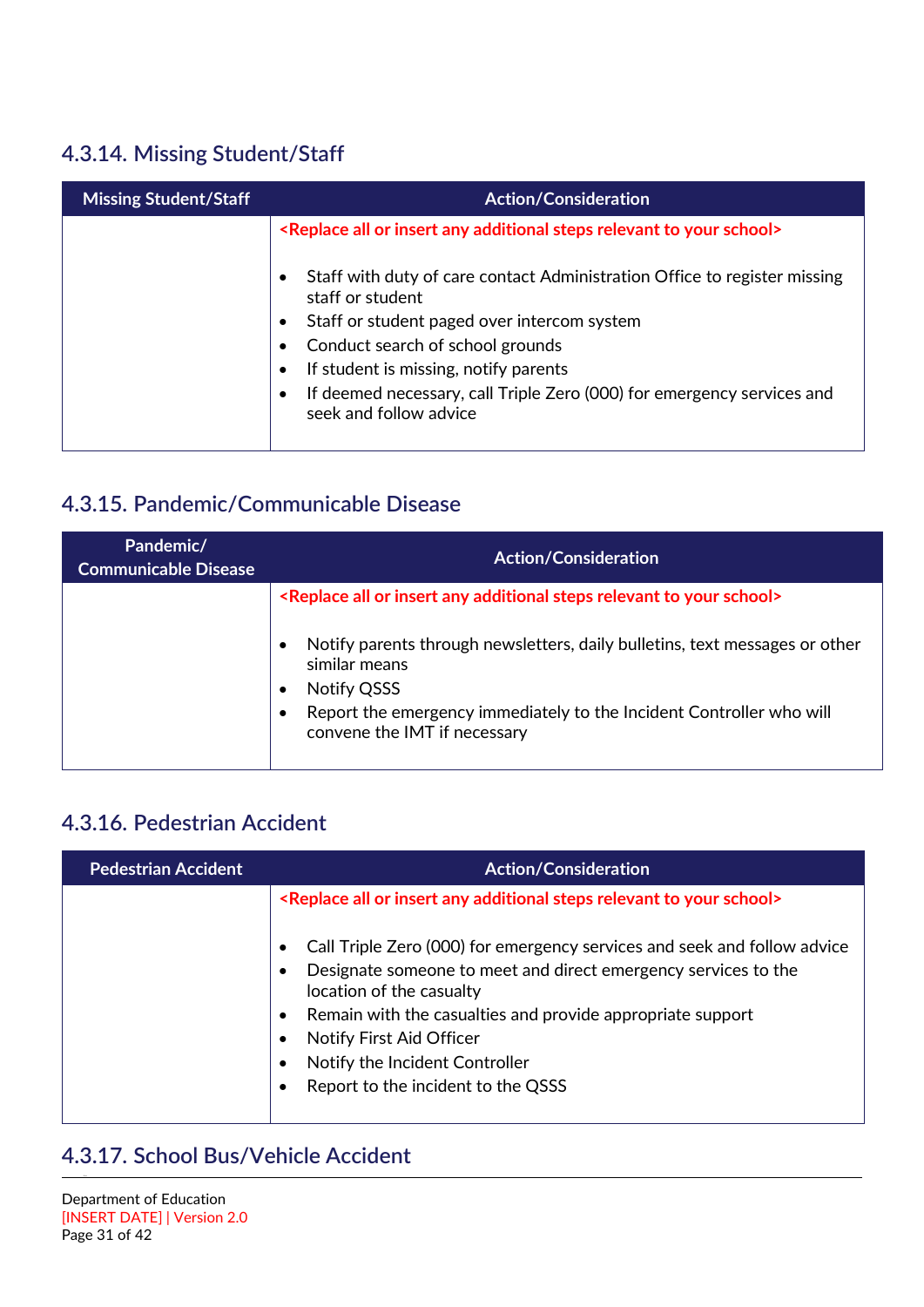| <b>School Bus/Vehicle</b><br><b>Accident</b> | <b>Action/Consideration</b>                                                                                                                                                                                                                                                                                                                                                                               |
|----------------------------------------------|-----------------------------------------------------------------------------------------------------------------------------------------------------------------------------------------------------------------------------------------------------------------------------------------------------------------------------------------------------------------------------------------------------------|
|                                              | <replace additional="" all="" any="" insert="" or="" relevant="" school="" steps="" to="" your=""></replace>                                                                                                                                                                                                                                                                                              |
|                                              | Call Triple Zero (000) for emergency services and seek and follow advice<br>$\bullet$<br>Designate someone to meet and direct emergency services to the<br>location of the casualty<br>Remain with the casualties and provide appropriate support<br>$\bullet$<br>Notify First Aid Officer<br>$\bullet$<br>Notify the Incident Controller<br>$\bullet$<br>Report to the incident to the QSSS<br>$\bullet$ |

#### <span id="page-31-0"></span>**4.3.18. Severe Weather/Storms**

| <b>Severe Weather/Storms</b> | <b>Action/Consideration</b>                                                                                  |
|------------------------------|--------------------------------------------------------------------------------------------------------------|
|                              | <replace additional="" all="" any="" insert="" or="" relevant="" school="" steps="" to="" your=""></replace> |
|                              | If outside seek shelter                                                                                      |
|                              | If inside move away from windows, mirrors, bookcases or other items<br>that may fall                         |
|                              | Listen to and follow emergency announcements made by the school<br>and/or staff                              |
|                              | If any building damage or hazards are identified, consider evacuation<br>٠                                   |
|                              | If necessary, call Triple Zero (000) for emergency services and seek and<br>follow advice                    |

#### <span id="page-31-1"></span>**4.3.19. Suicide of Student/Staff**

**Suicide/Attempted Suicide by Staff or Student**

**Action/Consideration**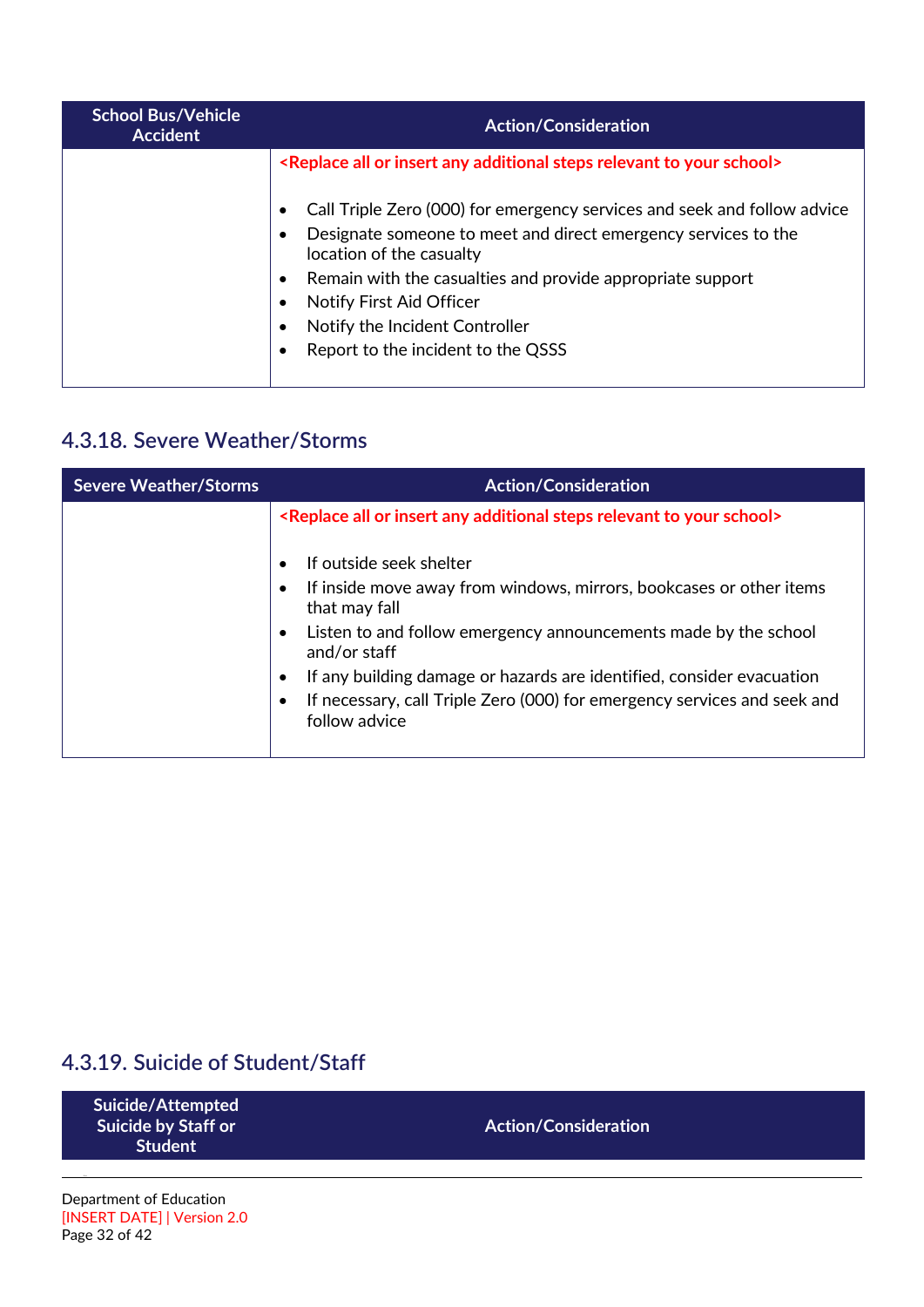|           | <replace additional="" all="" any="" insert="" or="" relevant="" school="" steps="" to="" your=""></replace>                                                                                                 |
|-----------|--------------------------------------------------------------------------------------------------------------------------------------------------------------------------------------------------------------|
|           | If the attempted suicide, or suicide takes place at school:                                                                                                                                                  |
| $\bullet$ | Ensure no one is in immediate danger                                                                                                                                                                         |
| $\bullet$ | Administer First Aid                                                                                                                                                                                         |
| $\bullet$ | Call Triple Zero (000) for emergency services and seek and follow advice                                                                                                                                     |
| $\bullet$ | Supervise students and move them away from the area                                                                                                                                                          |
| $\bullet$ | Quarantine the site until emergency services arrive                                                                                                                                                          |
|           | If the attempted suicide or suicide takes place outside school:                                                                                                                                              |
|           | Establish the facts and circumstances as soon as possible by making<br>reasonable enquiries with the parents/guardians, and the local police                                                                 |
|           | In all cases:                                                                                                                                                                                                |
|           | Ensure that affected staff and students are not left alone until they have<br>been provided with some immediate assistance and support to cope with<br>the initial emotional distress                        |
| $\bullet$ | The Principal should contact the QSSS for assistance and support                                                                                                                                             |
| $\bullet$ | The Incident Controller will convene the Incident Management Team                                                                                                                                            |
|           | Appropriate departmental staff should ensure that the<br>parents/guardians/next of kin are provided with immediate assistance to<br>cope with the initial emotional distress                                 |
| $\bullet$ | Appropriate departmental staff should ensure that all affected staff,<br>students, and members of the school community are provided with<br>immediate assistance to cope with the initial emotional distress |
| $\bullet$ | Document all information received and actions taken                                                                                                                                                          |

# <span id="page-32-0"></span>**5. Part 5: Recovery**

Recovery refers to measures that support the resumption of 'business as usual' as soon as possible after an incident or critical incident has occurred. Recovery also refers to restoring the emotional and environmental wellbeing of the school community. Recovery includes a review of the effectiveness of the response to ensure that the school's emergency management is continually improved.

# <span id="page-32-1"></span>**5.1. After an Incident or Critical Incident**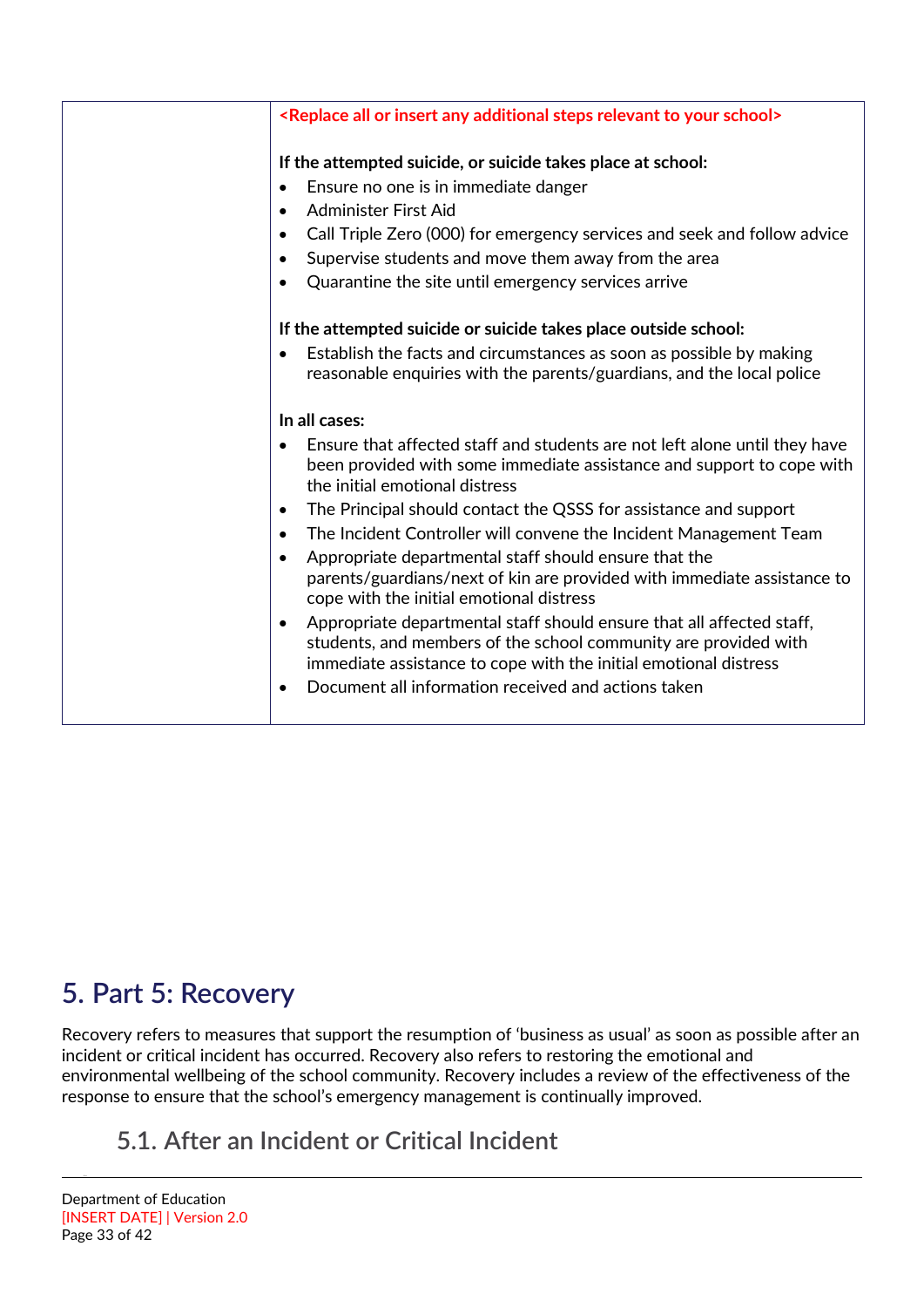- Activate the School's *Business Continuity Plan*
- Identify any ongoing wellbeing or other support needs for staff and students
- Communicate with parents and stakeholders in an appropriate format
- Undertake a post-incident debrief with relevant stakeholders

# <span id="page-33-0"></span>**5.2. Medium Term**

- Identify and monitor reactions within the school community
- Remind staff of ongoing wellbeing support availability
- Encourage support networks among parents
- Advise parents to monitor students' reactions to media reports or other trigger material

# <span id="page-33-1"></span>**5.3. Long Term**

- Maintain awareness of student and staff reactions and needs
- Monitor and support the school community
- Identify any need for long-term wellbeing support to staff and students
- Undertake a review of the School Emergency Management Plan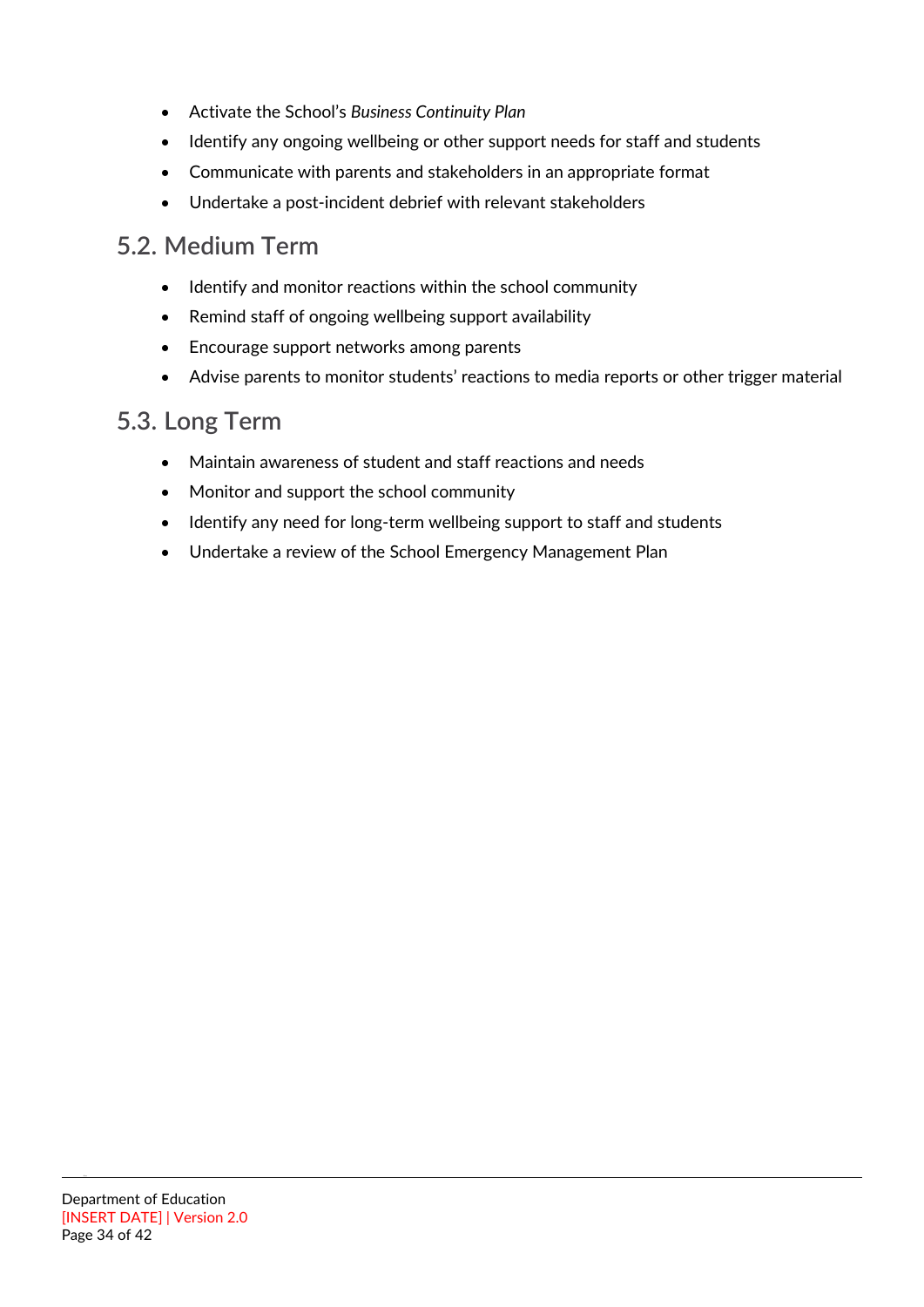# **6. Part 6: Appendices**

#### **6.1. Risk Assessment**

<span id="page-34-1"></span><span id="page-34-0"></span>

| Hazard/Potential<br>Incident     | <b>Description of Risk</b>                                                          | <b>Current Control Measures</b>                                                                                                                                                                                                                                                                                                                                                                    | Likelihood | Consequence | Current risk rating | New risk management strategies or<br>treatments                                                              |
|----------------------------------|-------------------------------------------------------------------------------------|----------------------------------------------------------------------------------------------------------------------------------------------------------------------------------------------------------------------------------------------------------------------------------------------------------------------------------------------------------------------------------------------------|------------|-------------|---------------------|--------------------------------------------------------------------------------------------------------------|
| Act of Violence or<br>Aggression | Physical or psychological<br>injury to students, staff,<br>visitors, or contractors | First Aid Officers are appointed, and training is up<br>to date<br>Understand local threats through situation<br>awareness, liaison with police and other relevant<br>agencies<br>Staff trained in communication skills and where<br>relevant conflict management<br>Ensure access areas for emergency services vehicle<br>always remain clear                                                     | 3          | 3           | 9 (Medium)          | <insert additional="" any="" or<br="" strategies="">risk treatments relevant to your<br/>school&gt;</insert> |
| Bomb/Substance<br>Threat         | Physical or psychological<br>injury to students, staff,<br>visitors, or contractors | First Aid Officers are appointed, and training is up<br>to date<br>Develop and implement Bomb/Substance Threat<br>checklists and ensure staff are aware of their<br>location<br>Ensure each phone has a Bomb Threat Checklist<br>available<br>Schedule and practice emergency evacuation drills<br>on a regular basis<br>Ensure access areas for emergency services vehicle<br>always remain clear |            |             |                     |                                                                                                              |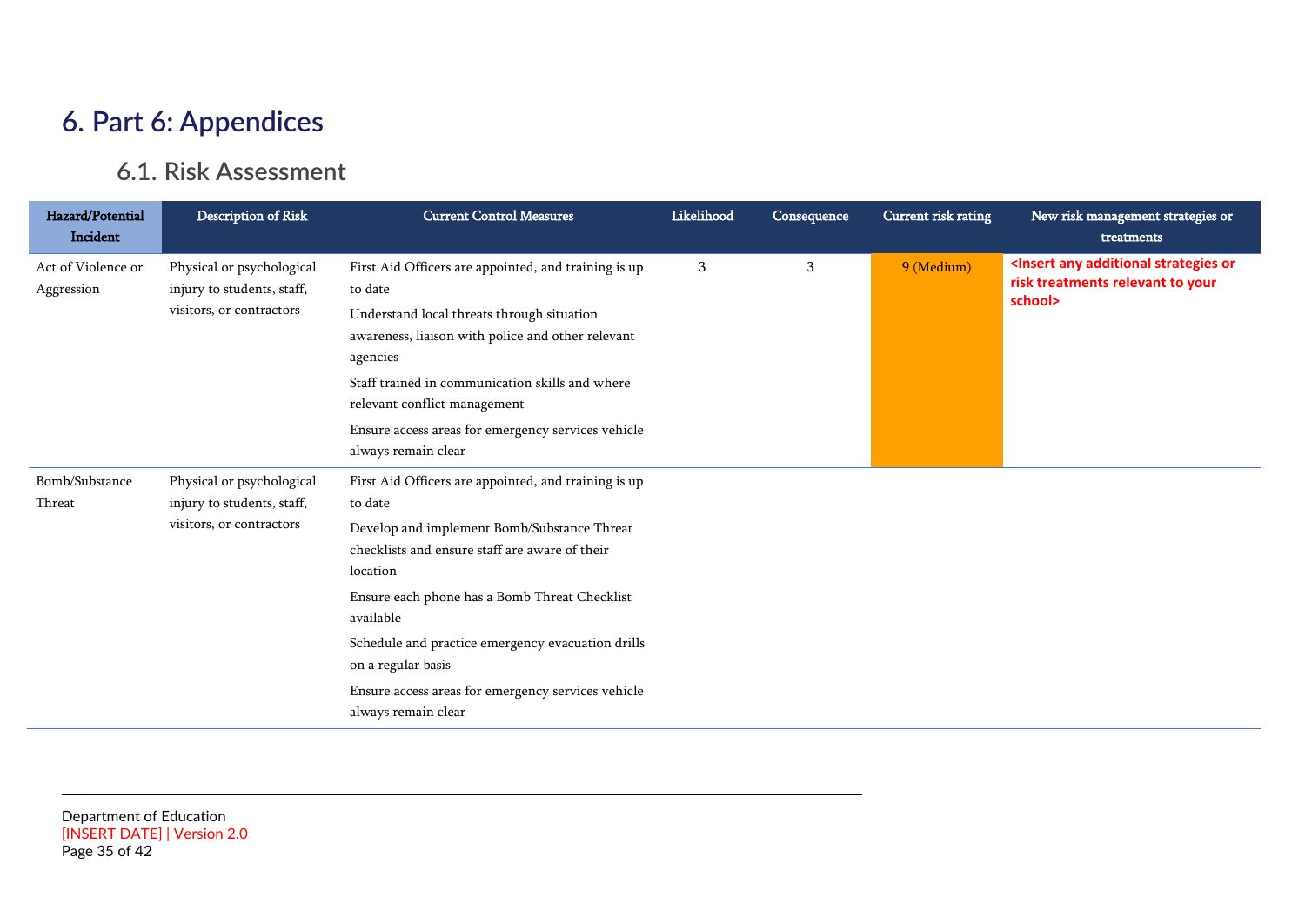| Hazard/Potential<br>Incident | <b>Description of Risk</b>                                                          | <b>Current Control Measures</b>                                                                                                                      | Likelihood | Consequence | Current risk rating | New risk management strategies or<br>treatments |
|------------------------------|-------------------------------------------------------------------------------------|------------------------------------------------------------------------------------------------------------------------------------------------------|------------|-------------|---------------------|-------------------------------------------------|
| Death at the<br>workplace    | Death of a student, staff<br>member, contractor or                                  | First Aid Officers are appointed, and training is up<br>to date                                                                                      |            |             |                     |                                                 |
|                              | visitor in the workplace                                                            | Ensure access areas for emergency services vehicle<br>always remain clear                                                                            |            |             |                     |                                                 |
|                              |                                                                                     | Access to Employee Assistance Services and Grief<br>Counselling                                                                                      |            |             |                     |                                                 |
| Bushfire or<br>Grassfire     | Physical or psychological<br>injury to students, staff,<br>visitors, or contractors | Liaise with local fire services to determine<br>potential controls such as clearing trees, fire<br>breaks, and building safety                       |            |             |                     |                                                 |
|                              | Property damage or loss                                                             | Ensure School Emergency Management Plan is up<br>to date including identification of shelter-in-place<br>and evacuation points                       |            |             |                     |                                                 |
|                              |                                                                                     | Check alerts during the bushfire season                                                                                                              |            |             |                     |                                                 |
|                              |                                                                                     | Schedule and practice emergency evacuation drills<br>on a regular basis                                                                              |            |             |                     |                                                 |
|                              |                                                                                     | Employee Assistance Program and grief<br>counselling services                                                                                        |            |             |                     |                                                 |
|                              |                                                                                     | Ensure there is a business continuity plan in place                                                                                                  |            |             |                     |                                                 |
| <b>Building Fire</b>         | Injury/death from burns or<br>smoke inhalation<br>Property damage or loss           | Ensure fire services equipment (fire hose reels, fire<br>extinguishers, fire blankets, hydrants) is tested and<br>tagged as per Australian Standards |            |             |                     |                                                 |
|                              | Psychological injury to<br>students, staff, visitors, or<br>contractors             | Complete a Workplace Inspection once per term<br>to check that exit signs and other emergency<br>equipment is working                                |            |             |                     |                                                 |
|                              |                                                                                     | Test communication systems (PA system) on a<br>regular basis                                                                                         |            |             |                     |                                                 |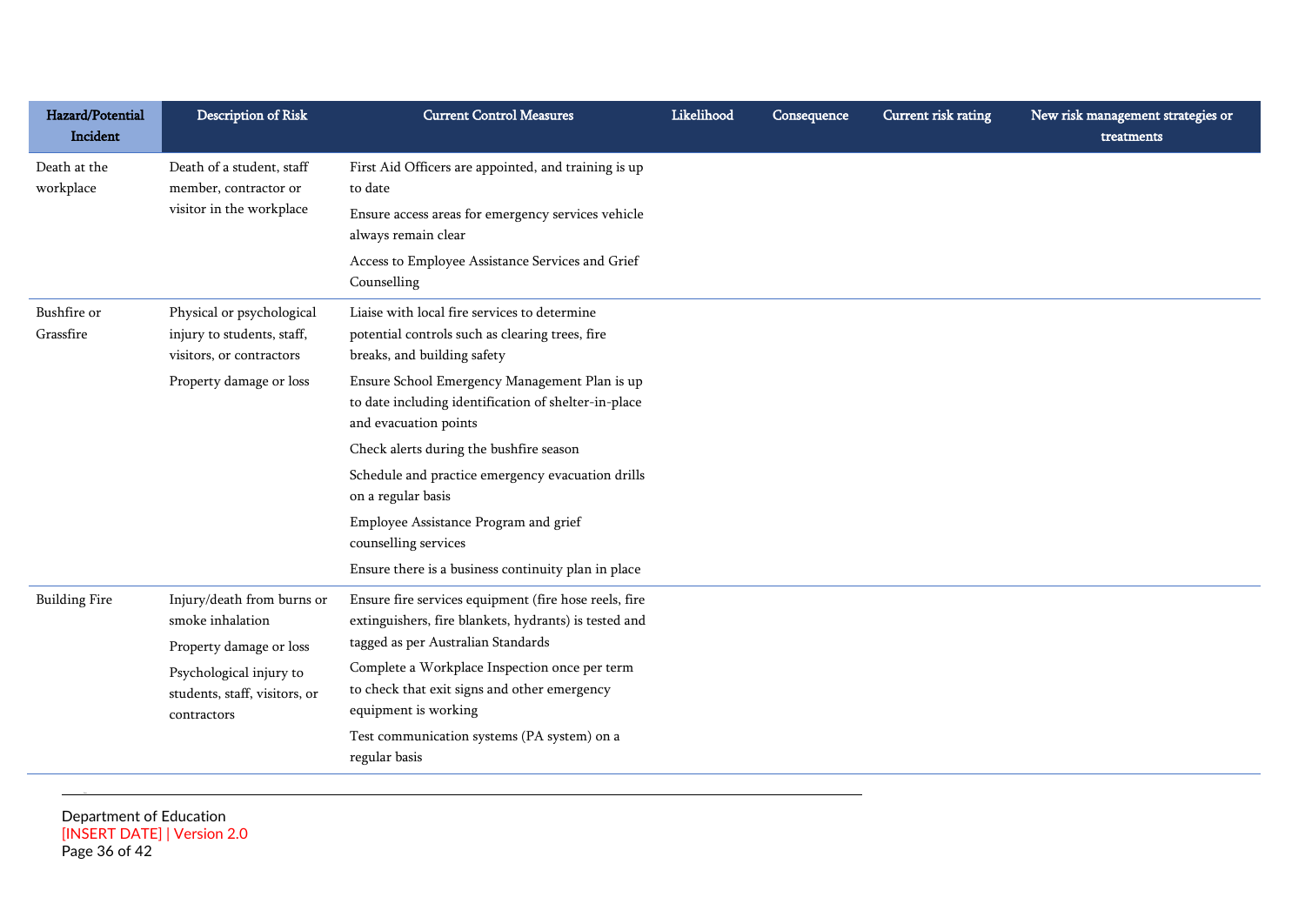| Hazard/Potential<br>Incident | <b>Description of Risk</b>                                                                                                                                                                           | <b>Current Control Measures</b>                                                                                                                                                                                                                                                                                                                         | Likelihood | Consequence | Current risk rating | New risk management strategies or<br>treatments |
|------------------------------|------------------------------------------------------------------------------------------------------------------------------------------------------------------------------------------------------|---------------------------------------------------------------------------------------------------------------------------------------------------------------------------------------------------------------------------------------------------------------------------------------------------------------------------------------------------------|------------|-------------|---------------------|-------------------------------------------------|
|                              |                                                                                                                                                                                                      | Ensure there is a fire blanket (tested and tagged to<br>Australian Standards) available in all kitchen areas<br>Ensure all electrical equipment is tested and<br>tagged as per Australian Standards and that frayed<br>leads and damaged equipment are disposed of in<br>an appropriate manner<br>Ensure there is a business continuity plan in place   |            |             |                     |                                                 |
| Cyclone                      | Injury/death from flying<br>debris, structural damage,<br>smoke inhalation or<br>electrocution<br>Property damage or loss<br>Psychological injury to<br>students, staff, visitors, or<br>contractors | Develop, implement and regularly update cyclone<br>plan<br>Ensure that trees, buildings and other school assets<br>are maintained prior to cyclone season<br>Complete a Workplace Inspection once per year<br>prior to cyclone season to check that mitigation<br>tasks have been completed                                                             |            |             |                     |                                                 |
|                              |                                                                                                                                                                                                      | Ensure roofs/gutters/drains are clear<br>Maintain drainage and water diversion areas<br>Liaise with Emergency Services of other<br>authorities to identify potential risks<br>Test communications<br>Monitor emergency warnings from the Bureau of<br>Meteorology and Secure NT during cyclone season<br>Ensure there is a school cyclone plan in place |            |             |                     |                                                 |
| Earthquake                   | Injury/death from debris,<br>structural damage, smoke<br>inhalation or electrocution                                                                                                                 | Liaise with Emergency Services of other<br>authorities to identify potential risks<br>Test communications                                                                                                                                                                                                                                               |            |             |                     |                                                 |

Department of Education [INSERT DATE] | Version 2.0 Page 37 of 42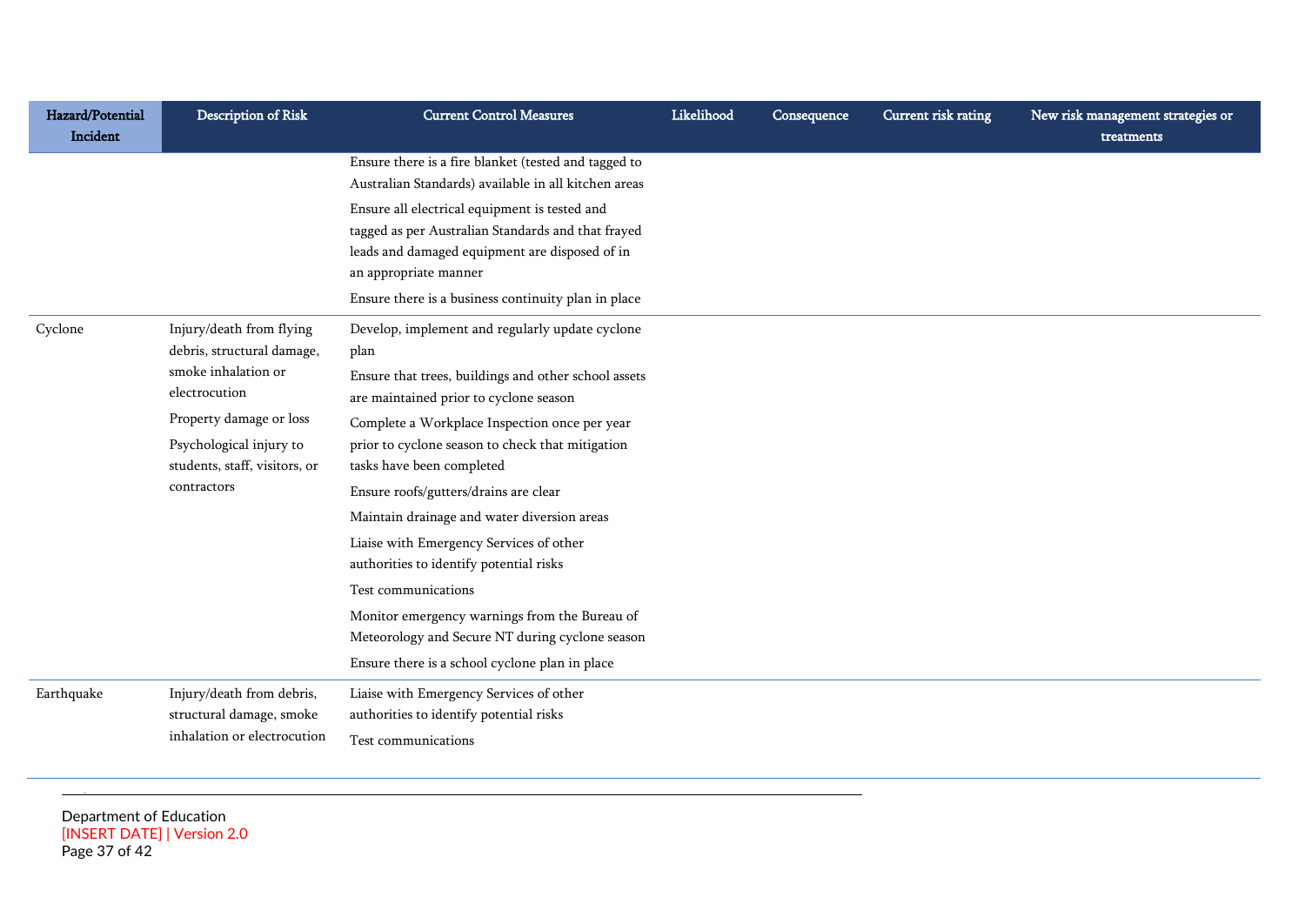| Hazard/Potential<br>Incident    | Description of Risk                                                    | <b>Current Control Measures</b>                                                                     | Likelihood | Consequence | Current risk rating | New risk management strategies or<br>treatments |
|---------------------------------|------------------------------------------------------------------------|-----------------------------------------------------------------------------------------------------|------------|-------------|---------------------|-------------------------------------------------|
|                                 |                                                                        | Monitor emergency warnings from the Bureau of<br>Meteorology and Secure NT                          |            |             |                     |                                                 |
|                                 |                                                                        | Ensure staff have access to the School Emergency<br>Management Plan                                 |            |             |                     |                                                 |
| Electrical Hazard               | Injury/death from<br>electrocution                                     | Develop and implement plans for the maintenance<br>of critical infrastructure and equipment         |            |             |                     |                                                 |
|                                 |                                                                        | Ensure School Emergency Management Plan<br>identifies location of electricity shut-down<br>controls |            |             |                     |                                                 |
| Explosion                       | Injury/death from explosion                                            | Develop and implement plans for the maintenance<br>of critical infrastructure and equipment         |            |             |                     |                                                 |
|                                 |                                                                        | Obtain Material Safety Data Sheets (MSDS) for all                                                   |            |             |                     |                                                 |
|                                 |                                                                        | Dangerous Goods and Hazardous Substances on-<br>site                                                |            |             |                     |                                                 |
|                                 |                                                                        | Ensure staff have access to the School Emergency<br>Management Plan                                 |            |             |                     |                                                 |
| Flood                           |                                                                        | Develop, implement and regularly update flood<br>plan                                               |            |             |                     |                                                 |
|                                 |                                                                        | Ensure school roofs/gutters/drains are clear                                                        |            |             |                     |                                                 |
|                                 |                                                                        | Maintain drainage and water diversion areas                                                         |            |             |                     |                                                 |
|                                 |                                                                        | Liaise with Emergency Services or other<br>authorities to identify potential risks                  |            |             |                     |                                                 |
|                                 |                                                                        | Test communications                                                                                 |            |             |                     |                                                 |
| Hazardous<br>Materials Incident | Exposure to certain liquids<br>or gases may be hazardous<br>to health. | Develop and implement safe work procedures for<br>handling chemicals                                |            |             |                     |                                                 |

Department of Education [INSERT DATE] | Version 2.0 Page 38 of 42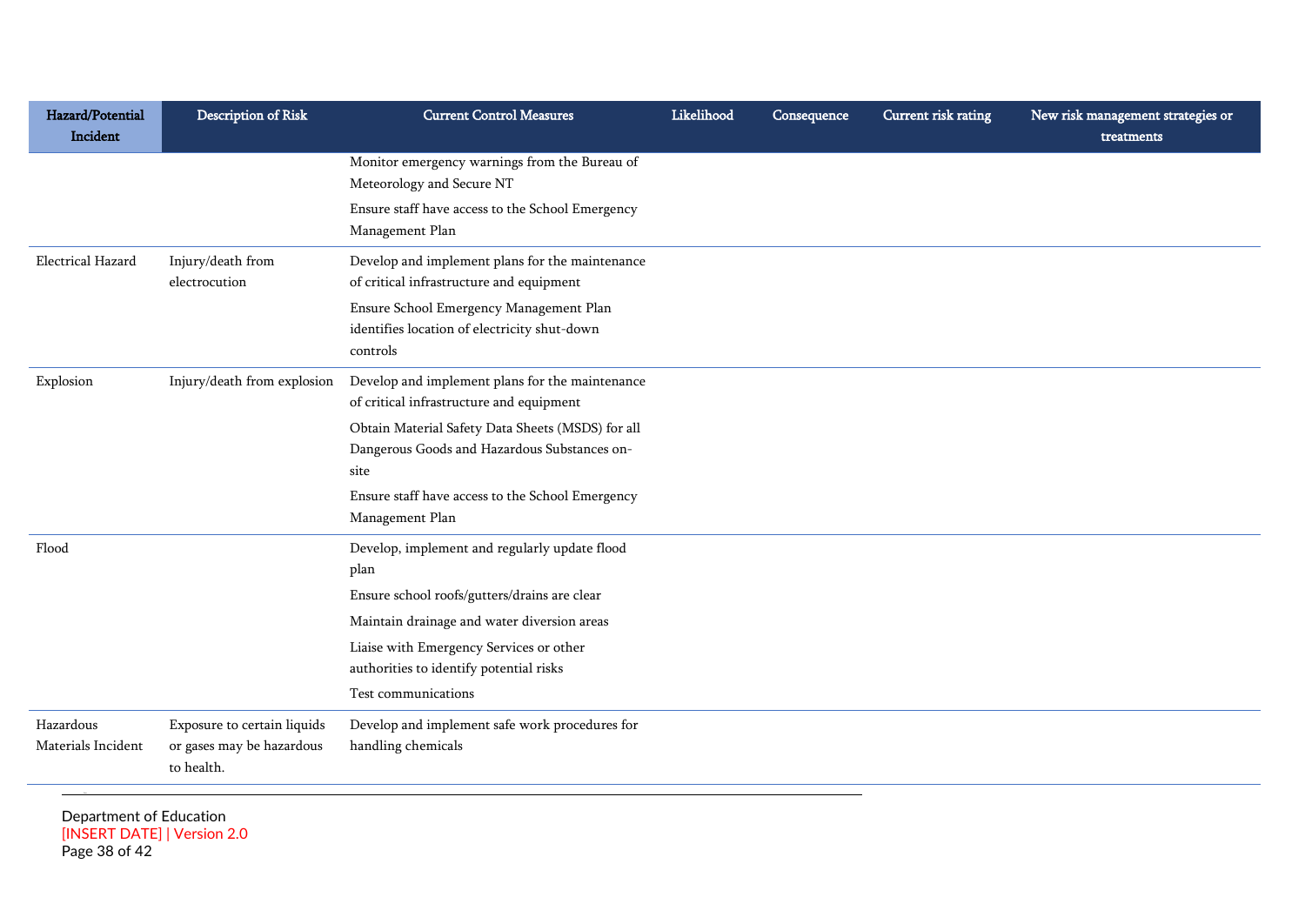| Hazard/Potential<br>Incident  | <b>Description of Risk</b>                                       | <b>Current Control Measures</b>                                                                                          | Likelihood | Consequence | <b>Current risk rating</b> | New risk management strategies or<br>treatments |
|-------------------------------|------------------------------------------------------------------|--------------------------------------------------------------------------------------------------------------------------|------------|-------------|----------------------------|-------------------------------------------------|
|                               |                                                                  | Schedule and practice emergency evacuation drills<br>on a regular basis                                                  |            |             |                            |                                                 |
|                               |                                                                  | Ensure School Emergency Management Plan is up<br>to date                                                                 |            |             |                            |                                                 |
|                               |                                                                  | Obtain Material Safety Data Sheets (MSDS) for all<br>Dangerous Goods and Hazardous Substances on-<br>site                |            |             |                            |                                                 |
| Loss of Essential<br>Services | Lack of availability of<br>school resources such as<br>computers | The size and health of trees growing close to<br>power lines are regularly checked and pruned or<br>removed if necessary |            |             |                            |                                                 |
|                               | Lack of air conditioning                                         | Alternative communication source such as                                                                                 |            |             |                            |                                                 |
|                               | Lack of availability of fresh<br>drinking water and water        | charged mobile phone/satellite phone are available<br>Alternate lighting sources, such as a torch or                     |            |             |                            |                                                 |
|                               | for flushing toilets                                             | battery-operated light are available                                                                                     |            |             |                            |                                                 |
|                               |                                                                  | A list of emergency phone numbers is available to<br>all staff                                                           |            |             |                            |                                                 |
| Major Medical<br>Emergency    | Risk to health and possibly<br>death                             | First Aid Officers are appointed, and training is up<br>to date                                                          |            |             |                            |                                                 |
|                               |                                                                  | Ensure access areas for emergency services vehicle<br>always remain clear                                                |            |             |                            |                                                 |
|                               |                                                                  | Ensure staff have access to the School Emergency<br>Management Plan                                                      |            |             |                            |                                                 |
| Missing Staff or<br>Student   | Risk of physical and                                             | Ensure rolls are marked at the start of the school<br>day and after lunch break                                          |            |             |                            |                                                 |
|                               | psychological injury to staff,<br>students, and contractors      | Procedures for staff leave and absence approval                                                                          |            |             |                            |                                                 |

Department of Education [INSERT DATE] | Version 2.0 Page 39 of 42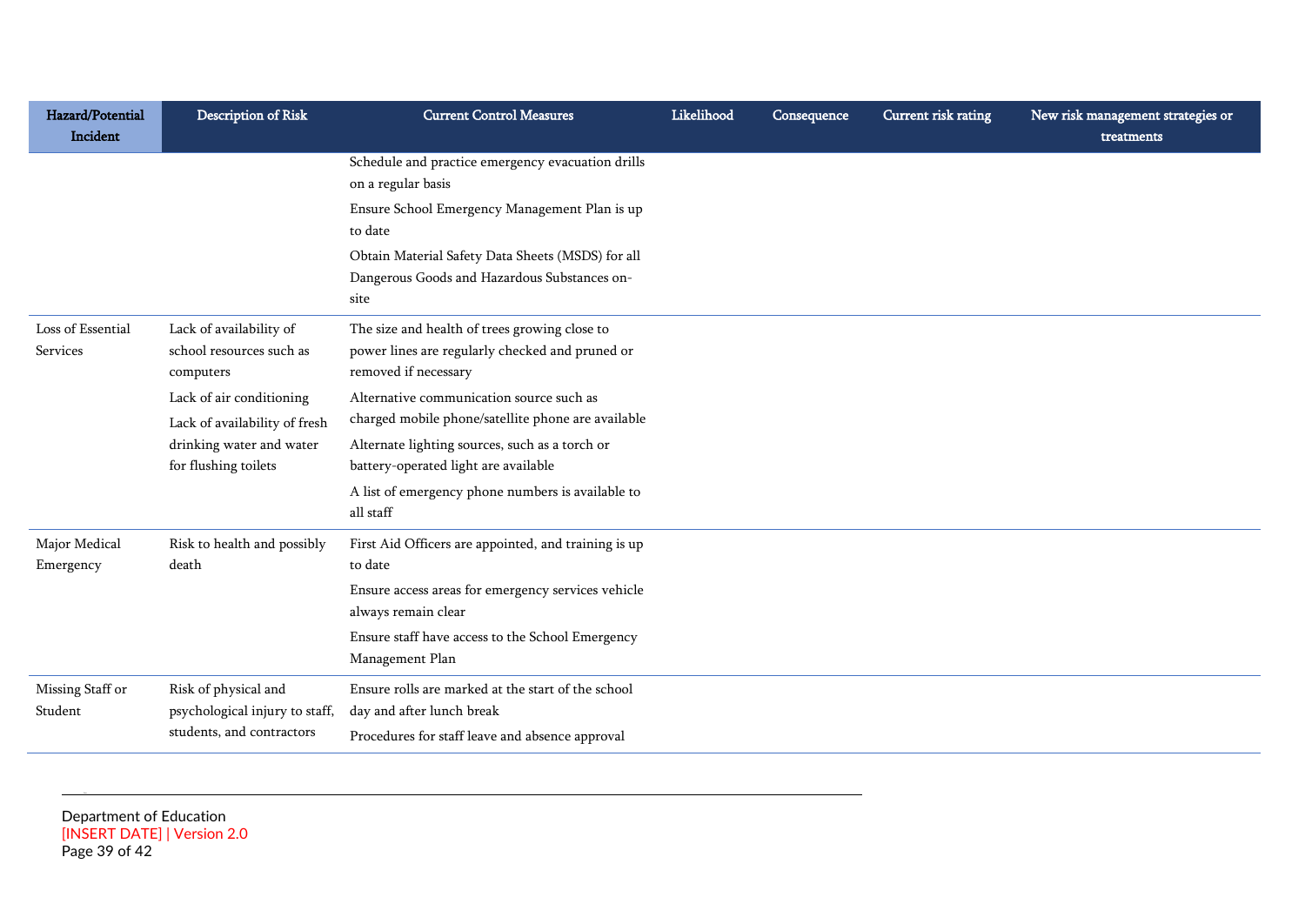| Hazard/Potential<br>Incident   | <b>Description of Risk</b>                                                                             | <b>Current Control Measures</b>                                                                                                                   | Likelihood | Consequence | <b>Current risk rating</b> | New risk management strategies or<br>treatments |
|--------------------------------|--------------------------------------------------------------------------------------------------------|---------------------------------------------------------------------------------------------------------------------------------------------------|------------|-------------|----------------------------|-------------------------------------------------|
|                                |                                                                                                        | Access to Employee Assistance Services and Grief<br>Counselling                                                                                   |            |             |                            |                                                 |
| Pandemics and<br>Communicable  | Risk of Health and/or Death<br>(in extreme cases of a                                                  | Ensure relevant staff are familiar with the NTG<br>Pandemic response plans                                                                        |            |             |                            |                                                 |
| <b>Diseases</b>                | pandemic)                                                                                              | Ensure basic hygiene measures are in place and<br>posters are displayed                                                                           |            |             |                            |                                                 |
|                                |                                                                                                        | Ensure there is convenient access to water and<br>liquid soap and/or alcohol-based hand sanitiser                                                 |            |             |                            |                                                 |
|                                |                                                                                                        | Ensure staff and students are educated about<br>covering their cough to prevent the spread of                                                     |            |             |                            |                                                 |
|                                |                                                                                                        | germs                                                                                                                                             |            |             |                            |                                                 |
| Pedestrian Accident            | Risk of death/injury of a<br>student, staff member,<br>visitor, contractor, or<br>member of the public | Develop and implement a School Traffic<br>Management Plan                                                                                         |            |             |                            |                                                 |
|                                |                                                                                                        | Ensure that traffic management personnel are<br>appropriately inducted and trained                                                                |            |             |                            |                                                 |
|                                |                                                                                                        | Ensure traffic management personnel are provided<br>with suitable reflective vests, traffic management<br>equipment and emergency contact numbers |            |             |                            |                                                 |
|                                |                                                                                                        | Ensure access areas for emergency services vehicle<br>always remain clear                                                                         |            |             |                            |                                                 |
| School Bus/Vehicle<br>Accident | Risk of death/injury of a<br>student, staff member or<br>contractor                                    | Ensure drivers are provided with suitable vehicles<br>first aid kits, reflective vests, and emergency<br>contact numbers                          |            |             |                            |                                                 |
|                                |                                                                                                        | Develop and implement procedures and complete<br>a safety check prior to driving the vehicle                                                      |            |             |                            |                                                 |

Department of Education [INSERT DATE] | Version 2.0 Page 40 of 42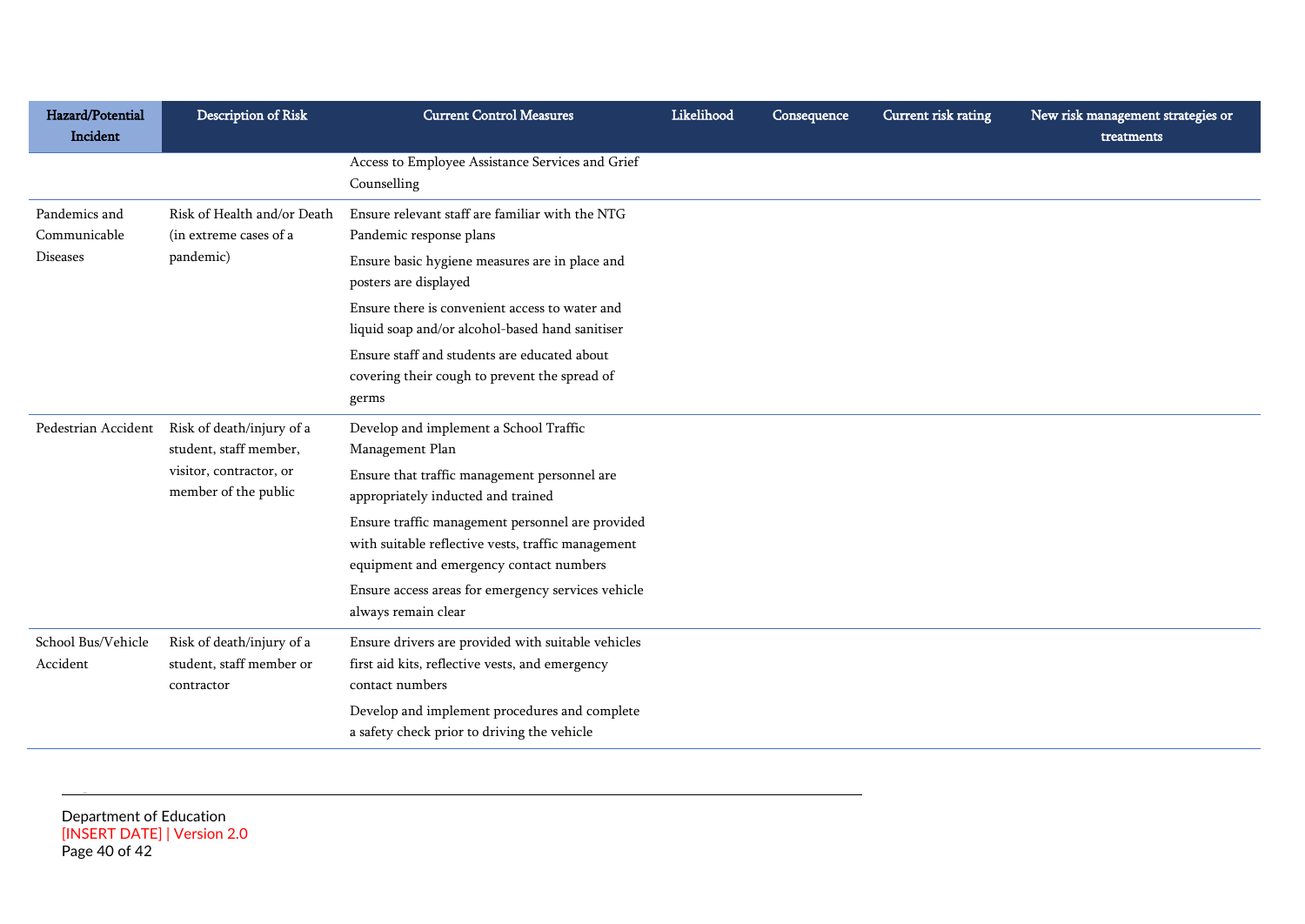| Hazard/Potential<br>Incident                        | <b>Description of Risk</b>                                              | <b>Current Control Measures</b>                                                                                                                                                                                                                                                                                                                                                                                                                                                                   | Likelihood | Consequence | Current risk rating | New risk management strategies or<br>treatments |
|-----------------------------------------------------|-------------------------------------------------------------------------|---------------------------------------------------------------------------------------------------------------------------------------------------------------------------------------------------------------------------------------------------------------------------------------------------------------------------------------------------------------------------------------------------------------------------------------------------------------------------------------------------|------------|-------------|---------------------|-------------------------------------------------|
|                                                     |                                                                         | Ensure drivers have a valid driver's licence and<br>any other necessary qualifications                                                                                                                                                                                                                                                                                                                                                                                                            |            |             |                     |                                                 |
|                                                     |                                                                         | Drivers should check adverse weather conditions<br>and road closures prior to departure and adjust<br>plans accordingly                                                                                                                                                                                                                                                                                                                                                                           |            |             |                     |                                                 |
| Severe Weather and<br>Storms                        | Risk of roof down flooding<br>Risk of injury<br>Risk of property damage | Ensure school roofs/gutters/drains are clear<br>Maintain drainage and water diversion areas<br>Liaise with Emergency Services or other<br>authorities to identify potential risks<br>Test communications                                                                                                                                                                                                                                                                                          |            |             |                     |                                                 |
| Suicide/Attempted<br>Suicide by Staff or<br>Student | Risk of psychological injury<br>to staff, students, and<br>contractors  | Ensure staff are trained in Mental Health First Aid<br>Access to Employee Assistance Services and Grief<br>Counselling                                                                                                                                                                                                                                                                                                                                                                            |            |             |                     |                                                 |
| $\epsilon$ Insert other<br>identified hazards>      |                                                                         | <the above="" and<br="" apply="" assessment="" common="" contains="" delete="" do="" in="" incidents="" may="" most="" not="" nt="" occur="" risk="" risks="" school="" schools.="" table="" that="" the="" those="" to="">add other risks that are identified. Provide specific details about each of the risks. Each risk and associated information should be reviewed, deleted, or<br/>amended to reflect information relevant to the school subject to this School Emergency Plan.&gt;</the> |            |             |                     |                                                 |